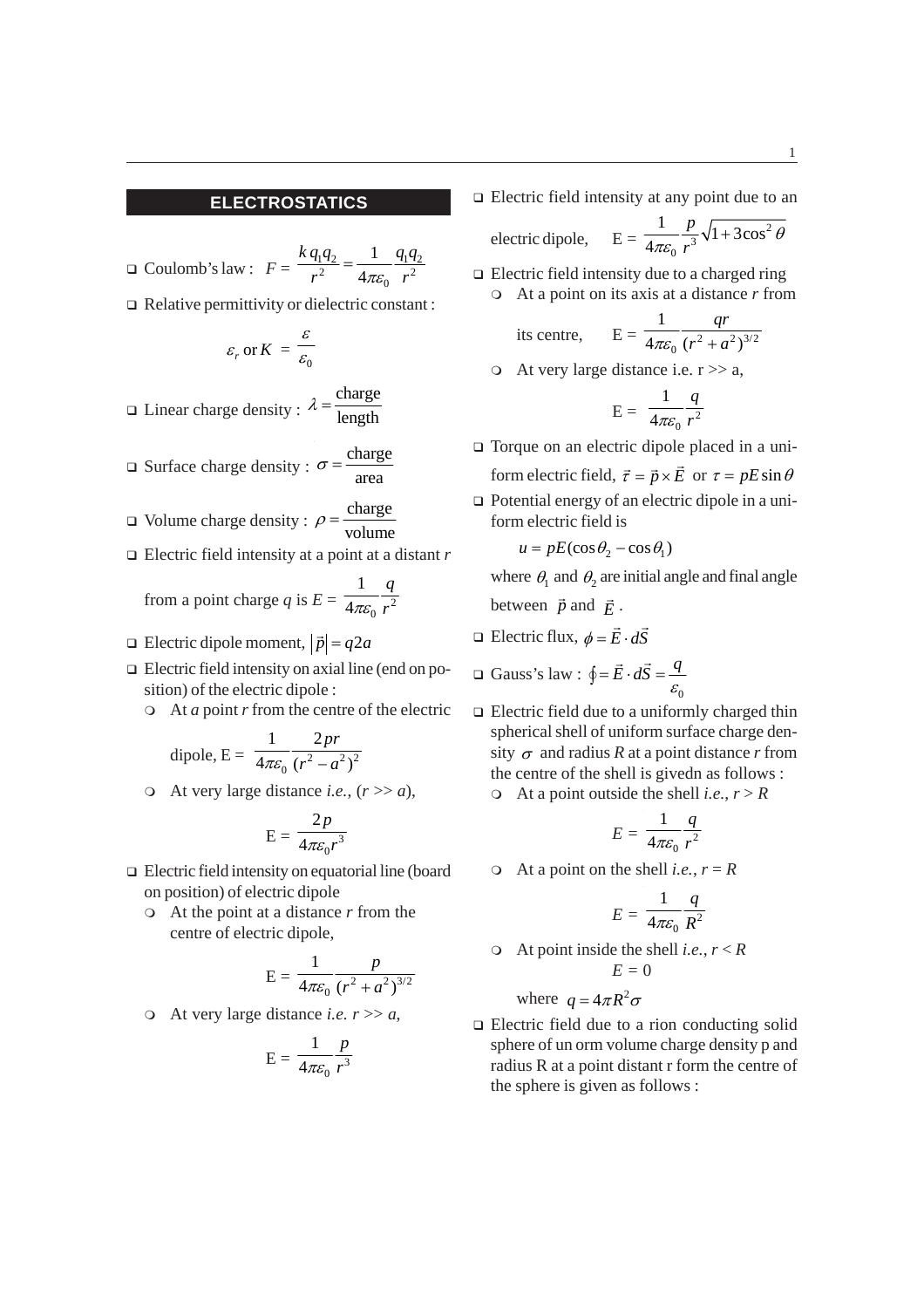At a point outside the sphere *i.e.*,  $r > R$ 

$$
E = \frac{1}{4\pi\varepsilon_0} \frac{q}{r^2}
$$

 At a point outside the surface of the sphere *i.e.*,  $r = R$ 

$$
E = \frac{1}{4\pi\varepsilon_0} \frac{q}{R^2}
$$

 $\circ$  At a point *inside the sphere i.e.*,  $r < R$ 

$$
E = \frac{\rho r}{3\varepsilon_0} = \frac{1}{4\pi\varepsilon_0} \frac{qr}{R_3}
$$

$$
q = \frac{4}{3}\pi R^3 \rho
$$

$$
4 = 3
$$
  
□ Electric field due to a thin non conducting  
infinite sheet of charge with uniform surface

Where *q =*

charge denity  $\sigma$  is

$$
E = \frac{\sigma}{2\varepsilon_0}
$$

 $\Box$  Electric feld between two infinite thin plane parallel sheets of uniform surface charge density  $\sigma$  and  $-\sigma$  is

$$
E = \frac{\sigma}{\varepsilon_0}
$$

- $\Box$  Electric potential,  $V = \frac{W}{q}$
- $\Box$  Electric potential at a point distance  $r$  from a point charge *q* is

$$
V = \frac{q}{4\pi\varepsilon_0 r}
$$

 $\Box$  The electric potential at a point due an electic dipole

$$
V = \frac{1}{4\pi\varepsilon_0} \frac{p\cos\theta}{r^2}
$$

 When the point lies on the axial line of dipole *i.e.*,  $r \theta = 0^\circ$ .

$$
V = \frac{p}{4\pi_0 r^2}
$$

 When the point on the equatorial line of the dipole, *i.e.*,  $\theta = 90^\circ$ .  $V = 0$ .

□ Electric potential due to a uniformly charged spherical shell of uniform surface surface charge density 
$$
σ
$$
 and radius R at a distance  $r$  from the centre of the shell is given as follows:

 $\circ$  At a point outside the shell *i.e.*,  $r > R$ 

$$
V = \frac{1}{4\pi\varepsilon_0} \frac{q}{r}
$$

 $\circ$  At a point on the shell *i.e.*,  $r = R$ 

$$
V = \frac{1}{4\pi\varepsilon_0} \frac{q}{R}
$$

 $\circ$  At a point inside the shell *i.e.*,  $r < R$ 

$$
V = \frac{1}{4\pi\varepsilon_0} \frac{q}{R}
$$

 $\Box$  Electric potential due to a non- conducting solid sphere of uniform volume charge senity p and radius R at a sistance r from the sphere is given as follows

 $\circ$  At a point outside the sphere *i.e.*,  $r > R$ 

$$
V = \frac{1}{4\pi\varepsilon_0} \frac{q}{r}
$$

 $\circ$  At a point on the sphere *i.e.*,  $r = R$ 

$$
V = \frac{1}{4\pi\varepsilon_0} \frac{q}{R}
$$

 $\circ$  At a point inside the sphere *i.e.*,  $r < R$ 

$$
V = \frac{1}{4\pi\varepsilon_0} \frac{q(3R^2 - r^2)}{2R^3}
$$

 $\vec{\nabla} = \left( \hat{i} \frac{\partial}{\partial x} + \hat{j} \frac{\partial}{\partial y} + \hat{k} \frac{\partial}{\partial z} \right)$ 

 $\Box$  Relationship between  $\vec{E}$  and  $\vec{V}$ 

$$
\vec{E} = -\vec{\nabla}V
$$

where

 Negative sign shows that the direction of  $\vec{E}$  is the direction of detential.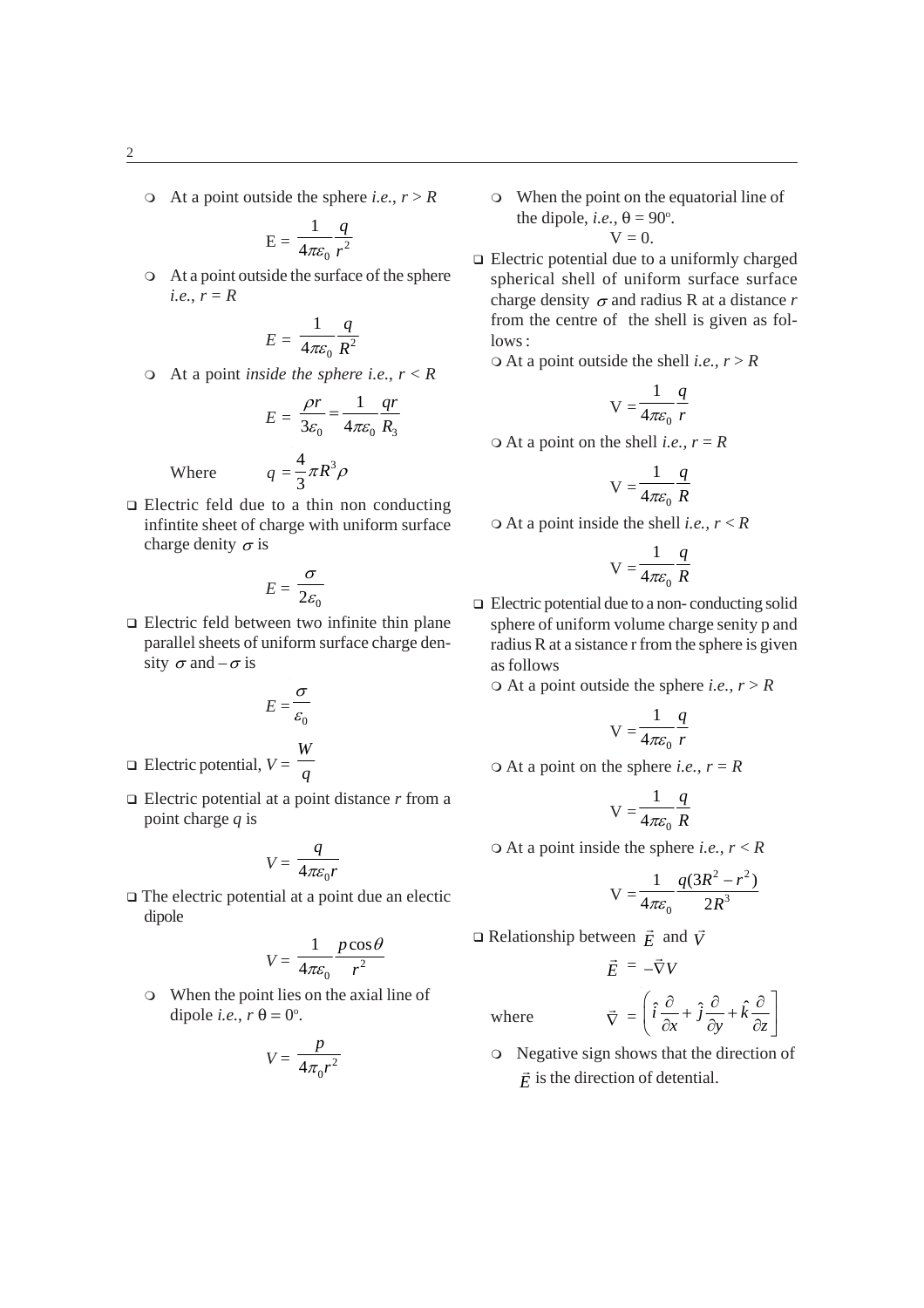$\Box$  Electric potential energy of a system of two point charges is

$$
u=\frac{1}{4\pi\varepsilon_0}\frac{q_1q_2}{r_{12}}
$$

 Electric feld at the surface of a charged conductor

$$
\vec{E} = \frac{\sigma}{\varepsilon} n
$$

- $\Box$  Capacitance,  $C = \frac{Q}{V}$
- Capacitance of a spherical conductor of radius R is

$$
C=4\pi\varepsilon_0R
$$

 Capacitance of an air filled parallel plate capacitor

$$
C = \frac{\varepsilon_0 A}{d}
$$

 Capacitance of an air filled spherical capacitor

$$
C = 4\pi\varepsilon_0 \frac{ab}{b-a}
$$

 Capacitance of an air filled spherical capacitor

$$
C = \frac{2\pi\varepsilon_0 L}{\ln\left(\frac{b}{a}\right)}
$$

□ Capacitance of a parallel plate capacitor with a dielectric slab of dielectric constant K, completely filled between the capacitor is given by

$$
C = \frac{K \varepsilon_0 A}{d}
$$

 When a dielectric slab of thickness t and dielectric constant K is introduced between the plate capacitor is given by

$$
C = \frac{\varepsilon_0 A}{d - t \left(1 - \frac{1}{K}\right)}
$$

 When a metallic conductor of thickness t is introduced between the plates, then capacitor is given by

$$
C = \frac{\varepsilon_0 A}{d - t}
$$

Capacitors in series :

$$
\frac{1}{C_s} = \frac{1}{C_1} + \frac{1}{C_2} + \dots + \frac{1}{C_n}
$$

□ Capacitors in series :

$$
\frac{1}{Cp} = \frac{1}{C_1} + \frac{1}{C_2} + \dots + \frac{1}{C_n}
$$

Energy stored in a capacitor :

$$
u = \frac{1}{2}CV^2 = \frac{1}{2}QV = \frac{1}{2}\frac{Q^2}{C}
$$

$$
\Box \text{ Energy density}: u = \frac{1}{2} \varepsilon_0 E^2
$$

 When two capacitors vharged to different potentials are connected by a condicting wire, the common potential,

$$
V = \frac{total}{total} \frac{charge}{capacity} = \frac{q_1 + q_2}{C_1 + C_2} = \frac{C_1 V_2 + C_2 V_2}{2(C_1 + C_2)}
$$

Energy lost in the process,

$$
u_1 - u_2 = \frac{C_1 C_2 (V_1 - V_2)^2}{2(C_1 + C_2)}
$$

# **CURRENT ELECTRICITY**

$$
\Box \text{ Current, } I = \frac{q}{t}
$$

$$
\Box \text{ Current density, } J = \frac{I}{A}
$$

 $\Box$  Drift velocity of electrons is given by

$$
\vec{v}_d = -\frac{e\vec{E}}{m}\tau 2
$$

 Negative sign shows that deift velocity of electrons is in a direction opposite to that of the extemal electroc feld.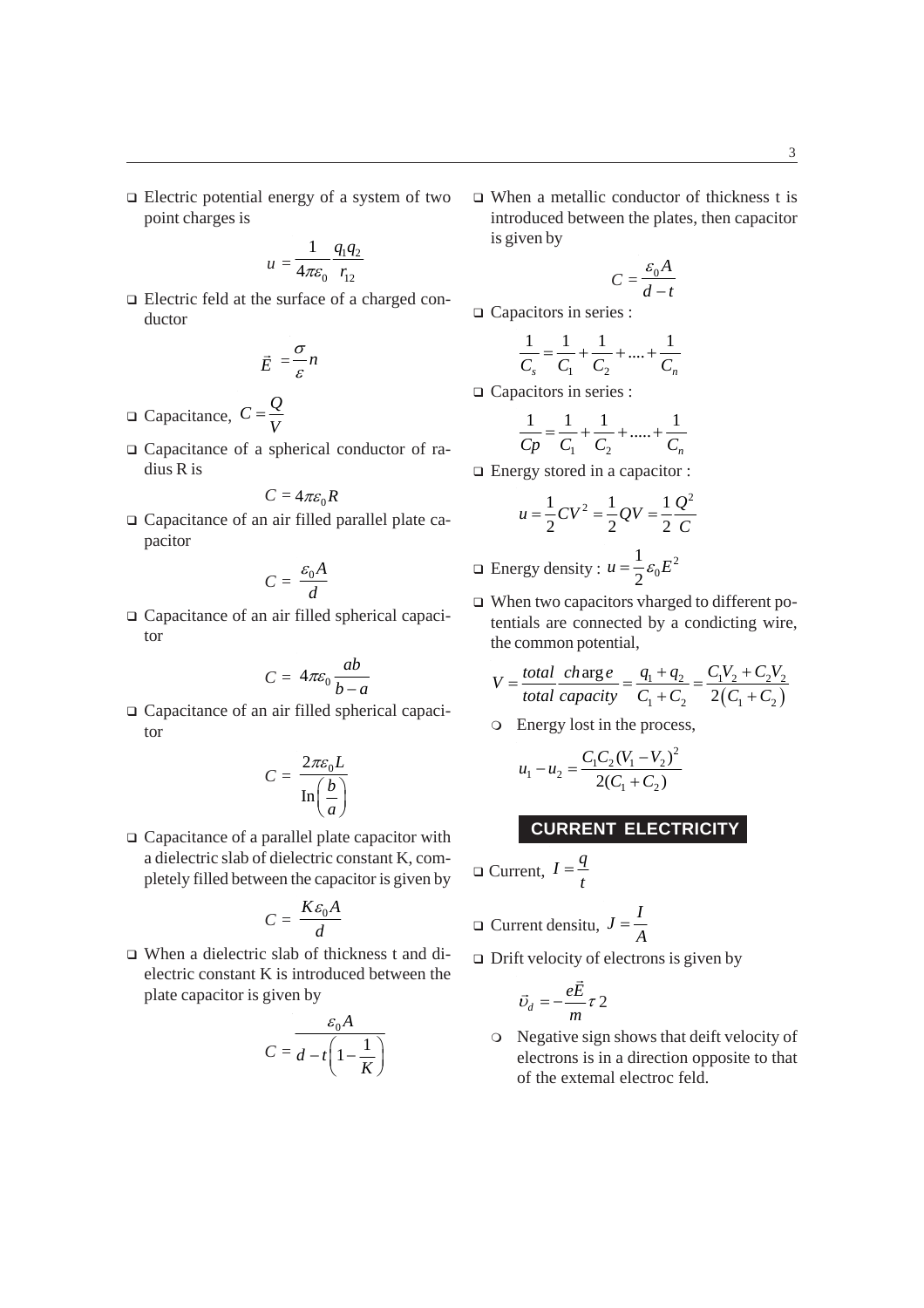$\Box$  Relationship between current and velocity

$$
I = nAev_d
$$

 $\Box$  Relationship between current density and drift velocity

 $I = nev_4$ 

 $\Box$  Ohm's law :  $V = RI$ 

$$
\Box \text{ Mobility,} \qquad u = \frac{|v_d|}{E} = \frac{qE\tau/m}{E} = \frac{q\tau}{m}
$$

- □ Resistance,  $R=\frac{V}{I}$
- Gonductance,  $G=\frac{1}{R}$
- □ The resistance of a conductior is

$$
R = \frac{m}{ne^2 \tau} \frac{1}{A} = \rho \frac{1}{A} \text{ where } = \frac{m}{ne^2 \tau}
$$

□ Condictibvity

$$
\sigma = \frac{1}{\rho} = \frac{ne^2\tau}{m} = ne\mu \left[ as\mu = \frac{v_4}{E} = \frac{e\tau}{m} \right]
$$

 $\Box$  If the conductor is in the form of wire of length / and a radius r, then its resistance is

$$
R = \frac{\rho i}{\pi r^2}
$$

 $\Box$  If the conductor has mass m, volume V and density d, then its resistance R is

$$
R = \frac{\rho l}{A} = \frac{\rho l^2}{Al} = \frac{\rho l^2}{V} = \frac{\rho l^2 d}{m}
$$

 A the cylindrical tube of length / has inner and outer rafii  $r_1$  and  $r_2$  respectively. the resistance between its end faces is

$$
R = \frac{\rho l}{\pi (r_2^2 - r_2^1)}
$$

 $\Box$  Relationship between J,  $\sigma$  and E  $J = \sigma E$ 

 $\Box$  The resistance of a condictor at temperature  $t$ <sup>0</sup>C is given by

$$
R_1 = R_0(1 + \alpha t + \beta t^{2})
$$

- $\Box$  If R<sub>2</sub> and R<sub>1</sub> are resistances of the same con
	- ductor at temperatures  $t_1^0C$  and  $t_2^0C$  then

$$
R_{t2} = R_{t1} \left[ 1 + \alpha \left( t_2 - t_1 \right) \right]
$$

Resistors in series:

 $R_s = R_1 + R_2 + R_3$ Resistors in parallel:

$$
\frac{1}{R_p} = \frac{1}{R_1} + \frac{1}{R_2} + \frac{1}{R_3}
$$

 $\Box$  Relationship between  $\varepsilon$ , V and r

$$
r = R\left(\frac{\varepsilon}{V} - 1\right)
$$

where  $\varepsilon$  emf of a cell, r internal resistance and is external resistance.

 $\Box$  Grouping of n cells in series

$$
\varepsilon_{eq} = \varepsilon_1 + \varepsilon_2 + \dots \varepsilon_n
$$

$$
r_{eq} = r_1 + r_2 + \dots r_n
$$

 $\Box$  Grouping of n cells in parallel

$$
\varepsilon_{eq} = \varepsilon, r_{eq} + \frac{r}{n}
$$

□ Wheatstone's bridge,

$$
\frac{P}{Q} = \frac{R}{S}
$$

 $\Box$  Metre bridge or slide metre bridge, The unknown resistance,

$$
R = \frac{SI}{100 - 1}
$$

*I*

 Cmparison of emfs of two cells by using popotentiometer,

$$
\frac{\varepsilon_1}{\varepsilon_2} = \frac{I_1}{I_2}
$$

 $\mathcal{L}^{\text{max}}$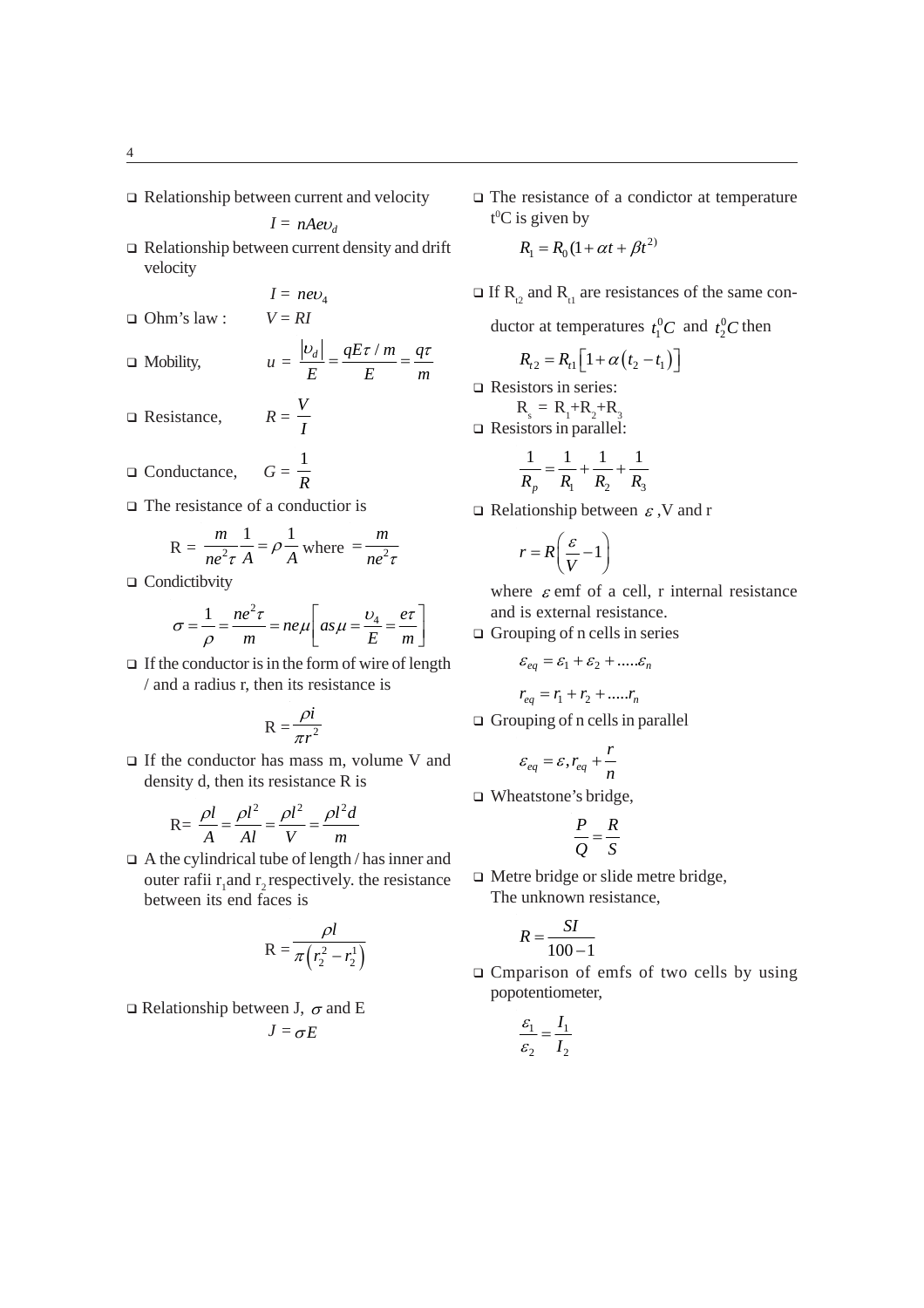□ Determination of internal resistance of a cell by potentiometer,

$$
r = \left(\frac{l_1 - l_2}{l_2}\right)R
$$

□ Electric power, 
$$
P = \frac{\text{electric workd done}}{\text{time taken}}
$$

□ Electric energy = Pt = Vlt = 
$$
\frac{V^2 t}{R}
$$
  
P = VI =  $I^2 R = \frac{V^2}{R}$ 

# **MAGNETI CEFFCT OF CURRENT AND MAGNETISM**

□ Biot Savart's law

$$
d\vec{B} = \frac{\mu_0}{4\pi} \frac{ldl \sin \theta}{r^2}
$$
 or 
$$
d\vec{B} = \frac{\mu_0}{4\pi} \frac{(d\vec{l} \times \vec{r})}{r^3}
$$

 $\Box$  The magnetic feld B at a point due to a straight wire of finite length carrying current l at a perpedicular distance r is

$$
B = \frac{\mu_0 I}{4\pi r} [\sin \alpha + \sin \beta]
$$

 The magnetic field at cetre of a circulr coil of radius a carrying current I is

$$
B = \frac{\mu_0}{4\pi} \frac{2\pi I}{a} \frac{\mu_0 I}{2a}
$$

If the circular coil consists of N turns, then

$$
B = \frac{\mu_0}{4\pi} \frac{2\pi NI}{a} \frac{\mu_0 NI}{2a}
$$

 $\Box$  The magnetic field at a point on the axis of the ciroular current carrying coil is

$$
B = \frac{\mu_0}{4\pi} \frac{2\pi N I a^2}{\left(a^2 + x^2\right) \frac{3}{2}}
$$

 Magnetic field at the centre die to current carruing circular arc

$$
B = \frac{\mu_0 I \phi}{4\pi}
$$

Ampere's circuital law :

$$
\oint \vec{B} \cdot d\vec{l} = \mu_0 I
$$

- $\Box$  Magnetic field due to an infinitely long straight solid cylindrical wire of radius a, carrying current I
	- Magnetic field at a point outside the wire  $i.e. (r > a)$  is

$$
B = \frac{\mu_0 I}{2\pi r}
$$

- Magnetic field at a point outside the wire  $i.e. (r > a)$  is
- Magnetic field at a point outside the wire  $i.e.$   $(r = a)$  is
- $\Box$  Force on a charged particle in a uniform electric field,  $\vec{F} = q\vec{E}$
- □ Force on a charged particle in a uniform eletric

field, 
$$
\vec{F} = q(\vec{v} \times \vec{B})
$$
 or  $F = qvB\sin\theta$ 

- $\Box$  Motion of a charged particle in a uniform magnetic field
	- Radius of circular path is

$$
R = \frac{mv}{Bq} = \sqrt{\frac{2mK}{q^B}}
$$

Time period of revolution is

$$
T = \frac{2\pi R}{\nu} = \frac{2\pi m}{qB}
$$

$$
\text{• The frequency is, } v = \frac{1}{T} = \frac{qB}{2\pi m}
$$

 $\circ$  The angular frequency is  $\omega = 2$ *B q m*  $\omega = 2\pi \upsilon =$ 

$$
\Box \text{ Cyclotron frequency}, \nu = \frac{Bq}{2\pi m}
$$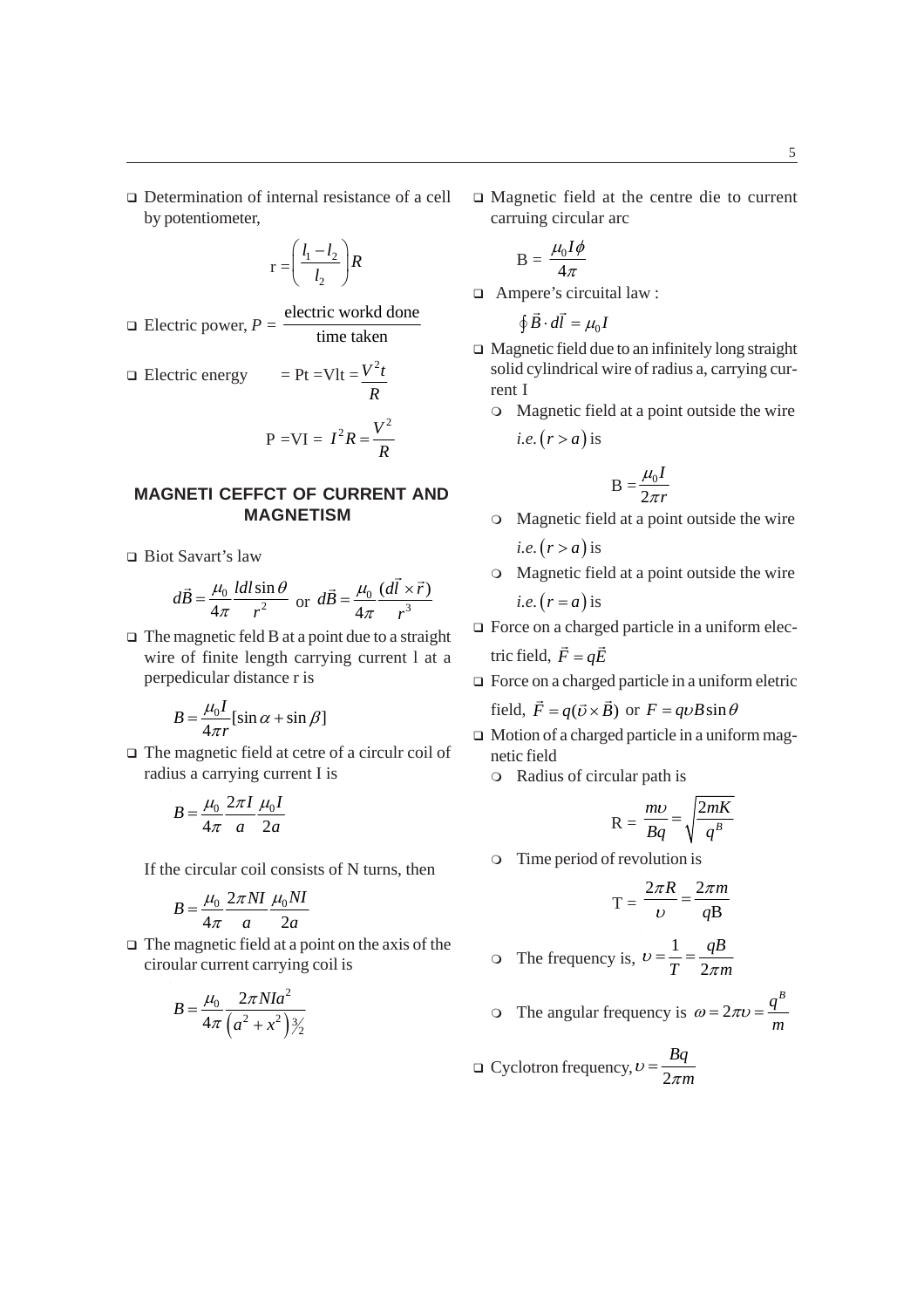$\Box$  Force on a current carrying conductor in a uniform magnetic field

$$
\vec{F} = I(\vec{I} \times \vec{B}) \text{ or } F = IIB \sin \theta
$$

 When two parallel condictors separated separated by a distance r carry currents I1 and I2 the magnetic field of one will exert a force on the other. The force per unit length on eithr conducdtor is

$$
f = \frac{\mu_0}{4\pi} \frac{2I_1 I_2}{r}
$$

 $\Box$  The force of attraction or repulsion acting on each conductor of length I due to currents in two parallel conductor is

$$
F = \frac{\mu_0}{4\pi} \frac{2I_1 I_2}{r} I
$$

 $\Box$  When two charges q1 and q2 respectively moving with velocities  $v_1$  and  $v_2$  are at a distance *r* apart, then the force acting between them is

$$
F = \frac{\mu_0}{4\pi} \frac{q_1}{r^2} \frac{v_1 v_2}{r^2}
$$

□ Torque on a current carrying coil placed in a uniform magnetic field

$$
\tau = NIAB \sin \theta
$$

$$
\theta = MB \sin \theta
$$

 If a is the angle between plane of the coil and the magnetic field, then torque on the coil is

 $\tau$  = NIAB cas  $\alpha$  = MB coa  $\alpha$ 

□ Workdone in rotating the coil through an angle  $\theta$  from the field direction is

$$
W = MB (1 - \cos \theta)
$$

□ Potential energy of a magnetic dipole

$$
U = -\vec{M} \cdot \vec{B} = -MB\cos\theta
$$

 $\Box$  An electron revolving around the central nucleus in an stom has a magnetic moment it is given by

$$
\vec{\mu}_L = \frac{e}{2m}\vec{L}
$$

Magnetic dipole moment

$$
\vec{M} = m(2\vec{l})
$$

 $\Box$  The magnetic field due to a ber magnet at any point on the axial line (end on position) is

$$
B_{axial} = \frac{\mu_0}{4\pi} \frac{2Mr}{(r^2 - l^2)^2}
$$

For short magnet  $l^2 \ll r^2$ 

The direction of B  $_{\text{axial}}$  is along SN.

□ The magnetic field due to a bar magnet at any point on the equatorial line (board-side on position) of the ber magnet is

$$
B_{equakuvl} = \frac{\mu_0 M}{4\pi (r^2 + l^2)^{3/2}}
$$

For short magnet  $l^2 \ll r^2$ 

$$
B_{equakuvlal} = \frac{\mu_0 M}{4\pi r^3}
$$

The direction of  $B_{\text{axial}}$  is parallel to *NS*.

□ In moving coil galvanmeter the current *I* passing through the galvanometer is directy proportional to its deflection ( $\theta$ )

$$
I \in \theta
$$
or,  $I = G\theta$   
where  $G = \frac{k}{NAB} = \text{galvanometer constant}$ 

$$
\Box \text{ Current sensitivity}: I_s = \frac{\theta}{I} = \frac{NAB}{k}
$$

- $\Box$  Voltage sensitivity :  $V_s = \frac{\theta}{V} = \frac{\theta}{IR} = \frac{NAB}{kR}$  $\frac{\theta}{\theta} = \frac{\theta}{\theta} =$
- Conversion of galvanometer into ammeter

$$
s = \left(\frac{I_8}{I - I_8}\right)G
$$

Conversion of galvanometer into voltmeter

$$
R = \frac{V}{I_8} - G
$$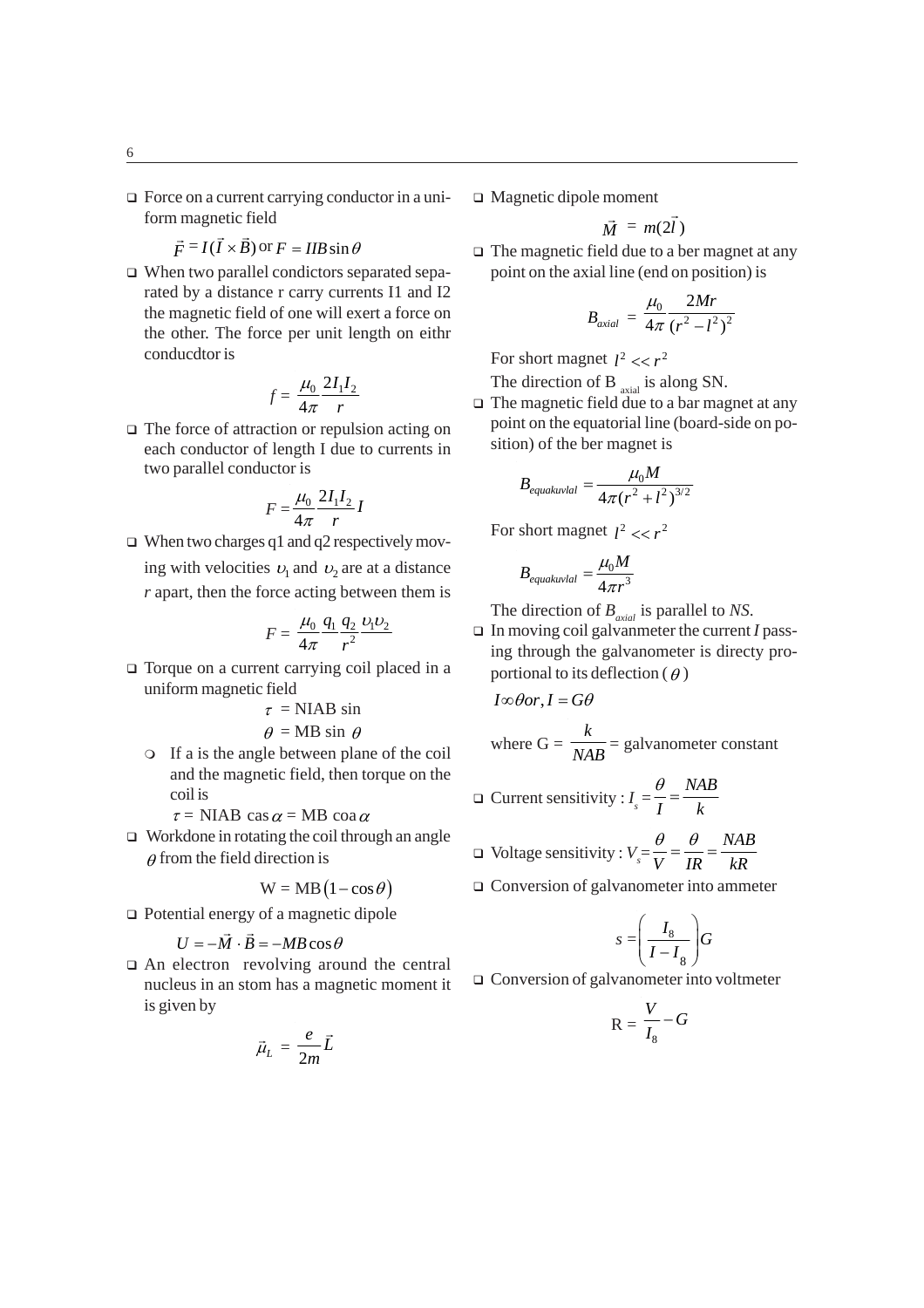- In order to increase the range of voltmeter n times the value of resistance to be connected in series with galvaometer is  $R = (n - 1)$  G.
- $\Box$  When a bar magnet of dipole momet  $\overrightarrow{M}$  is
	- placed in a uniform magnetic field *B*
	- the force on it is Zero
	- $\circ$  the torque on it is  $\vec{M} \times \vec{B}$
	- The potential energy is  $\vec{M} \cdot \vec{B}$  where we choose the Zero of energy at the orientation when  $\vec{M}$  is perpendicular to  $\vec{B}$
- Gauss's law for magnetism

$$
\oint = \sum_{\substack{\text{all area} \\ \text{elements } \Delta s}} \vec{B} \cdot \Delta \vec{S} = 0
$$

- □ Horizontal component of earth magnetic field  $B<sub>H</sub>$  = B cos  $\delta$
- Vertical component of earth's magnetic field  $B_{\mu} = \text{B}\sin\delta$

$$
B = \sqrt{BH^2 + B_v^2}
$$
 and  $\tan \delta = \frac{B_V}{B_H}$ 

 $\Box$  The relationship between magnetic (B) and magnetic intensity (H) is

$$
B = \mu H
$$

 $\Box$  Intensity of magnetisation

$$
I = \frac{\text{Magnetic moment}}{\text{Volume}} = \frac{M}{V}
$$

 $\Box$  Magnetic susceptibility

$$
\frac{\chi_m}{H} = \frac{I}{H}
$$

Magnetic permeabitity

$$
\mu = \frac{B}{H}
$$

 $\Box$  Relative permeabitity

$$
\mu_r = \frac{\mu}{\mu_0}
$$

Relationhip between magnetic permeability and susceptibility

$$
\mu_r = 1 + \chi_m \text{ with } \mu_r = \frac{\mu}{\mu_0}
$$
  

$$
\Box \text{ Curie's law: } \chi_m = \frac{C}{T}
$$
  

$$
\Box \text{ Curie Weiss law: } \chi_m = \frac{C}{T - T_c} (T > T_c)
$$

# **ELECTROMAGNETIC INDUCTION**

 $\Box$  Magnetic flix

$$
\phi = \vec{B} \cdot \vec{A} = BA \cos \theta
$$

Faraday's law of electromgnetic induction

$$
\varepsilon = -\frac{d\phi}{dt}
$$

 $\Box$  When a conducting rod of length I, moves with a velocity  $\nu$  perpendicular to a uniform magnetic field B, the induced emf across its ends is  $\epsilon = Rl\nu$ 

this is known as motional emf.

 When a conducting rod of length *I*, is rotated perpendicular to a uniform magnetic fild B, then induced emf between the ends of the rod is

$$
|\varepsilon| = \frac{B\omega l^2}{2} = \frac{B(2\pi\nu)l^2}{2}
$$

$$
|\varepsilon| = B\upsilon(\pi l^2) = B\upsilon A
$$

 When a Current *I* flows through a coil and  $\phi$  is the magnetic flux limked with the coil, then

$$
\phi \propto I
$$
 or  $\phi = LI$ 

The self induced emf is

$$
\varepsilon = -\frac{d\phi}{dt} = -L\frac{dl}{dt}
$$

 $\Box$  self inductance of a circular coil is

$$
L = \frac{\mu_0 N^2 \pi R}{2}
$$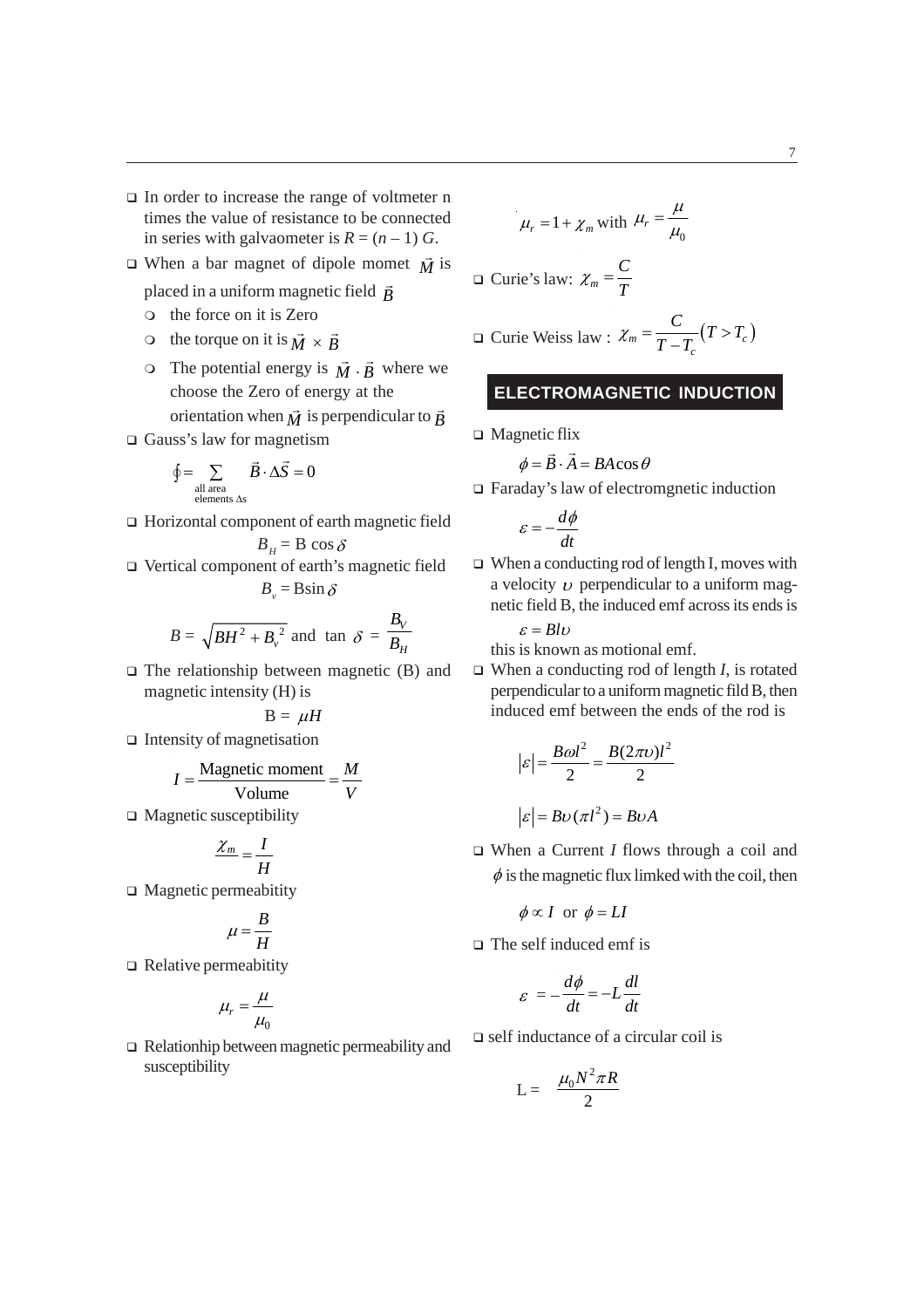- $\Box$  Let *I<sub>p</sub>* be the current flowing through primary coil at any instant. If  $\phi$  is the flux linked with secondary coil then
	- $\phi_s \propto I_p$  or  $\phi_s \propto MI_p$

Where M is the coefficient of mutual inductance. The emf induced in the secondary coil is given by

$$
\varepsilon_s = - M \frac{dl_p}{dt}
$$

where *M* is the coefficient of mutual inductance.

Coefficient of coupling *(K):*

$$
K = \frac{M}{\sqrt{L_1}L_2}
$$

 $\Box$  the coefficient of mutual inductance of two long co-axial solenoifs, each og length *I*, area of cross section *A,* wound on air core is

$$
M = \frac{\mu_0 N_1 N_2 A}{I}
$$

Energy stored in an inductor

$$
u = \frac{1}{2}LI^2
$$

 $\Box$  During the growth of current in a LR circuit is

$$
I_0(1 - e^{Rt/L}) = (1 - e^{-t/\tau})
$$

where  $I_0$  is the maximum value of current,  $\tau = 1/R =$  time constant of LR circuit.

 $\Box$  During the decay of current in a LR circuit is

$$
I = I_0 \left( 1 - e^{Rt/L} \right) = I_0 e^{-t/\tau}
$$

During charging of capacitor through resistor

$$
q = 9_0 \left( 1 - e^{t/RC} \right) = q_0 \left( 1 - e^{-t/\tau} \right)
$$

where  $q_0$  is the maximum value of charge.

- $\tau$  =RC is the time constant of CR circuit.
- Dueing charging of capacitor through resistor

$$
q = q_0 e^{-t/RC} = q_0 e^{-t\lambda}
$$

## **ALTERNATING CURRENT**

 Alternating current can be represented by a sine curve or a cosine curve

I=  $I_0$  sin  $\omega$  t or I=  $I_0$ cis  $\omega$  t

where 
$$
\omega = \frac{2\pi}{T} = 2\pi
$$

 Mean or average value of alternating current or voltage over one complete cycle

$$
I_m \text{ or } \overline{I} \text{ or } I_m = \frac{\int_{0}^{t} I_0 \sin dt}{\int_{0}^{r} dt} = 0
$$
  

$$
V_m \text{ or } \overline{V} \text{ or } V_{av} = \frac{\int_{0}^{T} V_0 \sin dt}{\int_{0}^{r} dt} = 0
$$

 Average value of alternating current for second cycle is

$$
I_{av} = \frac{\int_{0}^{T/2} V_0 \sin \omega dt}{\int_{0}^{T/2} dt} = \frac{2I_0}{\pi} = 0.637 I_0
$$

Similarly, for alternating voltage, the average value over second half cycle is

$$
V_{ab} = \frac{\int_{0}^{T/2} V_0 \sin \omega dt}{\int_{0}^{T/2} dt} = \frac{2V_0}{\pi} = 0.637V_0
$$

 Average value of alternating current for second cycle is

$$
I_{av} = \frac{\int_{T/2}^{T} I_0 \sin \omega dt}{\int_{T/2}^{T} dt} = \frac{2I_0}{\pi} = 0.637 I_0
$$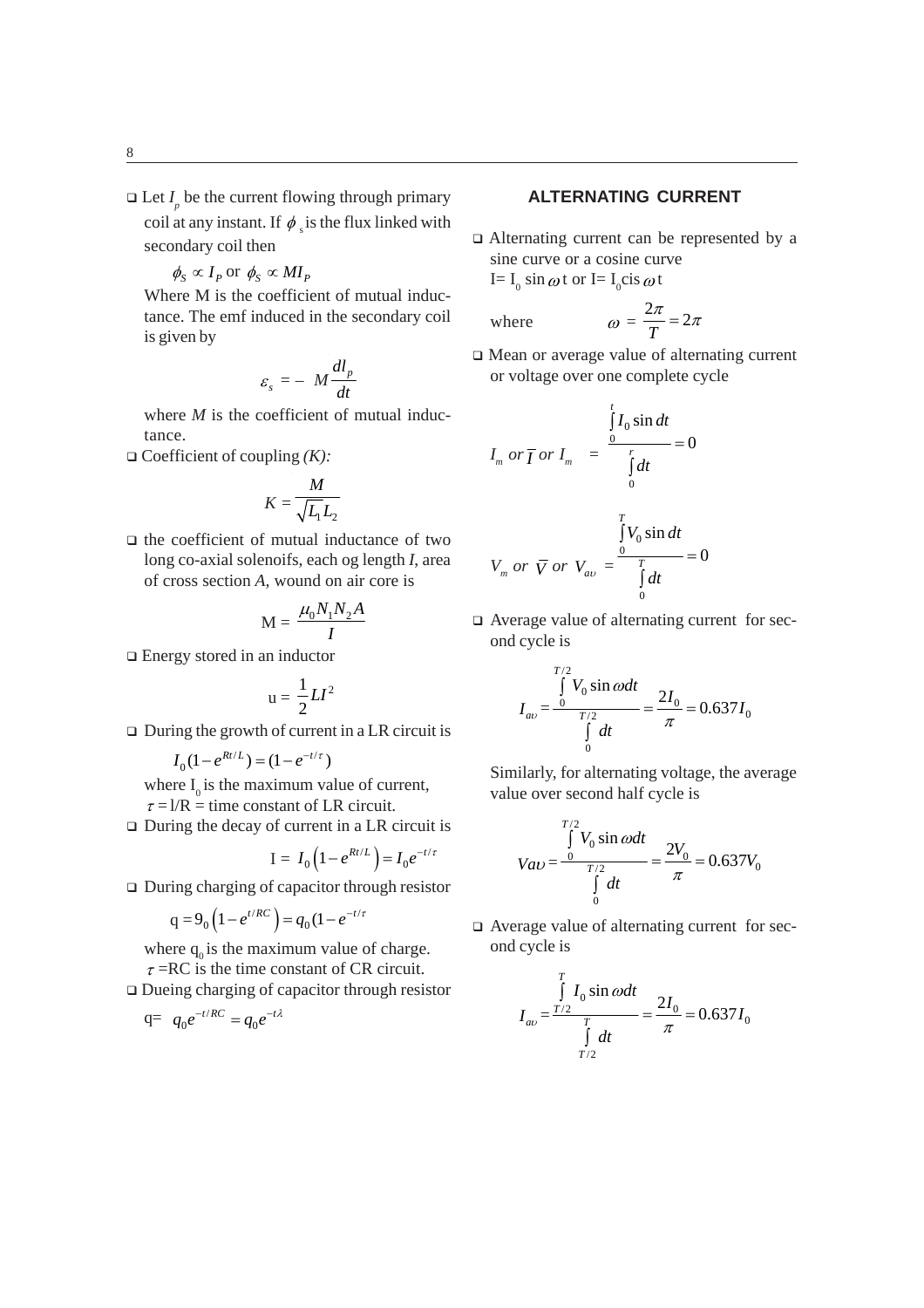Similarly, for alternating voltage, the average value over second half cycle is

$$
Var = \frac{\int_{T/2}^{T} V_0 \sin \omega dt}{\int_{T/2}^{T} dt} = \frac{2V_0}{\pi} = 0.637V_0
$$

 Mean value or a average value of altrenating current over any half cycle

$$
Ia\upsilon = \frac{2I_0}{\pi} = 0.637I_0
$$

similarly, for alternating voltage

 $\sim$ 

$$
V_{av} = \frac{2V_0}{\pi} = 0.637V_0
$$

 $\Box$  Root mean square rms value of alternating current

$$
I_{rms}
$$
 or  $I_v = \frac{1_0}{\sqrt{2}} = 0.707 I_0$ 

similarly, for alternating voltage

$$
V_{\rm rms} = \frac{V_0}{\sqrt{2}} = 0.707 V_0
$$

Form factor = *rms*

□ Inductive reactance,

$$
\chi_L = \omega L = 2\pi\nu L
$$

 $\Box$  Capacitive reactance, xc =  $1\omega$  1  $C \quad 2\pi\nu C$  $\frac{1\omega}{\omega C} = \frac{1}{2\pi\nu}$ 

*a*

*I I*

 The impedance of the series LCR circuit  $\sim$   $\sim$ 

$$
z = \sqrt{R^2 + (X_1 - X_c)^2} = \sqrt{R^2 + \left(\omega L - \frac{1}{\omega C}\right)^2}
$$
  
\n
$$
\Box \text{ Admittance} = \frac{1}{\text{impedance}} \text{ or } Y = \frac{1}{Z}
$$
  
\n
$$
\Box \text{ Susceptance} = \frac{1}{\text{reactance}}
$$

 $\Box$  Inductiive susceptance  $=\frac{1}{\text{inductive reactance}}$ 1

or 
$$
S_L = \frac{1}{X_L} = \frac{1}{\omega_L}
$$

□ Capacitive susceptance

$$
= \frac{1}{\text{capacitive reactance}}
$$

or 
$$
S_c = \frac{1}{X_c} = \frac{1}{1/\omega C} = \omega C
$$

 $\Box$  The resonant frequency is

$$
v_r = \frac{1}{2\pi\sqrt{LC}}
$$

$$
\omega_r = \frac{1}{\sqrt{LC}}
$$

Quality factor,

$$
Q = \frac{X_L}{R} = \frac{\omega_r L}{R}
$$

$$
Q = \frac{X_c}{R} = \frac{1}{\omega_r CR}
$$

$$
Q = \frac{1}{R} = \sqrt{\frac{L}{C}}
$$

□ Average power,

 $\mathcal{L}$ 

$$
P_{av} = P_{av} V_{rms} I_{rms} = \frac{V_0 I_0}{2} \cos \phi
$$

 $\Box$  Apparent power,  $V_v V_{rms} I_{rms} = \frac{V_0 I_0}{2}$  $V_0 I$ 

□ Efficiency of a transformer,

$$
\eta = \frac{\text{output power}}{\text{input power}} = \frac{V_s I_s}{V_p I_p} \frac{\text{power}}{\text{power}}
$$

 $\Box$  The efficiency of a dc motor is given by

 $\sim 10$ 

$$
\eta = \frac{\text{back emf}}{\text{emf of battery}}
$$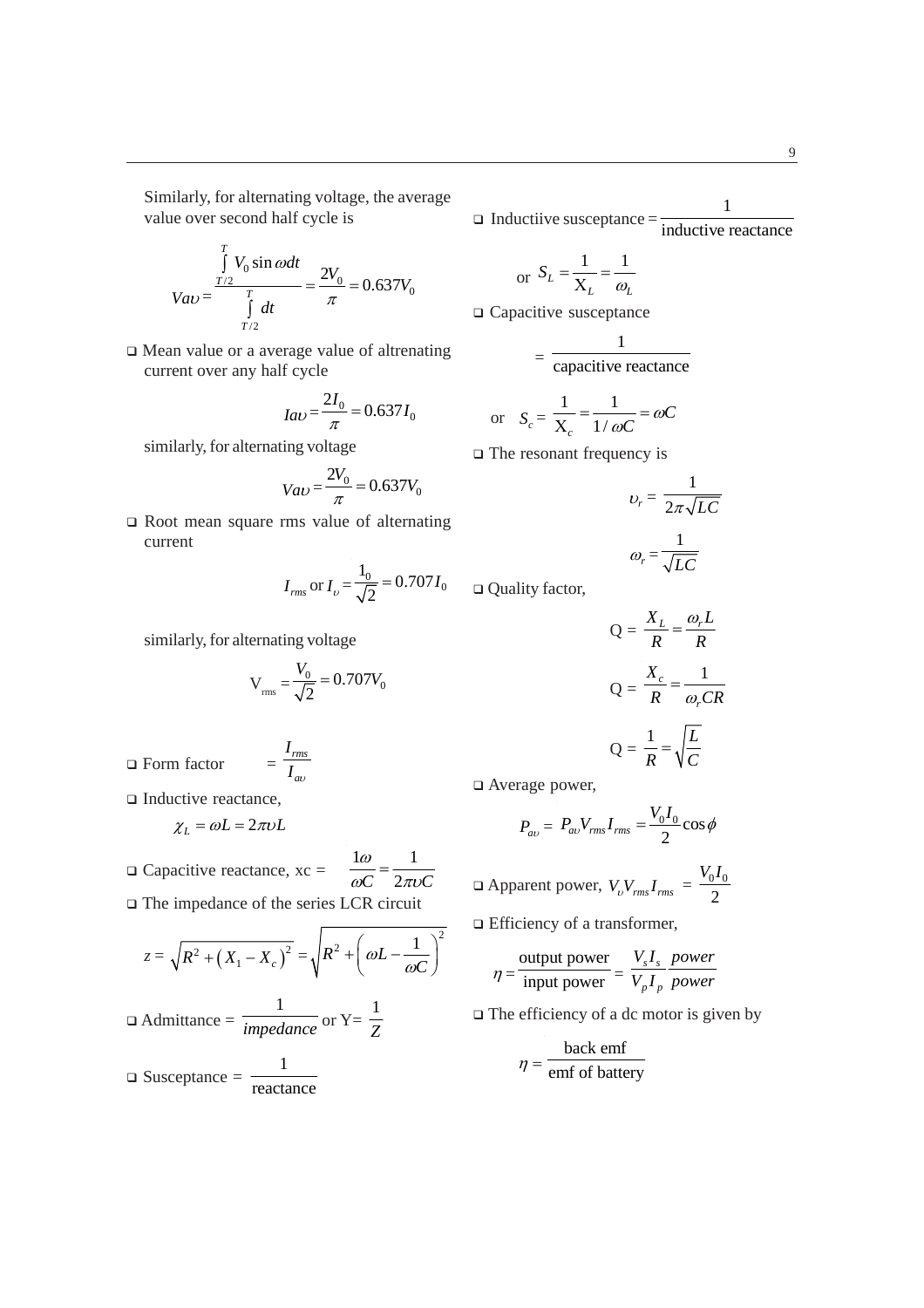# **ELECTROMAGNENTIC WAVES**

 $\Box$  The displacement current is give by

$$
I_D = \varepsilon \, 0 \, \frac{d\phi_E}{dt}
$$

 Four Maxwell's equations are : Gauss's iaw for electrostatics

$$
\oint \vec{E} \cdot d\vec{S} = \frac{q}{\varepsilon_0}
$$

Gauss's law for magnetism

$$
\oint \ \overline{B} . d\overline{S} = 0
$$

Faraday's law of electromagnetic induction

$$
\oint \vec{E} \cdot d\vec{l} = \frac{d\phi_B}{dt}
$$

Maxwell-Ampere's circuital law

$$
\oint \vec{B}.\vec{dI} = \mu_0 \left[ 1 + \varepsilon_0 \frac{d\phi_E}{dt} \right]
$$

 The amplitudes of electeic and magnetic fields in free space, in electromagnetic waves are related by

$$
E_0 = cB_0
$$
 or  $B_0 = \frac{E_0}{c}$ 

 $\square$  The speed of electromagnetic wave in free space is

$$
c = \frac{1}{\sqrt{\mu_0 \varepsilon_0}}
$$

 The speed of electromagnetic wave in free space is

$$
v = \frac{1}{\sqrt{\mu \varepsilon}}
$$

 $\Box$  The energy density of the electric field is

$$
u_{E} = \frac{1}{2} \varepsilon_0 E^2
$$

 $\Box$  The energy density of magnetic fields

$$
u_B = \frac{1}{2} \frac{B^2}{\mu_0}
$$

 $\Box$  Average energy density of the electric field is

$$
\langle u_{\rm E} \rangle = \frac{1}{4} \varepsilon E_0^2
$$

Average energy density of the electric field is

$$
\langle u_{\rm B} \rangle = \frac{1}{4} \frac{B_0^2}{\mu_0} = \frac{1}{4} \varepsilon_0 E_0^2
$$

Average energy density of the electric field is

$$
\langle u \rangle = \frac{1}{2} \varepsilon_0 E_0^2
$$

 $\Box$  Intensuty of electromagnetic wave

$$
I=c=\frac{1}{2}\varepsilon_0 E_0^2 c
$$

□ Momentum of electromagnetic wave

$$
p = \frac{u}{c}
$$
 (complete absorption)  
2u

$$
p = \frac{2u}{c}
$$
 complete reflection

 $\Box$  The poynting vector is

$$
\vec{S} = \frac{1}{\mu_0} \left( \vec{E} \times \vec{B} \right)
$$

**RAY OPTICS**

□ When two plane mirrors are inclined at an angle  $\theta$  and an object is placed between them, the number of images of an object are formed due to multiple reflections.

| $360^0$     | Position of                         | Nimber of      |
|-------------|-------------------------------------|----------------|
| $n =$       | object                              | images         |
| even<br>odd | anywhere<br>symmetric<br>asymmetric | $n-1$<br>$n-1$ |

 $\Box$  If  $\frac{360^0}{9}$  $\frac{30}{\theta}$  is a fraction, the number of images formed will be equal to its integral parrt.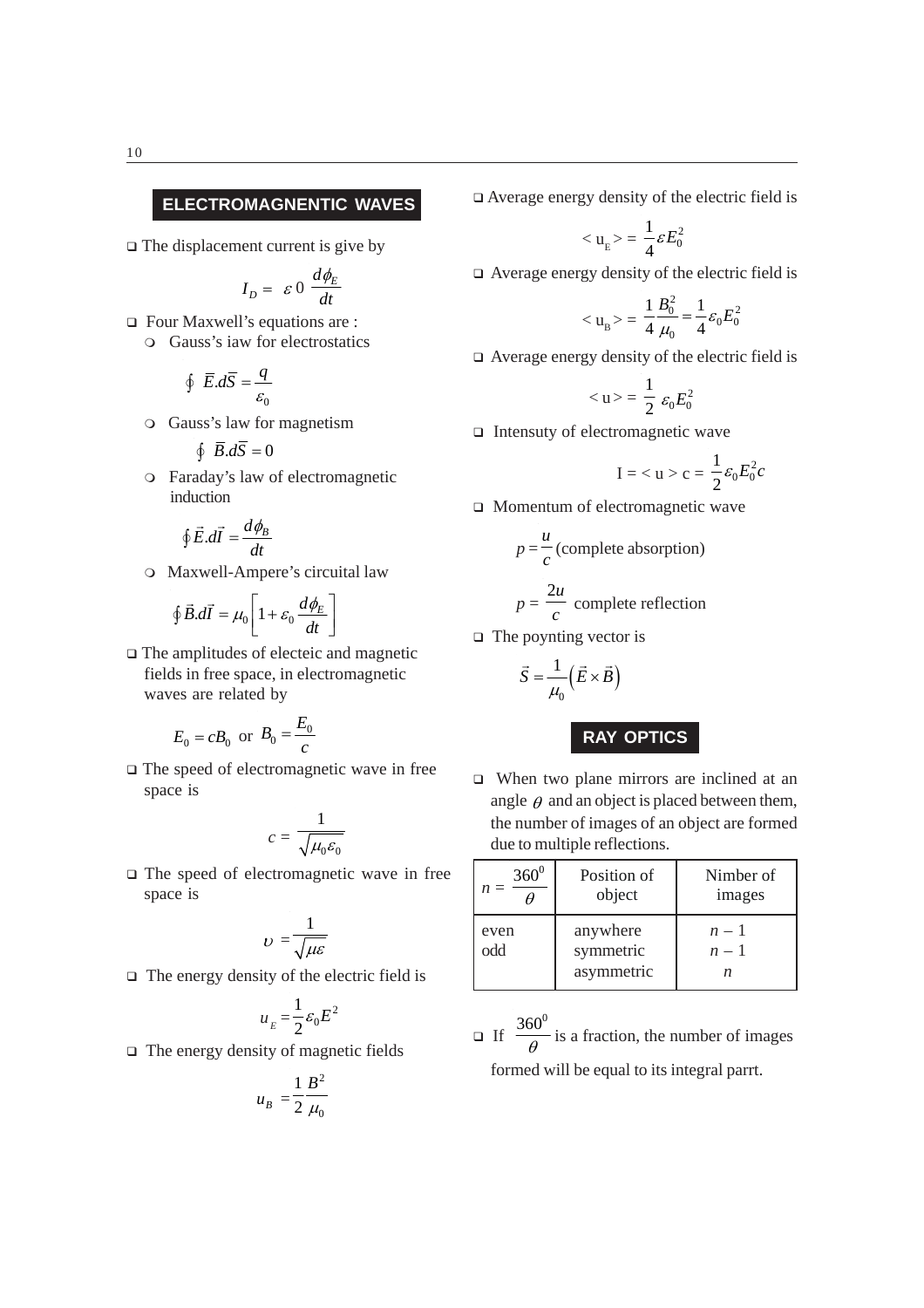11

If  $\frac{360^o}{\theta}$  is a fraction, the number of images

formed will be equal to its integral part.  $\Box$  Sign convitions :

- All distances have to be measured from the pole of the mirror.
- Distances measured in the the direction of incident light are positive, and those mea sured in opposite direction aretaken as negetive.
- Heights measured upwards and normal to the principal axis of the mirror are taken as positive, while those measured down wards are taken as negetive.
- The focal length of a spherical mirror of radius *R* is given by

$$
f=\frac{R}{2}
$$

□ Transverse or linear magnification

$$
m = \frac{\text{size of image}}{\text{size of object}} = \frac{v}{u}
$$

Longitudinal magnification

$$
m_{L} = -\frac{dv}{du}
$$

□ Superficial magnification

$$
m_s = \frac{\text{area of image}}{\text{area of object}} = m^2
$$

$$
\Box \text{ Mirrors formula}: \frac{1}{u} + \frac{1}{v} = \frac{1}{f}
$$

 $\Box$  Newton's formula :  $f_2 = \chi y$ 

$$
\Box
$$
 Laws of refraction :  $\frac{\sin i}{\sin r} = 1\mu_2$ 

Absolute refractive index

$$
1\mu_2 = \frac{\mu_2}{\mu_1} = \frac{\left(\frac{c}{v_2}\right)}{\left(\frac{c}{v_1}\right)} = \frac{v_1}{v_2}
$$

$$
\Box \text{ Lateral shift}, \qquad d = \frac{t \sin (i - r)}{\cos r}
$$

 $\Box$  If there is an ink spot at the bottom of a glass slab, it appears to be raisedby a distance

$$
d = t - \frac{r}{\mu} = t \left( 1 \frac{1}{\mu} \right)
$$

 Critical angle : It is that angle of incidence for which the angle of refraction becomes  $90<sub>o</sub>$  It is given by

$$
\sin i_{\rm C} = \frac{1}{R_{\mu D}}
$$

It the medium is air or vacuum, then

$$
\sin i_{\rm c} = \frac{1}{\mu}
$$

 A diver in weter at a depth d sees the world outside through a horizontal circle of radius

$$
r = s \tan i_c = \frac{d}{\sqrt{\mu^2 - 1}}
$$

 When the object is situated in rarer medium, the relation between  $\mu$ <sub>1</sub> (refractive inbox of refracting surface) and R (radius of curvature) with the objecr and image distacrs is given by

$$
-\frac{\mu_1}{\mu} + \frac{\mu_2}{\mu} = \frac{\mu_2 - \mu_1}{R}
$$

□ When the object is situated in denser medium, the relation between  $\mu_1$ ,  $\mu_2$ , R, u and  $\nu$  cwn be obtained by interchanging  $\mu_1$  and  $\mu_2$ . In that case, the relation becomes

$$
-\frac{\mu_2}{u} + \frac{\mu_1}{v} = \frac{\mu_1 - \mu_2}{R}
$$
 or 
$$
-\frac{\mu_2}{v} + \frac{\mu_2}{u} = \frac{\mu_2 - \mu_2}{R}
$$

Lens maler's formula

$$
\frac{1}{f} = \left(\mu - 1\right) \left(\frac{1}{R_1} - \frac{1}{R_2}\right)
$$

 Thin lens formula 11 1 *u f*  $-\frac{1}{x}$  =

Linear magnification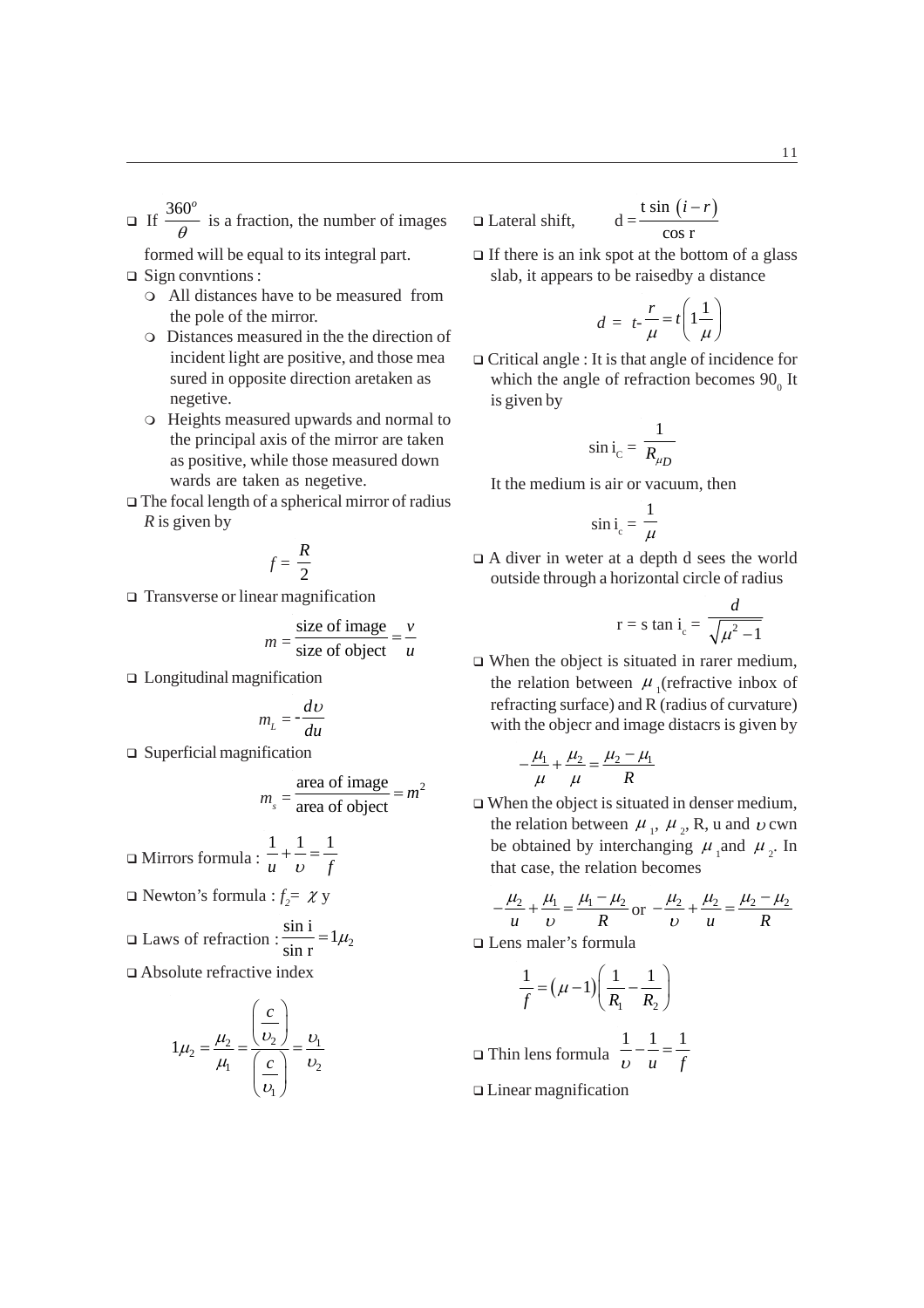$$
m = \frac{\text{size of image (I)}}{\text{size of object (O)}} = \frac{v}{u}
$$

Power of a lens

$$
P = \frac{1}{\text{focal length in metres}}
$$

Combination of thin lenses in contact

$$
\frac{1}{F} = \frac{1}{f_1} + \frac{1}{f_2} + \frac{1}{f_3} + \dots
$$

 $\Box$  The total power of the combination is given by

$$
P = P_1 + P_2 + P_3 + \dots
$$

 $\Box$  The total megnification of the combination is

given by 
$$
m = m_1 \times m_2 \times m_3 \dots
$$

 When two thin lenses of focal lengths fr and placed coaxially and separated by a distance d, the focal length of a combination is give by

$$
\frac{1}{F} = \frac{1}{f_1} + \frac{1}{f_2} - \frac{d}{f_1 f_2}
$$

- In terms of power  $P_1 + P_2 dP_1P_2$
- $\Box$  The refractive index of the material of the prism is

$$
\mu = \frac{\sin\left[\left(A + \delta_m\right)\right]}{2}
$$

$$
\sin\left(\frac{A}{2}\right)
$$

where A is the angle of prism and  $\delta_m$  is the angle of minimum deviation.

$$
\Box \text{ Mean deviation, } \delta = \frac{\delta_y + \delta_R}{2}
$$

 $\Box$  Diapersive power,

$$
\omega = \frac{\text{angular dispersion}\left(\delta_y - \delta_R\right)}{\text{mean deviation } (\delta)}
$$

$$
\omega = \frac{\mu_{y-} \mu_R}{\left(\mu - 1\right)}
$$

where 
$$
\mu = \frac{\mu_y - \mu_R}{2}
$$
 mean refractive index

Simple microscope

- Magnifying power of simple microscope angle cubtended by inage at the eue
- $M = \frac{1}{\text{angle subended by the object at the eye}}$

$$
= \frac{\tan \beta}{\tan \alpha} = \frac{\beta}{\alpha}
$$

 When the image is formed at infinity (fae point),

$$
M = \frac{D}{f}
$$

 When the image is formed at the least distance of distinct vision D (near point),

$$
M = 1 + \frac{D}{f}
$$

Compound microscope

 Magnifying power of a compound micrscope

$$
M = m_0 \times m_e
$$

 When the final image is formed at infinity (normal adjustment),

$$
\mathbf{M} = \frac{\upsilon_0}{u_0} \left( \frac{D}{f_e} \right)
$$

Length of tube,  $L = v_0 + f_e$ 

 When the final image is formed at least distance of distinct vision,

$$
M = \frac{v_0}{u_0} \left( 1 + \frac{D}{f_e} \right)
$$

Where  $u_0$  and  $v_0$  represent the distance of object and image from the objective lens,  $f_{\rm e}$  is focal length of an eye lens.

Length of the tube, 
$$
L = \nu_0 + \left(\frac{f_e D}{f_e + D}\right)
$$

 Astronomical telescope (Refracting type) When the final image is formed at infinity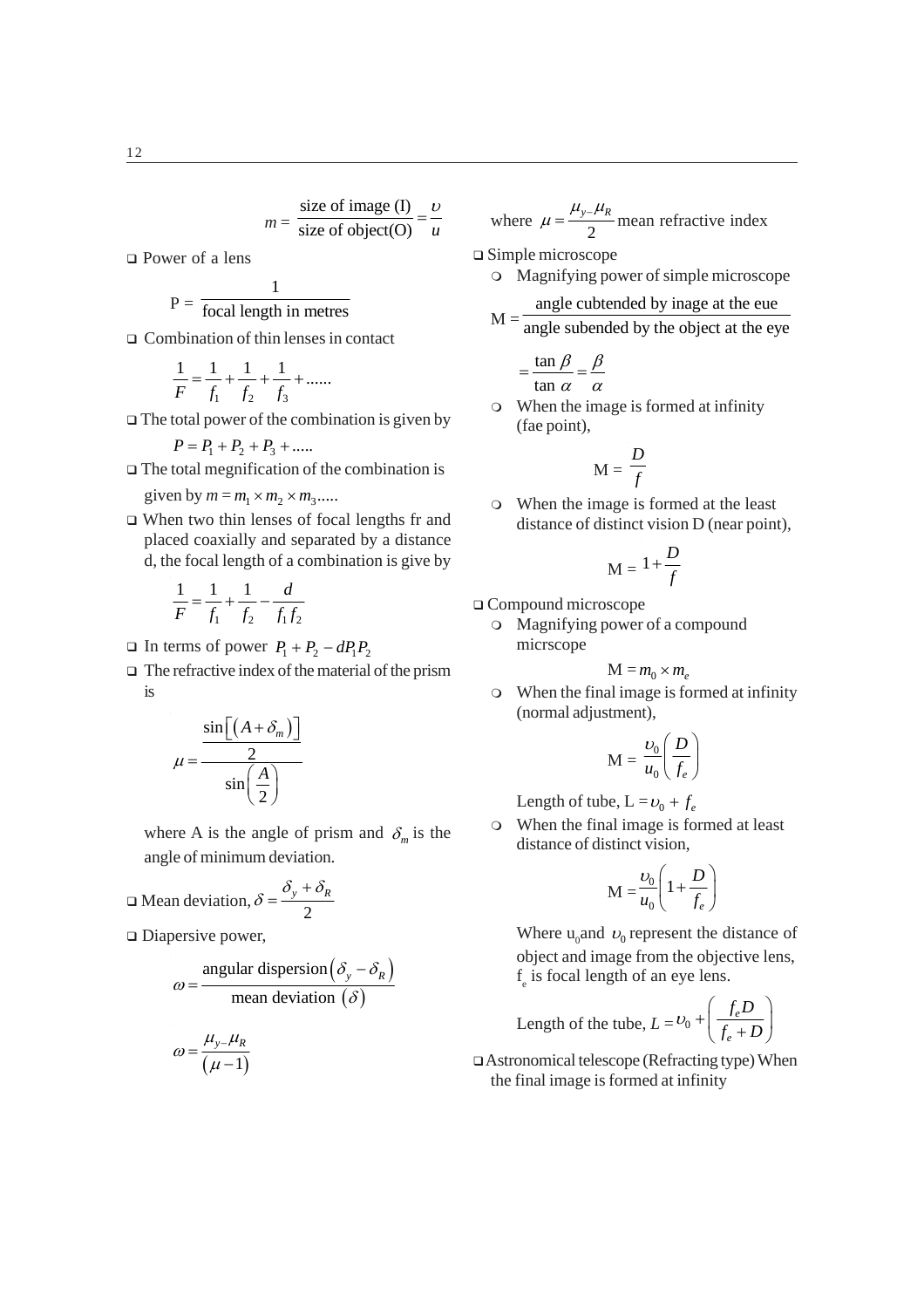- $\circ$  Magnifying power,  $M = \frac{J_0}{f_e}$ *f f*
- $\circ$  Length of tube is  $L = f_0 + f_e$ When the image is formed at least distance of distinct vision
- O Magnifying power,  $M = \frac{J_0}{f_e} \left( 1 + \frac{J_e}{D} \right)$  $f_0$   $\begin{array}{cc} f_1 & f_2 \end{array}$  $\frac{f_0}{f_e} \left( 1 + \frac{f_e}{D} \right)$

$$
\text{O Length of tube is } L = f_0 + \left(\frac{f_e D}{f_e + D}\right)
$$

Reflecting type telescope

$$
\text{O}\quad\text{Magnifying power,}\,M = \frac{f_0}{f_e} = \frac{(R/2)}{f_e}
$$

### **WAVE OPTICS**

 $\Box$  If a, b are the amplitudes of interfering waves due to two coherent sources and  $\phi$  is constant phase difference between the two waves at any point P, then the resultant amplitude at P will be

$$
R = \sqrt{a^2 + b^2 + 2 \text{ ab } \cos \phi}
$$

- For constructive interference (i.e.formation of bright fringes)
	- $\circ$  For n<sup>th</sup> bright fringe,

path difference =  $x_n$  $x_n \frac{d}{D} = n\lambda$ 

where  $n = 0$  for central bright fringe

- $n = 1$  for first bright fringe,
- $n = 2$  for second bright fringe and so on
- $d =$  distance between the two slits
- $D =$  distance of slits from the screen
- $x_n$  = distance of n<sup>th</sup> bright fringe from the centre.

$$
\therefore x_n = n\lambda \frac{D}{d}
$$

- □ For destructive interference (i.e. formation of dark fringes).
	- $\circ$  For n<sup>th</sup> bright fringe,

path difference =  $x_n = \frac{a}{D} = (2n-1)\frac{\pi}{2}$  $x_n = \frac{d}{1} = (2n)$ *D*  $=\frac{d}{2}=(2n-1)\frac{\lambda}{2}$ where  $n = 1$  for first dark fringe,  $n = 2$  for  $2<sup>nd</sup>$  dark fringe and so on.  $x_{n}$  = distance of nth dark fringe from the centre

$$
\therefore x_n = (2n-1)\frac{\lambda D}{2d}
$$

 $\Box$  Fringe width, *D d*  $\beta = \frac{\lambda}{\sqrt{2}}$ 

Angular fringe width,  $\theta = \frac{\beta}{D} = \frac{\lambda}{d}$ 

If Wy W2are widths of slits, Iy I2 are intensities of lifht coming from two slits; a, b are amplitudes of light from these slits, then

$$
\frac{W_1}{W_2} = \frac{I_1}{I_2} = \frac{a^2}{b^2}
$$

$$
\frac{I_{\text{max}}}{I_{\text{min}}} = \frac{(a+b)^2}{(a-b)^2}
$$

$$
\Box \text{ Fringe vidibility, } V = \frac{I_{\text{max}} - I_{\text{min}}}{I_{\text{max}} + I_{\text{min}}}
$$

 When entire apparatus of Young's double slit experiment is innersed in a medium of refeactive index  $\mu$ , then fringe width becomes

$$
\beta' = \frac{\lambda D}{d} = \frac{\lambda D}{\mu d} = \frac{\beta}{\mu}
$$

□ When a thin transparent plate of thickness t and refractive index  $\mu$  is placed in the path of one of the interfeing waves, fringe width remains unaffected but the entire pattern shifts by

$$
\Delta x = (\mu - 1)t \frac{D}{d} = (\mu - 1)t \frac{\beta}{\lambda}
$$

- $\Box$  Diffraction due to a single slit
	- $\circ$  Condition for  $n^{\text{th}}$  secondary maximum is

path difference= $a\sin\theta_n$  = (2n+1)  $\frac{\lambda}{2}$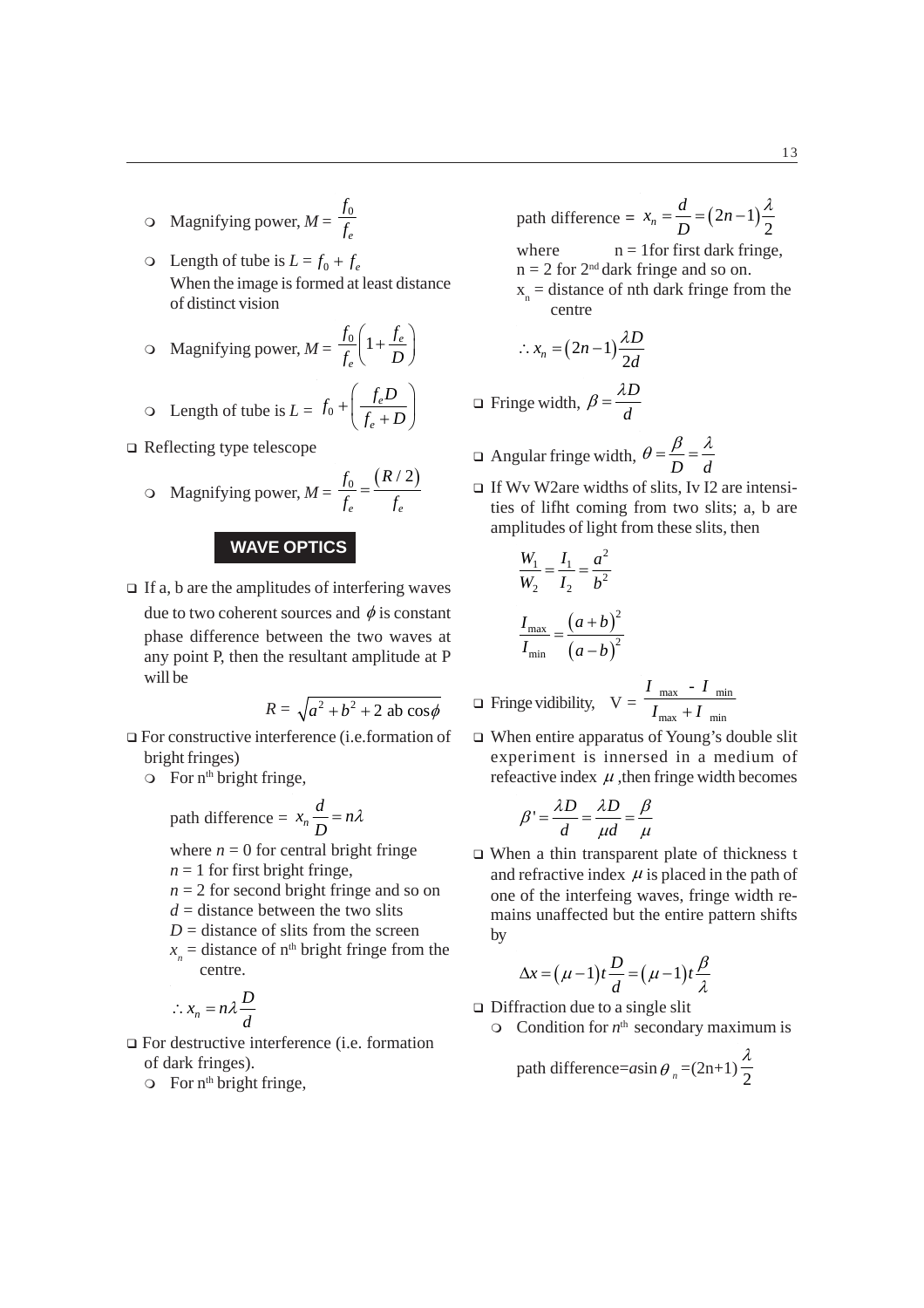where  $n = 1, 2, 3, \dots$  $\circ$  Condition for  $n^{\text{th}}$  secondary maximum is Path difference =  $a \sin \theta_n = n\lambda$ where  $n = 1, 2, 3, \dots$ width of secondary maxima or minima  $\overline{f}$   $\overline{f}$   $\overline{f}$   $\overline{f}$   $\overline{f}$   $\overline{f}$   $\overline{f}$   $\overline{f}$   $\overline{f}$   $\overline{f}$   $\overline{f}$   $\overline{f}$   $\overline{f}$   $\overline{f}$   $\overline{f}$   $\overline{f}$   $\overline{f}$   $\overline{f}$   $\overline{f}$   $\overline{f}$   $\overline{f}$   $\overline{f}$   $\overline{f}$   $\overline{f}$   $\overline{$ 

$$
\beta = \frac{\lambda D}{a} = \frac{\lambda f}{a}
$$

where

*a =* width of slit

*D=* distance of scren from the slit

- $f =$  focal length of lens for diffracted light
- width of central maximum=  $2\lambda D$   $2f$ *a a*  $\frac{\lambda D}{\lambda} = \frac{2f\lambda}{\lambda}$
- Angular fring width of cental maximum= $\frac{2a}{a}$  $2\lambda$
- Angular fring width of secondary maxima or

$$
minima = \frac{\lambda}{a}
$$

□ Fresnel distance,

$$
Z_{\rm F}^{}{=}\,\frac{a^2}{\lambda}
$$

Resolving power of a microscope

$$
=\frac{1}{d}=\frac{2\mu\sin\theta}{\lambda}
$$

 $\Box$  Resolving power of a

$$
=\frac{1}{d\theta}=\frac{D}{1.22\lambda}
$$

Laws of malus :

$$
I = I_0 \cos^2 \theta
$$

 $\Box$  Brewster's law :  $\mu = \tan i_p$ 

# **DUAL NATURE OF RADIATION AND MATTER**

 $\Box$  Energy of a photon,

$$
E = h\nu = \frac{hc}{\lambda}
$$

 $\Box$  Momentum of photon is

$$
p = \frac{E}{c} = \frac{h\nu}{c}
$$

 $\Box$  The moving mass of photon is

$$
m = \frac{E}{c^2} = \frac{h\nu}{c^2}
$$

□ Stopping potential

$$
\Box K_{\text{max}} = eV_0 = \frac{1}{2}mv_{\text{max}}^2
$$

Einstein's photoelectric equation :

if a light of frequency  $\nu$  is incident on a photosensitive maximum having work function

 $(\phi_0)$ , then maximum kinetic cnergy of the

emitted electron is given as 
$$
K_{\text{max}} = h\nu - \phi_0
$$

for  $v > v_0$  or  $eV = hv - \phi_0 = hv - hv_0$ 

$$
eV_0 = \mathbf{K}_{\text{max}} = hc\left(\frac{1}{\lambda} - \frac{1}{\lambda_0}\right)
$$

 The de Broglie wavelength associated with a moving particle,

$$
\lambda = \frac{h}{p} = \frac{h}{mv}
$$

If the rest mass of a particle is  $m_0$  its de Broglie wavelength is given by

$$
\lambda = \frac{h \left(1 - \frac{v^2}{c^2}\right)^{\frac{1}{2}}}{m_0 v}
$$

In terms of kinetic energy *K*, de Broglie wave-

length is given by  $\lambda = \sqrt{2}$ *h mK*

 If a particleof charge q is accelerated through a potential difference V, its de Broglie wave-

length is given by 
$$
\lambda = \frac{h}{\sqrt{2mV}}
$$
  
For an electron,  $\lambda = \left(\frac{150}{V}\right)^{\frac{1}{2}} \stackrel{0}{A}$ 

14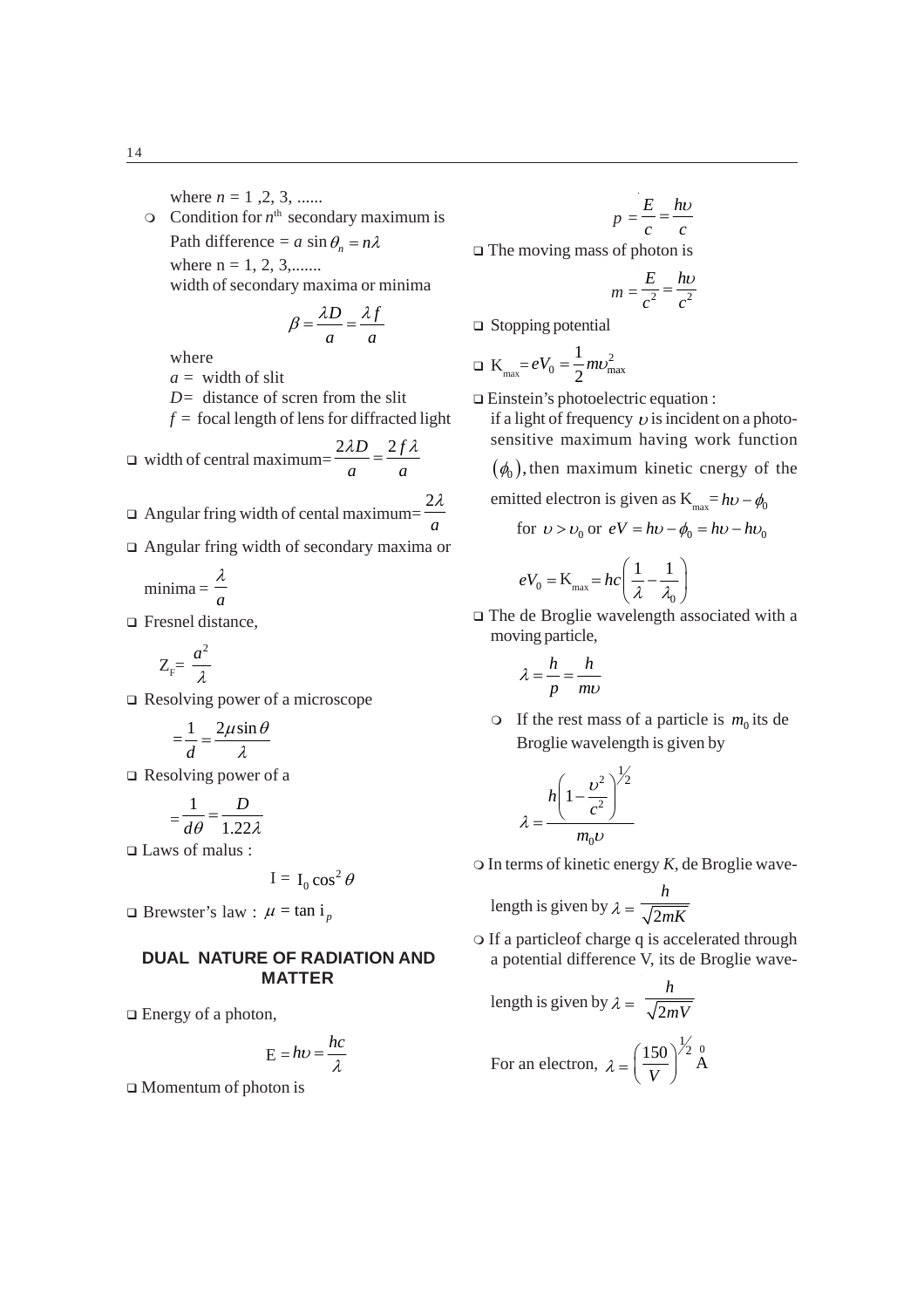by  $\lambda \frac{h}{\sqrt{3m kT}}$ , where k is the Boltzmann con-

stant.

# **ATOMS AND NUCLEI**

Rutherford scattering formula

$$
N(\theta) = \frac{N_{i}ntZ^{2}e^{4}}{(8\pi_{0})^{2}r^{2}K^{2}\sin^{4}(\theta/2)}
$$

 The fraction of incident alpha particles scattered by an angle  $\theta$  or greater

$$
f = \pi nt \left(\frac{Ze^2}{4\pi \varepsilon_0 k}\right)^2 \cot^2 \frac{\theta}{2}
$$

 $\Box$  The scattering angle  $\theta$  of the  $\alpha$  particle and impact parameter *b* are related as

$$
b = \frac{Ze^2 \cos(\theta/2)}{4\pi \varepsilon_0 K}
$$

Distance of closest approach

$$
r_0 = \frac{2Ze^2}{4\pi\varepsilon_0 K}
$$

 Angular momentum of the electron in a stationary orbit is an integral multiple of  $h/2 \pi$ .

*i.e.*, 
$$
L = \frac{nh}{2\pi} \text{ or } mvr = \frac{nh}{2\pi}
$$

The frequency of a radiation

$$
\upsilon\frac{E_2-E_1}{h}
$$

Bohr's formulae

÷.

 $\Omega$  Radius of  $n^{th}$  orbit

$$
r_n = \frac{4\pi\varepsilon_0 n^2 h^2}{4\pi^2 mZe^2}; r_n = \frac{0.53n^2}{Z} \text{A}
$$

 $\Box$  Velocity of electron in the n<sup>th</sup> orbit

$$
v_n = \frac{1}{4\pi\varepsilon_0} \frac{Z_{e^2}}{nh} = \frac{2.2 \times 10^6 Z}{n} m s^{-1}
$$

 The kinetic energy of the electron in the  $n<sup>th</sup>$  orbit

$$
\begin{aligned} \text{Kn} &= \frac{1}{4\pi\varepsilon_0} \frac{Ze^2}{2r_n} = \left(\frac{1}{4\pi\varepsilon_0}\right)^2 \frac{2\pi^2 m e^4 Z^2}{n^2 h^2} \\ &= \frac{13.6Z^2}{n^2} eV \end{aligned}
$$

 The potential energy of electron in n<sup>th</sup> orbit

$$
u_n = \frac{1}{4\pi\varepsilon_0} \frac{Ze^2}{r_n} = -\left(\frac{1}{4\pi\varepsilon_0}\right)^2 \frac{4\pi^2me^4Z^2}{n^2h^2}
$$

$$
= -\frac{27.2Z^2}{n^2}eV
$$

 $\circ$  Total energy of electron in  $n<sup>th</sup>$  orbit

$$
E_n = u_n + k_n = -\left(\frac{1}{4\pi\varepsilon_0}\right)^2 \frac{2\pi^2 m e^4 Z^2}{n^2 h^2}
$$

$$
= -\frac{13.6Z^2}{n^2} eV
$$

 $\circ$  Frequency of electron in  $n_{th}$  orbit

$$
v_n = \left(\frac{1}{4\pi\varepsilon_0}\right)^2 \frac{4\pi^2 Ze^4 m}{n^3 h^3} = \frac{6.62 \times 10^{15} Z^2}{n^3} z
$$

 Wavelength of radiation in the transition from

$$
n_2 \to n_1 \text{ is give by}
$$

$$
1\frac{1}{\lambda} = R \left[ \frac{1}{2^2} - \frac{1}{n_2^2} \right]
$$

Where R is called Rydberg's constant.

$$
R = \left(\frac{1}{4\pi\varepsilon_0}\right)^2 \frac{2\pi^2me^4}{ch^3} = 1.097 \times 10^7 m^{-1}
$$

## **Lyman series :**

Emission spectral lion from jigher energy levels ( $n_2 = 3, 3, \dots \infty$ ) to first energy level  $(n_1 = 1)$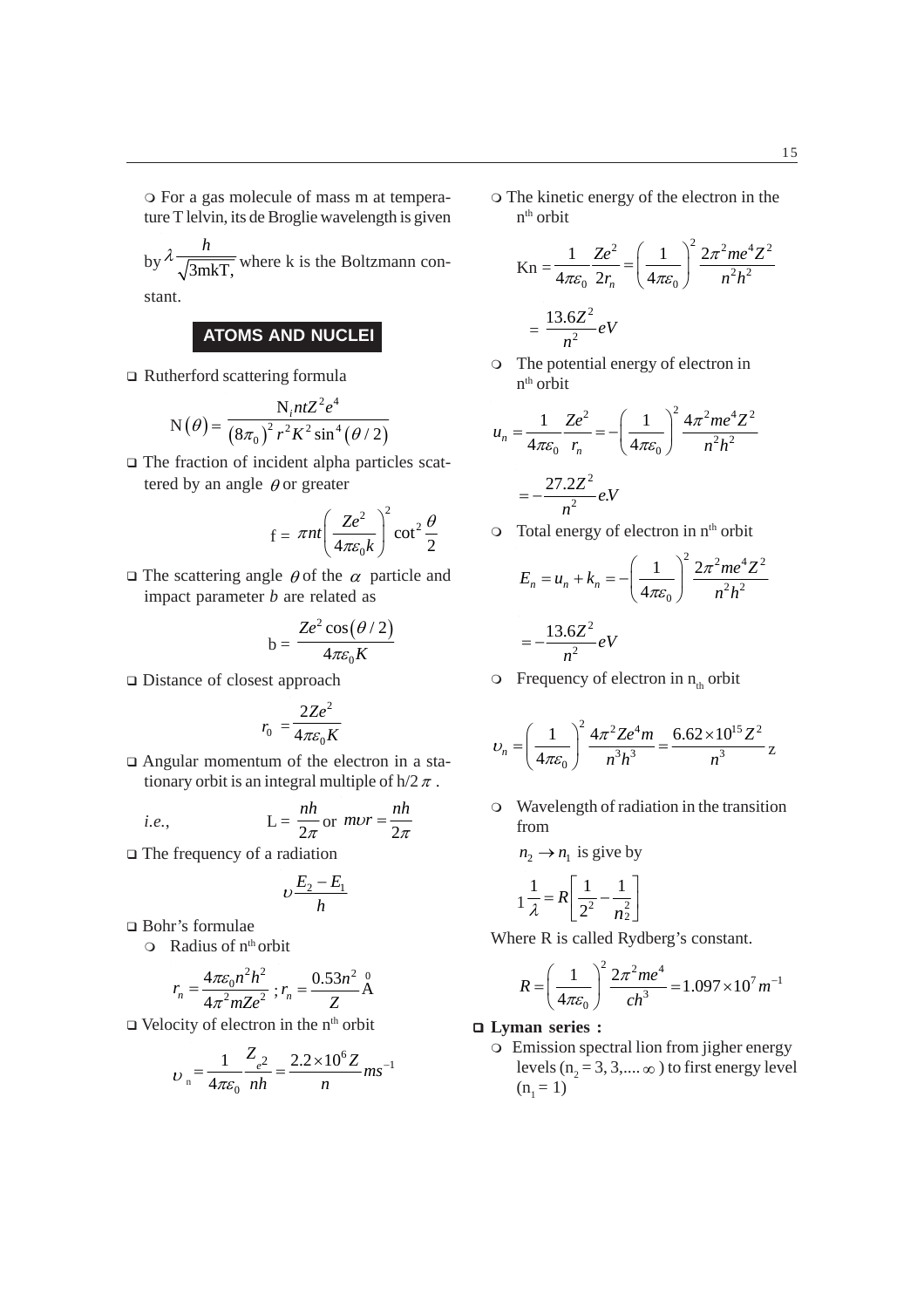consitipn of electute Lyman series.

$$
\frac{1}{\lambda} = R \left[ \frac{1}{1^2} - \frac{1}{n^2} \right]
$$

# **Balmer series:**

Emission spectral lion from jigher energy levels ( $n_2 = 3, 4, \dots \infty$ ) to first energy level  $(n_1 = 2)$ 

consitipn of electute Lyman series.

$$
\frac{1}{\lambda} = R \left[ \frac{1}{2^2} - \frac{1}{n_2^2} \right]
$$

### **Paschen series:**

Emission spectral lion from jigher energy levels ( $n_2 = 4, 5,... \infty$  ) to first energy level  $(n_1 = 3)$ 

consitipn of electute Lyman series.

$$
\frac{1}{\lambda} = R \left[ \frac{1}{3^2} - \frac{1}{n_2^2} \right]
$$

#### **Brackett series:**

Emission spectral lion from jigher energy levels ( $n_2 = 5, 6, 7, \dots \infty$ ) to first energy level  $(n_1 = 4)$ 

consitipn Brackett series.

$$
\frac{1}{\lambda} = R \left[ \frac{1}{4^2} - \frac{1}{n_2^2} \right]
$$

#### **Pfund series:**

Emission spectral lines corresponding to the transition of electron fron higher energy (n1=4) constitute Braclett series.

$$
\frac{1}{\lambda} = R \left[ \frac{1}{5^2} - \frac{1}{n_2^2} \right]
$$

 Number of spectral lines due to transition of electron from n<sup>th</sup> orbit to lower orbit is electron n<sup>th</sup> orbit to lower orbit is

$$
N = \frac{n(n-1)}{2}
$$

 $\Box$  Ionization potential  $=$ 2  $\frac{13.6Z^2}{n^2}V$ *n*

□ Ionization potential = 
$$
\frac{13.6Z^2}{n^2}V
$$

□ Energy quantisation,

$$
E_n = \frac{n^2 h^2}{8mL^2}
$$
 where n = 1,2,3,........

 $\Box$  Nuclear radius,  $R = R_0 A^{1/3}$ 

Where  $R_0$  is a constant and A is the mass number.

 $\Box$  Nuclear density,

$$
P = \frac{nuclear mass}{volume of nucleus}
$$

 $\square$  Mass defect is give by

$$
\Delta m = \left[ Zm_p + (A - Z)m_n - m_N \right]
$$

 $\Box$  The binding energy of nucleus is given by

$$
E_b = \Delta mc^2 = \left[ Zm_p + \left( A - Z \right) m_n - m_n \right] c^2
$$

$$
\left[ Zm_p + (A-Z)m_N - m_N \right] \times 931.49 MeV / u.
$$

 $\Box$  The binding energy per nucleon of a nucleus

$$
=\frac{E_b}{A}
$$

□ Packing fraction

$$
=\frac{\text{mass excess}}{\text{mass number}} = \frac{M-A}{A}
$$

□ Low of radioactive decay

$$
=\frac{DN}{dt} = \lambda N(t)N(t) = N_0 e^{-\lambda t}
$$

 $\Box$  Half-life of a radioactive substance is given by

$$
T_{\frac{1}{2}} = \frac{In2}{\lambda} = \frac{0.693}{\lambda}
$$

 Mean life or average lift of a radioactive substance is given by

$$
\tau = \frac{T_{1/2}}{0.693} = 1.44 T_{1/2}
$$

□ Activity: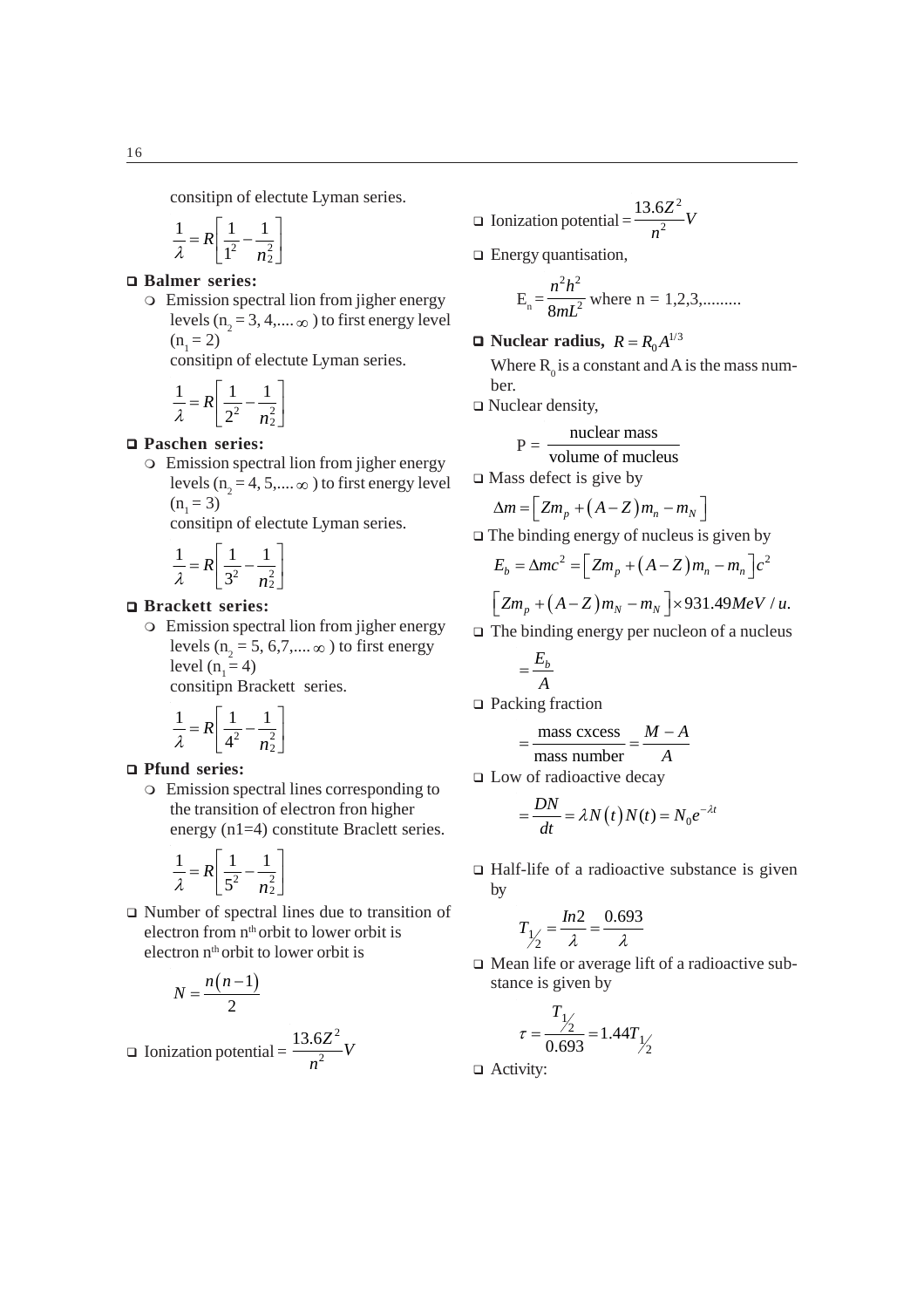$$
R = \frac{dN}{dt}
$$

 $\Box$  Activity law :  $R(t) = R_0 e^{\lambda \tau}$ 

where  $R_0 = \lambda N_0$  is the decay rate at t = 0 and  $R = N\lambda$ .

 Fraction of nuclei left undecayed after *n* half lives is

$$
\frac{N}{N_0} = \left(\frac{1}{2}\right)^n = \left(\frac{1}{2}\right)^{\frac{t}{T}} \frac{1}{2} \text{ or } t = nT_{\frac{1}{2}}
$$

□ Alpha decay: It is represented by

$$
\overset{A}{Z}X \rightarrow \overset{A-4}{Z-2}Y + \overset{4}{2}He
$$

 $\Box$  Beta decay: It is represented by

$$
\overset{A}{Z}X \to \overset{A}{Z} + 1Y + \overline{e} + \overline{v}
$$

 $\Box$  Gamma decay: It is represented by

$$
\overset{A}{Z}X \to \overset{A}{Z} + \lambda
$$

denotes the excited nuclear state.

- **Nuclear reaction :**
	- It is represented by

$$
A + a \rightarrow B + b + Q
$$

Q value of nuclear reaction

$$
Q = (m_A + m_a - m_B - m_b)c^2
$$

 $\Box$  Neutron represented factor  $(K)$ 

$$
= \frac{\text{rate of production of neutrons}}{\text{rate of loss of neutrons}}
$$

**SEMICONDUCTOR DEVIVES**

Forbidden energy gap

$$
E_g = h\nu = \frac{hc}{\lambda}
$$

 $\Box$  The intrinsic concentration ni varies with temperature T as

$$
n_i^2 = A_0 T^3 e^{-E_g K T}
$$

 $\Box$  The conductivity of the semiconductor is given by

$$
\sigma = \frac{1}{2} = e(n_e \mu_h)
$$

where  $\mu_e$  and  $n_h$  are the electron and hole mobilities,  $\mu$  and  $n_h$  are the electron and hole densities, e is the electronic charge.

 $\Box$  The conductivity of an intrinsic semiconductor is

$$
\sigma_i = n_{ie} \left( \mu_e + \mu_h \right)
$$

 $\Box$  The conductivity of n-type semiconductor is

$$
\sigma_i = e N_d \mu_e
$$

 $\Box$  The conductivity of n-type semiconductor is

$$
\sigma_p = e N_a \mu_h
$$

 $\Box$  The current in the junction diode is given by

$$
I = I_a (e^{eV/KT} - 1)
$$

where  $k = Boltzmann constant$ ,  $I0 = reverse$ saturation current. In forward biasing, V is positive and

 $\log_e e^{i\pi}$   $\gg$  1, then forward current,

$$
I_f = I_0 \left( e^{eVKT} \right)
$$

In reverse biasing, V is negative and high  $e^{eVKT}$   $<<$  1, low, then reverse current,

$$
I_f = I_0
$$

□ Dynamic resistance,

$$
r_d = \frac{\Delta V}{\Delta I}
$$

□ Half wave rectifier:

Peak value of current is

$$
I_m = \frac{Vm}{rf + R_L}
$$

where  $R_f$  is the forward diode resistance,

 $R_L$  is the load resistance and  $V_m$  is the peak value of the alternating voltage.

rms value of current is

$$
L_{rms} = \frac{I_m}{2}
$$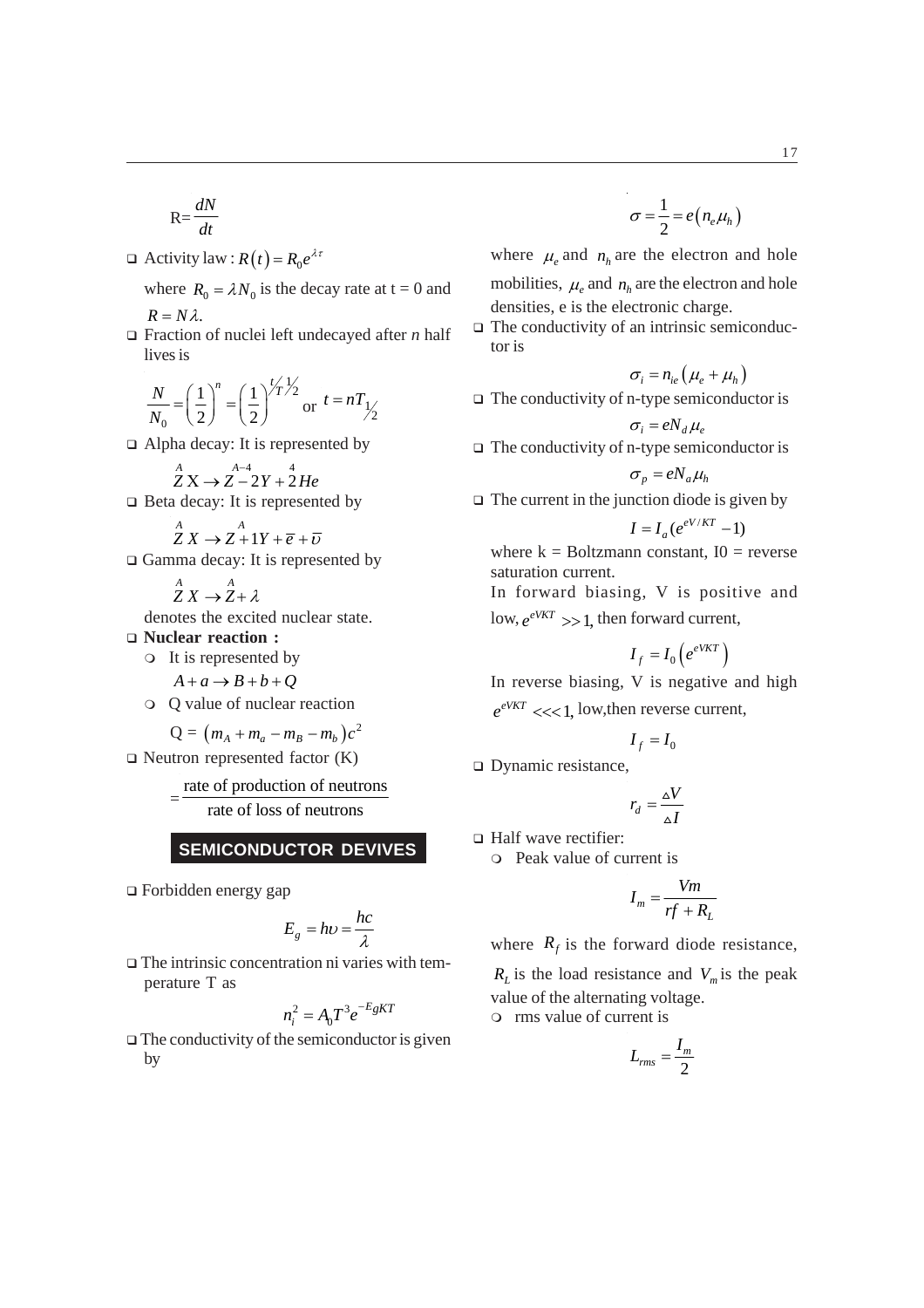dc value of current is

$$
I_{dc} = \frac{I_m}{\pi}
$$

- $\circ$  Peak inverse voltage is
- $P.I.V = V_m$
- o dc value of voltage is

$$
V_{dc} = I_{dc}R_L = \frac{I_m}{\pi}R_L
$$

□ Full wave rectifier,

o Peak inverse voltage is

$$
I_m = \frac{V_m}{r_f + R_L}
$$

o dc value of current is

$$
I_{dc} = \frac{21_m}{\pi}
$$

rms value of current is

$$
I_{rms} = \frac{1_m}{\sqrt{2}}
$$

Peak inverse voltage is

$$
P.I.V = 2V_m
$$

o dc value of voltage is

$$
V_{dc} = I_{dc} = \frac{2I_m}{\pi} R_L
$$

□ Ripple frequency,

$$
r = \frac{\text{rms value of the components of wave}}{\text{average or dc value}}
$$

$$
r = \sqrt{\left(\frac{I_{rms}}{I_{dc}}\right)^2 - 1}
$$

 $\Box$  For half wave rectifier,

$$
I_{rms} = \frac{I_m}{2}, I_{dc} = \frac{I_m}{\pi}
$$

$$
r = \sqrt{\left(\frac{I_m/2}{I_m/\pi}\right)^2 - 1} = 1.21
$$

 $\Box$  For Full wave rectifier,

$$
I_{rms} = \frac{I_m}{\sqrt{2}}, I_{dc} = \frac{2I_m}{\pi}
$$

$$
r = \sqrt{\left(\frac{I_m / \sqrt{2}}{2I_m / \pi}\right)^2 - 1}
$$

$$
= 0.482
$$

□ Rectification efficiency,

 $\eta = \frac{d\mathbf{c}}{d\mathbf{c}}$  input power fransformer secondary

- □ For half wave rectifier,
	- o dc power delivered to the load is

$$
P_{dc} = I_{dc}^2 R_L = \left(\frac{I_m}{\pi}\right)^2 R_L
$$

Inout ac power is

$$
P_{dc} = I_{rms}^2 \left( r_f + R_L \right) \left( \frac{I_m}{\pi} \right)^2 \left( r_f + R_L \right)
$$

□ Rectification efficiency,

$$
\eta = \frac{P_{dc}}{P_{ac}} = \frac{\left(I_m / \pi\right)^2 R_L}{\left(I_m / 2\right)^2 \left(r_f + R_L\right)} \times 100\%
$$

- □ For a full wave rectifier,
	- o dc power delivered to the load is

$$
P_{dc} = I_{dc}^2 R_L = \left(\frac{2I_m}{\pi}\right)^2 R_L
$$

o Inout ac power is

$$
P_{dc} = I_{rms}^2 \left( r_f + R_L \right) \left( \frac{I_m}{\sqrt{2}} \right)^2 \left( r_f + R_L \right)
$$

□ Rectification efficiency,

$$
\frac{P_{dc}}{P_{ac}} = \frac{\left(2I_m / \pi\right)^2 R_L}{\left(I_m / \sqrt{2}\right)^2 \left(r_f + R_L\right)} \times 100\%
$$
\n
$$
= \frac{81.2}{1 + r_f / R_L} \%
$$
\n
$$
\Box \text{ Form factor} = \frac{I_{rms}}{I_{dc}}
$$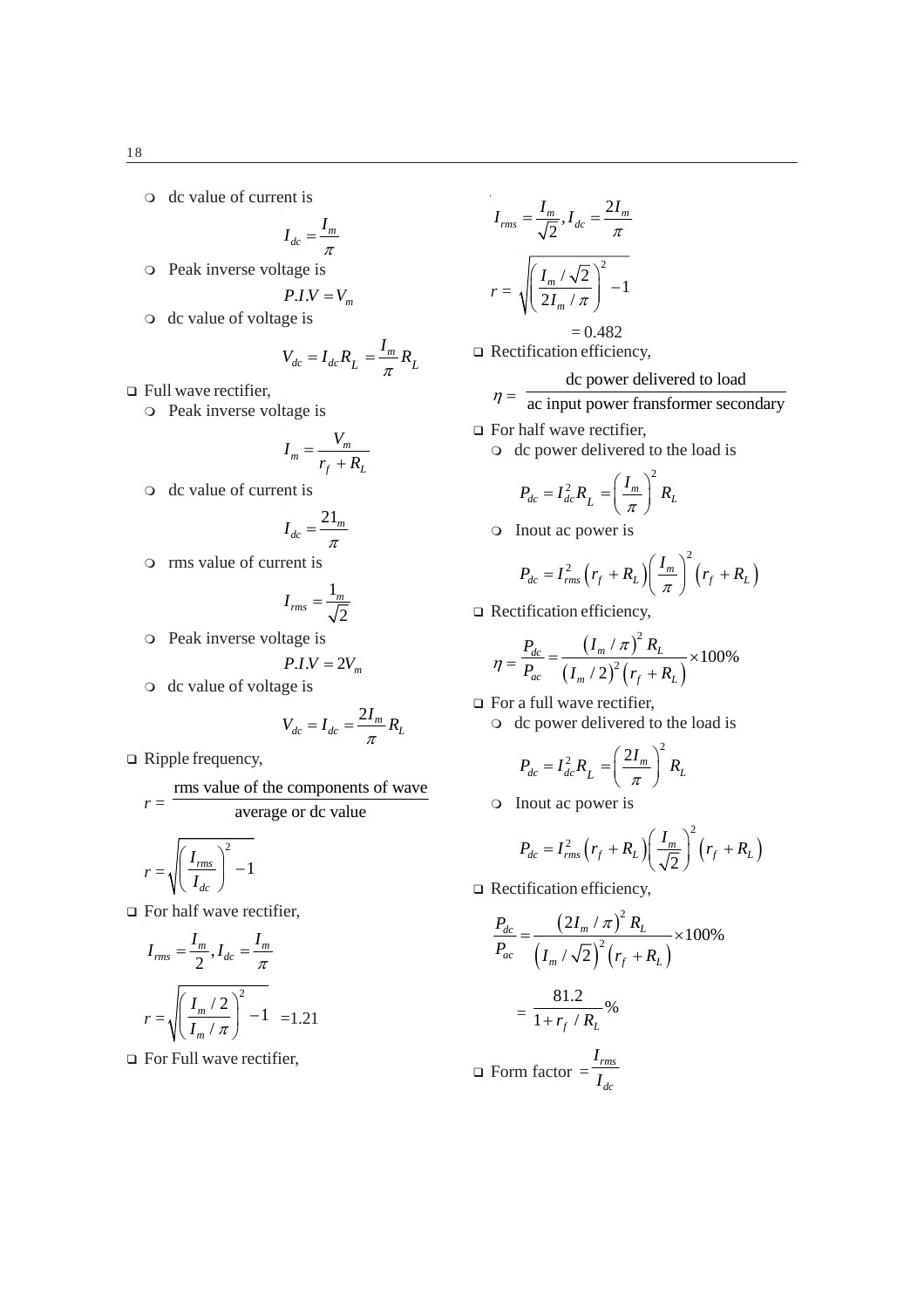□ For half wave rectifier,

$$
I_{rms} = \frac{I_m}{2}, I_{dc} = \frac{I_m}{\pi}
$$

□ Form factor = 
$$
=\frac{I_m/2}{I_m/\pi} = \frac{\pi}{2} = 1.57
$$

□ For Full wave rectifier,

$$
I_{rms} = \frac{I_m}{\sqrt{2}}, I_{dc} = \frac{2I_m}{\pi}
$$

Form factor =  $I_{rms} = \frac{I_m / \sqrt{2}}{2I_f / \sqrt{2}} = \frac{\pi}{2\sqrt{2}} = 1.11$  $2I_m / \pi \approx 2\sqrt{2}$  $\frac{I_{m}}{2} = \frac{I_{m}}{2}$ *m*  $I_{rms} = \frac{I}{I}$ *I*  $=\frac{I_m / \sqrt{2}}{2I_m / \pi} = \frac{\pi}{2\sqrt{2}} =$ 

 Common emitter amplifier: O dc current gain,

$$
\beta_{dc} = \frac{I_c}{I_B}
$$

ac current gain,

$$
\beta_{ac} = \frac{\Delta I_c}{\Delta I_{\rm B}}
$$

Voltage gain,

$$
A_{\nu} = \frac{V_0}{V_i} = -\beta_{ac} \times \frac{R_0}{R_i}
$$

Power gain,

$$
Ap = \frac{\text{output power}(p_0)}{\text{input power}(P_i)} = \beta_{ac} \times A_v
$$

 $\circ$  Voltage gain,(in dB) = 20  $\log_{10} \frac{V_0}{V}$ *i V V*  $= 20 \log_{10} A v$ 

$$
\circ \quad \text{Power gain (in dB)} = 10 \log \frac{P_0}{P_i}
$$

Common base amplifier:

$$
\circ \text{ dc current gain, } \alpha_{dc} = \frac{I_c}{I_E}
$$

$$
\circ \text{ ac current gain, } \alpha_{ac} = \left(\frac{\Delta I_c}{\Delta I_E}\right)
$$

*E*

*I I*

$$
\text{O Voltage gain, } A_p = \frac{V_0}{V_1} = \alpha_{ac} \times \frac{R_0}{R_1}
$$

Power gain

$$
A_p = \frac{\text{output power}(P_0)}{\text{input power}(P_i)} = \alpha_{ac} \times A_v
$$

 $\circ$  Relationship between  $\alpha$  and  $\beta$ 

$$
\beta = \frac{\alpha}{1 - \alpha}; \alpha = \frac{\beta}{1 + \beta}
$$

The frequency of the oscillation of a *LC*

oscillator is 
$$
v = \frac{1}{2\pi\sqrt{LC}}
$$

| <b>Name</b><br>of gate | <b>Symbol</b>                      |                  | <b>Truth</b><br><b>Table</b> |                  | <b>Boolean</b><br>expression          |
|------------------------|------------------------------------|------------------|------------------------------|------------------|---------------------------------------|
| <b>OR</b>              | $\frac{A}{B}$ –<br>Y               | Α                | B                            | Y                | $Y = A + B$                           |
|                        |                                    | $\boldsymbol{0}$ | $\boldsymbol{0}$             | $\boldsymbol{0}$ |                                       |
|                        |                                    | $\overline{0}$   | 1                            | 1                |                                       |
|                        |                                    | $\mathbf{1}$     | $\theta$                     | 1                |                                       |
|                        |                                    | $\overline{1}$   | $\mathbf{1}$                 | $\mathbf{1}$     |                                       |
| <b>AND</b>             | $\frac{A}{B}$ -<br>·Y              | A                | B                            | Y                | $Y = A.B$                             |
|                        |                                    | $\boldsymbol{0}$ | $\boldsymbol{0}$             | $\boldsymbol{0}$ |                                       |
|                        |                                    | $\overline{0}$   | 1                            | $\boldsymbol{0}$ |                                       |
|                        |                                    | 1                | $\overline{0}$               | $\boldsymbol{0}$ |                                       |
|                        |                                    | $\mathbf{1}$     | 1                            | $\mathbf{1}$     |                                       |
| <b>NOT</b>             | $\cdot Y$                          | A                |                              | Y                | $Y = \overline{A}$                    |
|                        |                                    | $\boldsymbol{0}$ |                              | $\mathbf{1}$     |                                       |
|                        |                                    | $\mathbf{1}$     |                              | $\overline{0}$   |                                       |
| <b>NAND</b>            | $\displaystyle\frac{A}{B}$<br>$-Y$ | A                | B                            | Y                | $Y = \overline{A \cdot B}$            |
|                        |                                    | $\overline{0}$   | $\theta$                     | 1                |                                       |
|                        |                                    | $\overline{0}$   | $\mathbf{1}$                 | 1                |                                       |
|                        |                                    | $\mathbf{1}$     | $\overline{0}$               | 1                |                                       |
|                        |                                    | $\mathbf{1}$     | 1                            | $\mathbf{0}$     |                                       |
| <b>NOR</b>             | $\frac{A}{B}$<br>$-Y$              | A                | B                            | Y                | $Y = \overline{A+B}$                  |
|                        |                                    | $\overline{0}$   | $\theta$                     | 1                |                                       |
|                        |                                    | $\overline{0}$   | $\mathbf{1}$                 | $\overline{0}$   |                                       |
|                        |                                    | $\mathbf{1}$     | $\overline{0}$               | $\boldsymbol{0}$ |                                       |
|                        |                                    | $\mathbf{1}$     | $\mathbf{1}$                 | $\boldsymbol{0}$ |                                       |
| <b>XOR</b>             | $\frac{A}{B}$<br>Y                 | A                | B                            | Y                | $Y = A$ .                             |
|                        |                                    |                  |                              |                  | $\overline{B} + \overline{A} \cdot B$ |
|                        |                                    | $\overline{0}$   | $\mathbf{0}$                 | $\mathbf{0}$     |                                       |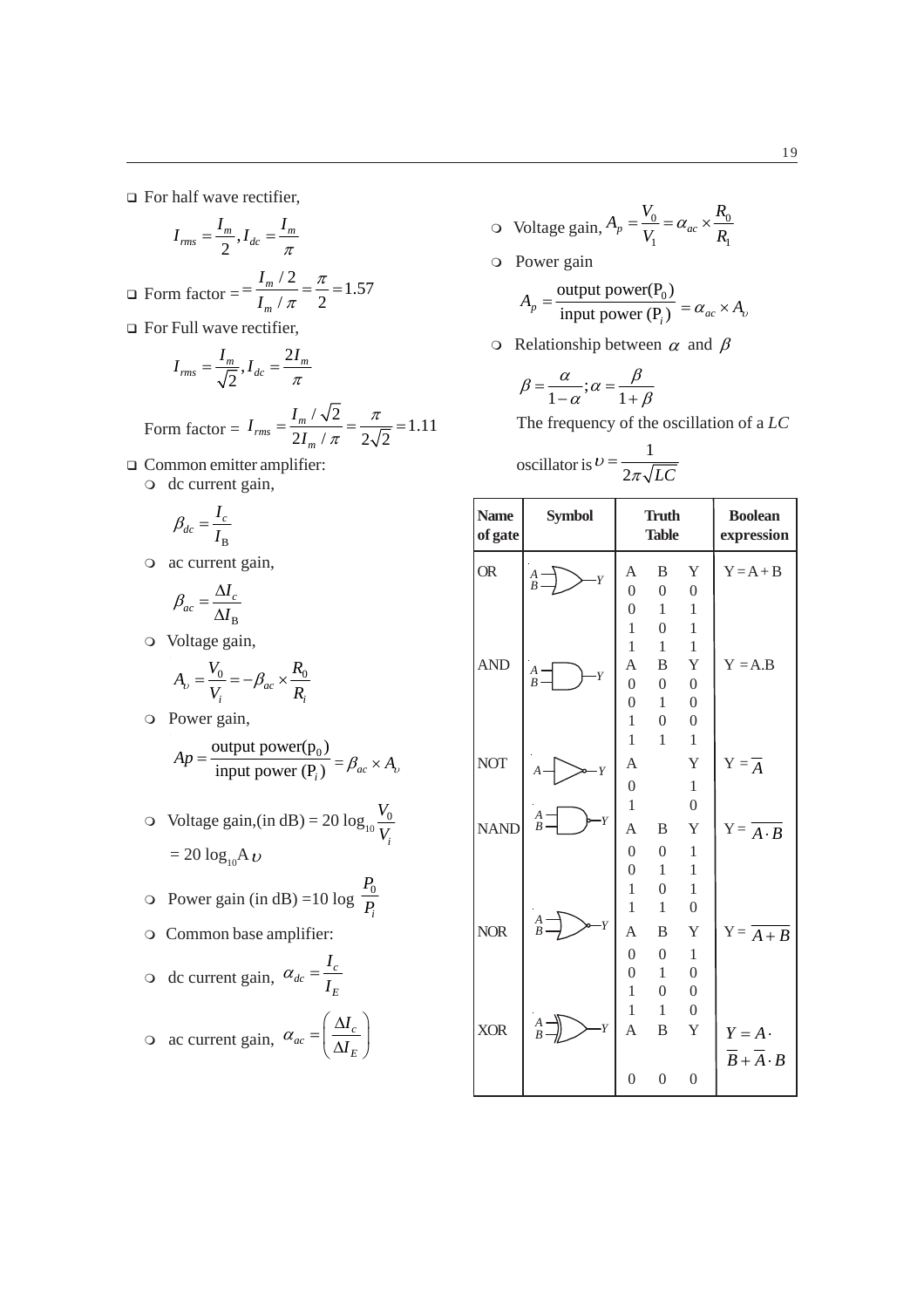| <b>XNOR</b> | А<br>$\rightarrow Y$<br>B | A | B | Y | $Y = A$ .       |
|-------------|---------------------------|---|---|---|-----------------|
|             |                           |   |   |   | $B + A \cdot B$ |
|             |                           |   |   |   |                 |
|             |                           |   |   |   |                 |
|             |                           |   |   |   |                 |
|             |                           |   |   |   |                 |

□ De morgan's theorems

$$
\begin{array}{ccc}\n\bigcirc & \overline{A+B} = \overline{A} \cdot \overline{B} \\
\bigcirc & \overline{A \cdot B} = \overline{A} + \overline{B}\n\end{array}
$$

□ Boolean identities :

| $A+B=B+A$                     | $A \cdot B = BA$              |
|-------------------------------|-------------------------------|
| $A + (B + C) = (A+B)+C$       | $A \cdot (B+C) = (A.B).C$     |
| $A + (B + C) = A.B + A.C$     | $A + B.C=(A+B)(A+C)$          |
| $A+0+A$                       | $A.1=0$                       |
| $A + 1 + 1$                   | $A \cdot 0 = 0$               |
| $A + A + A$                   | $A \cdot A = A$               |
| $A + \overline{A} = 1$        | $A \cdot A = 1$               |
| $\overline{a} = \overline{A}$ | $\overline{A} = A$            |
| $A + A = A \cdot B$           | $A \cdot A = A + B$           |
| $A + A \cdot B = A$           | $A \cdot (A + B) = A$         |
| $A + A \cdot B = A + B$       | $A \cdot (A + B) = A \cdot B$ |

# **COMMUNICATION SYSTEM**

 $\Box$  Critical frequency,  $v_c = 9(N_{\text{max}})^{\frac{1}{2}}$ 

where  $N_{\text{max}}$  the maximum number density of electron per  $m^3$ .

 $\Box$  Maximum usable frequency

$$
MUF = \frac{v_c}{\cos i} = v_c \sec i
$$

where i is the angle between normal and the direction of incidence of waves.

 $\Box$  The slip distance is given by

$$
D_{kip} = 2h \sqrt{\left(\frac{v_0}{v_c}\right)^2 - 1}
$$

where *h* is the height of reflecting later of atmosphere,  $v_0$  = maximum frequency of elecreomagnetic waves used and  $v_c$  is the critical frequency for that lyer.

 $\Box$  If *h* is the transmitting antenna, then the distance to the horizon is given by

$$
d = \sqrt{2hR}
$$

where R is the raadius of the earth. For TV signal,

Area covered =  $\pi d^2 = \pi hR$ 

Population covered = population density  $\times$  area covered ce  $d_m$  between two antennas having heights  $h_{\tau}$  and  $h_{R}$  above the earth is given by

$$
d_m = \sqrt{2Rh_T} + \sqrt{2Rh_R}
$$

Where  $h<sub>r</sub>$  is the height of the transmitting antenna and  $h<sub>p</sub>$  is thr height of the receiving antenna and R is the radius of the earth.

 $\Box$  The amplitude modulated signal is represented

as 
$$
c_m(t) = (A_c + A_m \sin \omega_m t) \sin \omega_m t
$$
  
\nwhere  $\omega_c = 2\pi \nu_c$   
\n $\omega_m = 2\pi \nu_m$   
\n $\mu = \frac{A_m}{A_c}$  is the modulation index.

 $\Box$  The amplitude modulated signal contains three frequencies, viz.  $v_c v_c v_c + v_m$  and  $(v_c v_m)$ the first ferquency is the carrier frequency. Thus, the process of modulation does not change the original carrier frequency but produces two new frequencies  $v_c + v_m$  and  $v_c$   $v_m$  which are known as sideand frequencies

 $v_{SB} = v_c \pm v_m$ 

Frequency of lower side band

 $v_{LSB} = \nu c - v_m$ 

Frequency of higher side band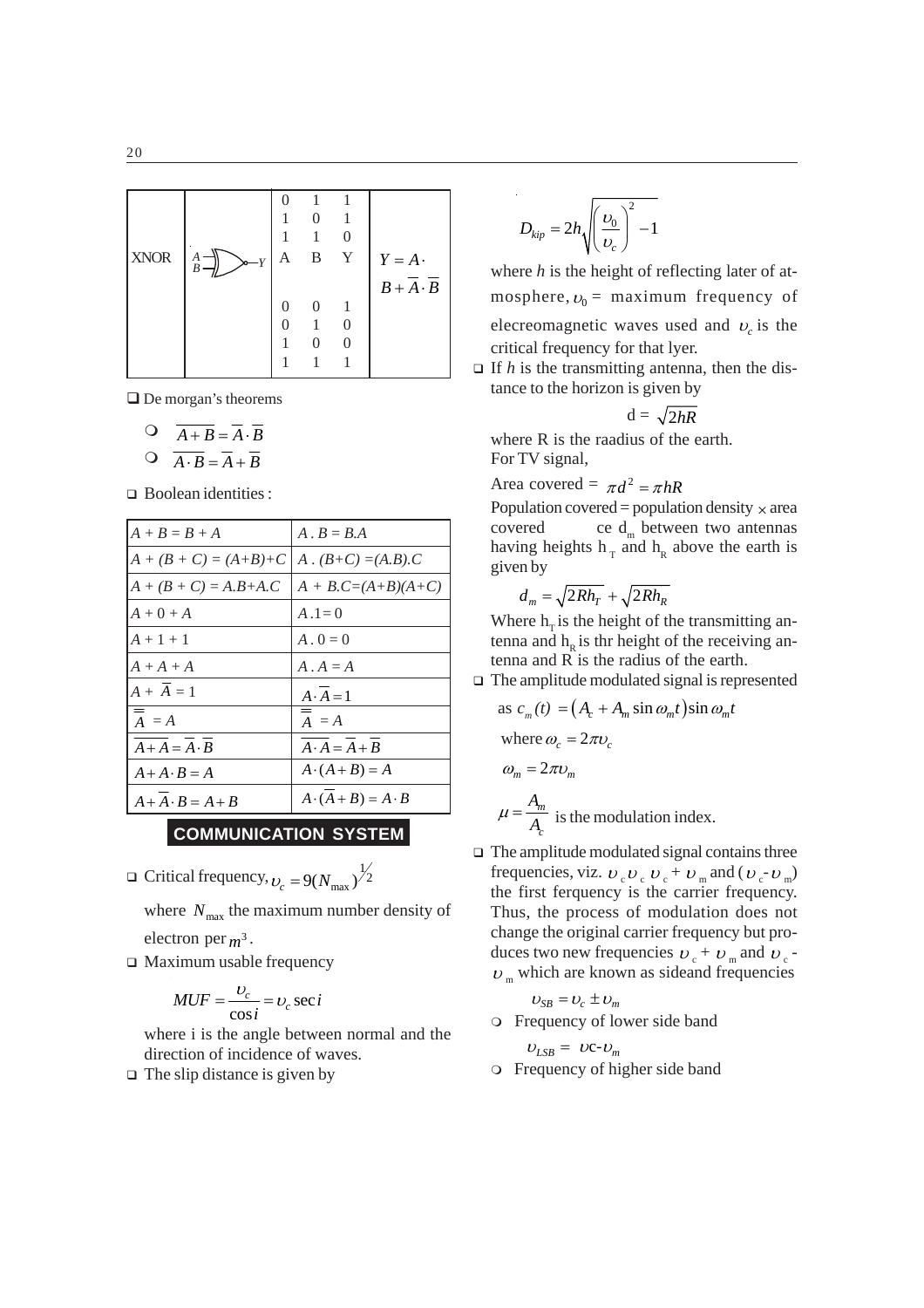- $v_{\text{USB}} = v_{\text{c}} v_{\text{m}}$
- $\circ$  Bandwidth of AM signal =

$$
v_{\text{USB}} = -v_{\text{USB}} = -2 v_{\text{m}}
$$

 Average power per cycle in the carrier wave is

$$
P_c = \frac{A_c^2}{2R}
$$

where R is the resistance

Total power per cycle in the modulated wave

$$
P_t = P_c \left( 1 + \frac{\mu^2}{2} \right)
$$

 $\Box$  It *I*, is rms value of total modulated current and  $I_c$  is the rms value of unmodulated carrier current, then

$$
\frac{I_t}{I_c} = \sqrt{1 + \frac{\mu^2}{2}}
$$

$$
U_{\text{max}} = U_c + \frac{kV_m}{2\pi} and U_c = U_c - \frac{kV_m}{2\pi} \text{ detection of}
$$

*AM* wave, the essential condition is

$$
\frac{1}{\nu_c}=<
$$

 $\hfill\Box$  The instantaneous frequency of the frequency modulated wave is

$$
v = v_c + \frac{V_m}{2\pi} \sin \omega_m^t
$$

where k is the proportionality condtant.

 $\Box$  The maximum and minimum values of the frequency is

$$
U_{\text{max}} = U_c + \frac{kV_m}{2\pi} and U_c = U_c - \frac{kV_m}{2\pi}
$$

□ Frequency deviation,

$$
\delta = \nu_{\text{max}} - \nu_c - \nu_{\text{min}} = \frac{kV_m}{2\pi}
$$

 $\bullet\bullet$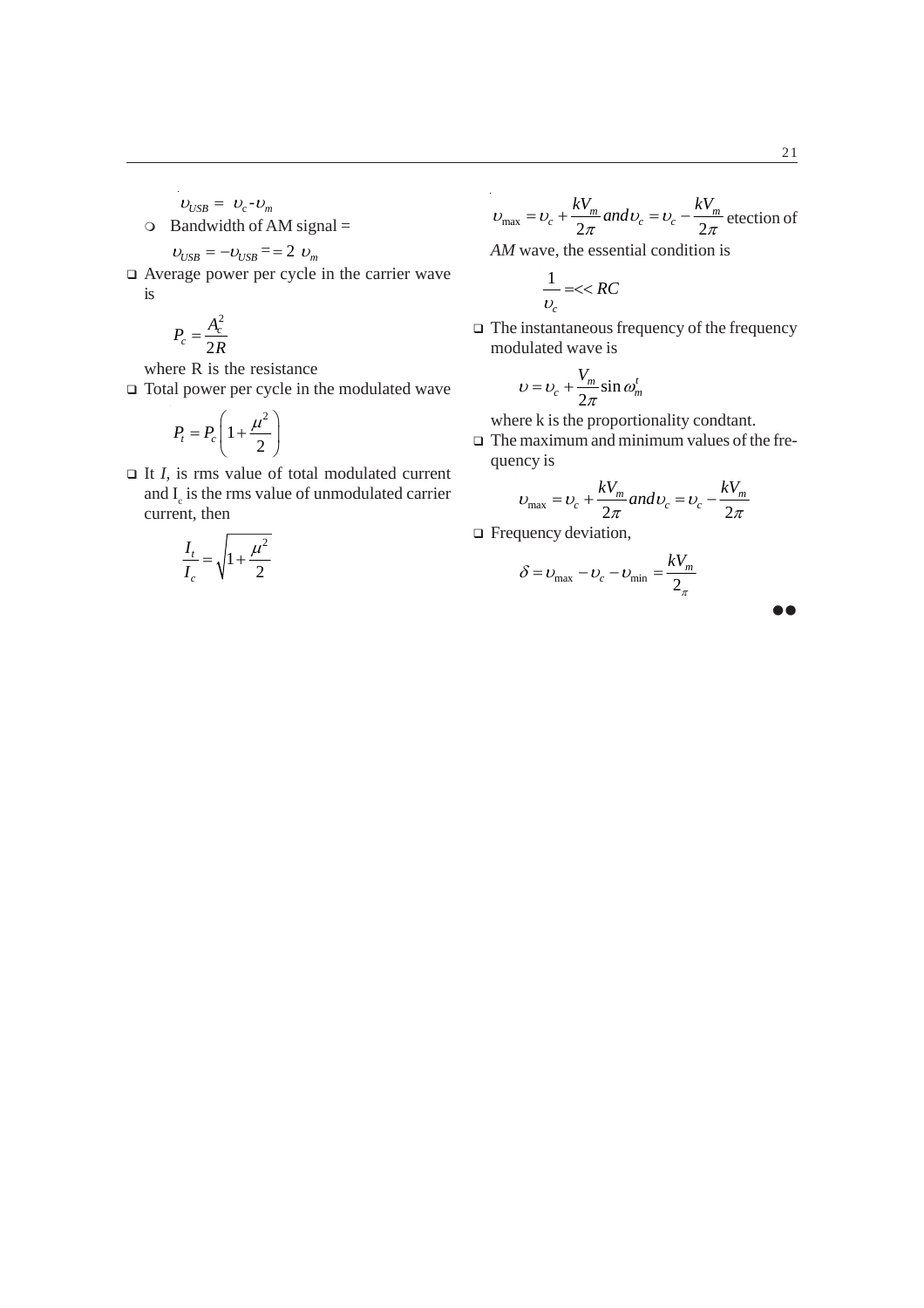#### **UNITS AND MEASUREMENTS**

- $\Box$  Physical quantity = Numerical value  $\times$  unit
- **Homogeneity Principle** Dimensions of [LHS] = Dimensions of [RHS] □ Mean absolute error
- $a_{\text{mean}} = \frac{|\Delta a_1| + \Delta a_2| + ... + \Delta a_n|}{a_{\text{mean}}}$ *n*  $\Delta a_{\text{mean}} = \frac{|\Delta a_1| + \Delta a_2| + ... + \Delta}{\Delta a_{\text{mean}}}$  $_{\text{mean}} = \frac{1}{n} \times \sum_{i=1}^{n} \Delta a_i$  $\frac{\Delta u_i}{1}$ *n*  $a_{\text{mean}} = \frac{1}{2} \times \sum \Delta a$ *n i*  $\Delta a_{\text{mean}} = - \times \sum \Delta$  $=$  $\Box$  Arithmetic mean  $a_{\text{mean}} = \frac{a_1 + a_2 + ... + a_n}{a_n}$  $=\frac{a_1+a_2+...+a_n}{a_1+a_2+a_3+...+a_n}$
- *n*

$$
a_{\text{mean}} = \frac{1}{n} \times \sum_{i=1}^{n} a_i
$$

Relative error of fractional error

$$
= \frac{\text{mean absolute error}}{\text{mean value}} = \frac{\Delta a_{\text{mean}}}{a_{\text{mean}}}
$$

- **Percentage error**  $\delta a = \frac{\Delta a_{\text{mean}}}{a}$ mean  $a = \frac{\Delta a_{\text{mean}}}{\Delta 100\%}$ *a*  $\delta a = \frac{\Delta a_{\text{mean}}}{\Delta a_{\text{mean}}}$
- $\Box$  If in a vernier callipers n VSD coincide with  $(n - 1)$  MSD, then vernler constant or its least  $(n-1)$

count is 
$$
VC = \left(1 - \frac{n-1}{n}\right)
$$
 (value or 1 MSD) or  
\n $\frac{1}{n}$  (value of MSD).

□ Least count of screw gauge or spheromenter

$$
= \frac{Pitch}{Number of divisions on circular scale}
$$
 and Number of divisions moved on

$$
Pitch = \frac{linear scale}{Number of rotations given}
$$

= Linear distance moved in one rotation.

- **Q** Random error =  $\sqrt{n}$ , where *n* = number of events or  $n =$  number of quantities.
- □ Radius of curvature using spherometer

$$
R = \frac{l^2}{6h} + \frac{h}{2}
$$

#### **UNITS AND MEASUREMENTS**

$$
\Box \quad \text{Speed} = \frac{\text{total path length}}{\text{time taken}}
$$

$$
\bigcirc \text{Average speed} = \frac{\text{total distance travelled}}{\text{total time taken}}
$$

i.e. 
$$
v_{av} = \frac{S_1 + S_2 + S_3 \dots}{t_1 + t_2 + t_3 \dots}
$$

Instantaneous speed

$$
= \lim_{\Delta t \to 0} \frac{\Delta s}{\Delta t} = \frac{ds}{dt}
$$

$$
\Box \quad \text{Velocity} = \frac{\text{displacement}}{\text{time taken}}
$$

$$
Q
$$
 Average Velocity =  $\frac{\text{total displacement}}{\text{total time taken}}$ 

$$
\Box
$$
 acceleration  $a = \frac{\text{change in velocity}}{\text{cos}a}$ 

$$
time taken
$$

Average acceleration

$$
\vec{a}_{av} = \frac{\Delta \vec{v}}{\Delta t}
$$

Instantaneous acceleration

$$
\vec{a} = \lim_{\Delta t \to 0} \left( \frac{\Delta \vec{v}}{\Delta t} \right)
$$

 $\Box$  Equation of motion for a uniform accelerated motion

$$
0 \t v = u + at
$$
  
\n
$$
s = ut + \frac{1}{2}at^2
$$
  
\n
$$
0 \t v^2 - u^2 = 2as
$$
  
\n
$$
S_n = u + \frac{a}{2}(2n - 1)
$$

Where  $u$  is initial velocity,  $v$  is final velocity, *a* is uniform acceleration, *s* is distance travelled in tiem *t*,  $s_n$  is distance covered in  $n^{\text{th}}$  second. These equations are not valid if acceleration is non-uniform.

 $\Box$  Equation of motion for a body under gravity  $Q$   $U = u + gt$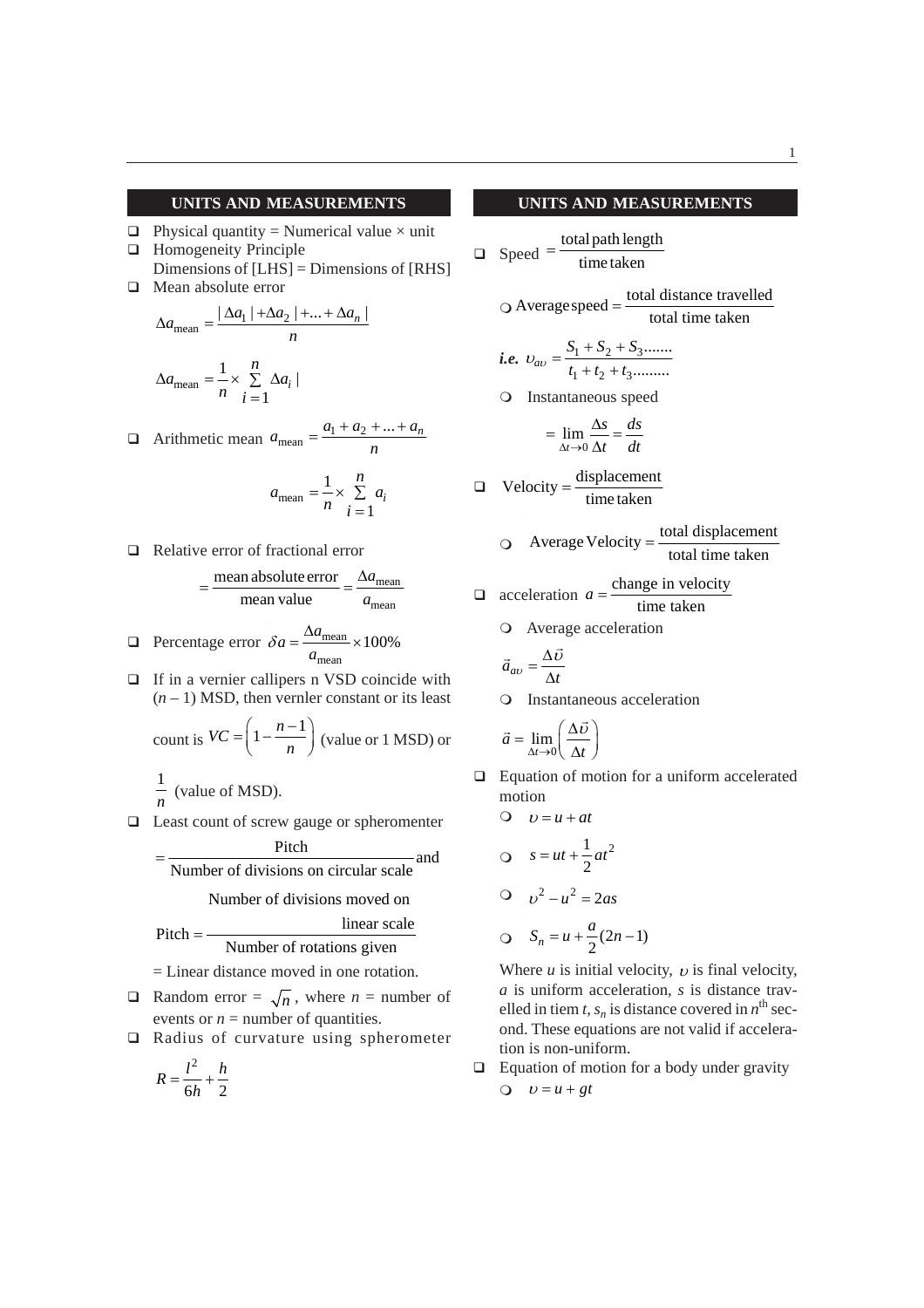$$
\begin{aligned}\n\text{O} \quad h &= ut + \frac{1}{2}gt^2 \\
\text{O} \quad v^2 - u^2 &= 2gh \\
\text{O} \quad h_n &= u + \frac{1}{2}g(2n - 1)\n\end{aligned}
$$

 $\Box$  Relative velocity

If two bodies are moving along the same line in the same direction with velocities  $\nu_A$  and  $\nu_B$  relative to earth, the velocity of *B* relative to *A* will be given by  $v_{BA} = v_B - v_A$ .

 $\Box$  RElative velocity of rain

$$
\tan \alpha = \frac{v_m}{v_r}
$$

Where,  $v_m$  = velocity of man  $v_r$  =velocity of rain and  $\alpha$  is the angle with the vertical direction at which man should hold umbrella to save himself from the rain.

**a** Unit vector,  $\hat{a} = \frac{\vec{a}}{|\vec{a}|}$  $\overline{\phantom{a}}$  $\frac{1}{x}$ 

> where,  $\hat{a}$  is the unit vector drawn in the direction of  $\hat{a}$  and  $|\vec{a}|$  is the magnitude of the vecotr.

Dot or scalar product

$$
\vec{a} \cdot \hat{b} = ab \cos \theta,
$$

$$
0\leq \theta \leq \pi
$$

**Properties of dot product** 

$$
\vec{a} \cdot \vec{b} = \vec{b} \cdot \vec{a}
$$

$$
\begin{aligned}\n\mathbf{Q} \quad \vec{a} \cdot (\vec{b} + \vec{c}) = \vec{a} \cdot \vec{b} + \vec{a} \cdot \vec{c}\n\end{aligned}
$$

 $Q$   $m(\vec{a} \cdot \vec{b}) = m\vec{a} \cdot \vec{b} = \vec{a} \cdot (m\vec{b}) = (\vec{a} \cdot \vec{b})m$ where *m* is a sclar

$$
\mathbf{Q} \quad \hat{i} \cdot \hat{i} = \hat{j} \cdot \hat{j} = \hat{k} \cdot \hat{k} = 1,
$$

$$
\mathsf{Q} \quad \hat{i} \cdot \hat{j} = \hat{j} \cdot \hat{k} = \hat{k} \cdot \hat{j} = 0
$$

O If 
$$
\vec{a} = a_1 \hat{i} + a_2 \hat{j} + a_3 \hat{k}
$$
 and  
\n $\vec{b} = b_1 \hat{i} + b_2 \hat{j} + b_3 \hat{k}$   
\n $\vec{a} \cdot \vec{b} = a_1 b_1 + a_2 b_2 + a_3 b_3$ 

$$
\vec{a} \cdot \vec{a} = a^2 a_1^2 + a_2^2 + a_3^3.
$$
  

$$
\vec{b} \cdot \vec{b} = b^2 = b_1^2 + b_2^2 + b_3^3.
$$

If  $\vec{a} \cdot \vec{b} = 0$  and  $\vec{a}$  and  $\vec{b}$  are not null vec-

tors, then 
$$
\vec{a}
$$
 and  $\vec{b}$  are perpendicular.

□ Cross or vector product

 $\vec{a} \times \vec{b} = ab \sin \theta \hat{n}$ .

- $\Box$  Properties of vector product
	- $\vec{a} \times \vec{b} = -\vec{b} \times \vec{a}$  $Q \vec{a} \times (\vec{b} + \vec{c}) = \vec{a} \times \vec{b} + \vec{a} \times \vec{c}$  $\bigcirc m(\vec{a} \times \vec{b}) = (m\vec{a}) \times \vec{b} = \vec{a} \times (m\vec{b}) = (\vec{a} \times \vec{b})m,$  $\hat{i} \times \hat{i} = \hat{i} \times \hat{i} = \hat{k} \times \hat{k} = 0, \hat{i} \times \hat{i}$  $\hat{i} = \hat{k}, \hat{j} = \hat{k} = \hat{i}, \hat{k} \times \hat{i} = \hat{j}$  $\bigcirc$  If  $\vec{a} = a_1 \hat{i} + a_2 \hat{j} + a_3 \hat{k}$ and  $\vec{b} = b_2 \hat{i} + b_2 \hat{j} + b_3 \hat{k}$ , then  $|\hat{i} \hat{j} \hat{j}|$  $\overrightarrow{r}$

$$
\vec{a} \times \vec{b}
$$
  $\begin{vmatrix} 1 & 1 & 1 \\ a_1 & a_2 & a_3 \\ b_1 & b_2 & b_3 \end{vmatrix}$ 

 $\overrightarrow{a} \times \overrightarrow{b}$  = than area of a parallelogram with sides  $\vec{a}$  and  $\vec{b}$ .

O If  $\vec{a} \times \vec{b} = 0$  and  $\vec{a}$  and  $\vec{b}$ are not null vectors, then  $\vec{a}$  and  $\vec{b}$ are parallel.

 $\Box$  Parallelogram law of vector addition

$$
\vec{R} = \vec{a} \times \vec{b}, \text{ than } = \vec{R} = \sqrt{a^2 + b^2 + 2a\cos\theta}
$$
  
and than  $\beta = \frac{b\sin\theta}{a + b\cos\theta}$   

$$
\text{Of } \vec{R} = \vec{a} - \vec{b} = \vec{a} + (-\vec{b})
$$
  
than  $R = \sqrt{a^2 + b^2 - 2ab\cos\theta}$   
and  $\tan \beta = \frac{b\sin(180^\circ - \theta)}{a + b\cos(180^\circ - \theta)} = \frac{b\sin\theta}{a - b\cos\theta}$ 

Where,  $\theta$  is the angle between  $\vec{a}$  and  $\vec{b}$ .  $\Box$  Equation of trajectory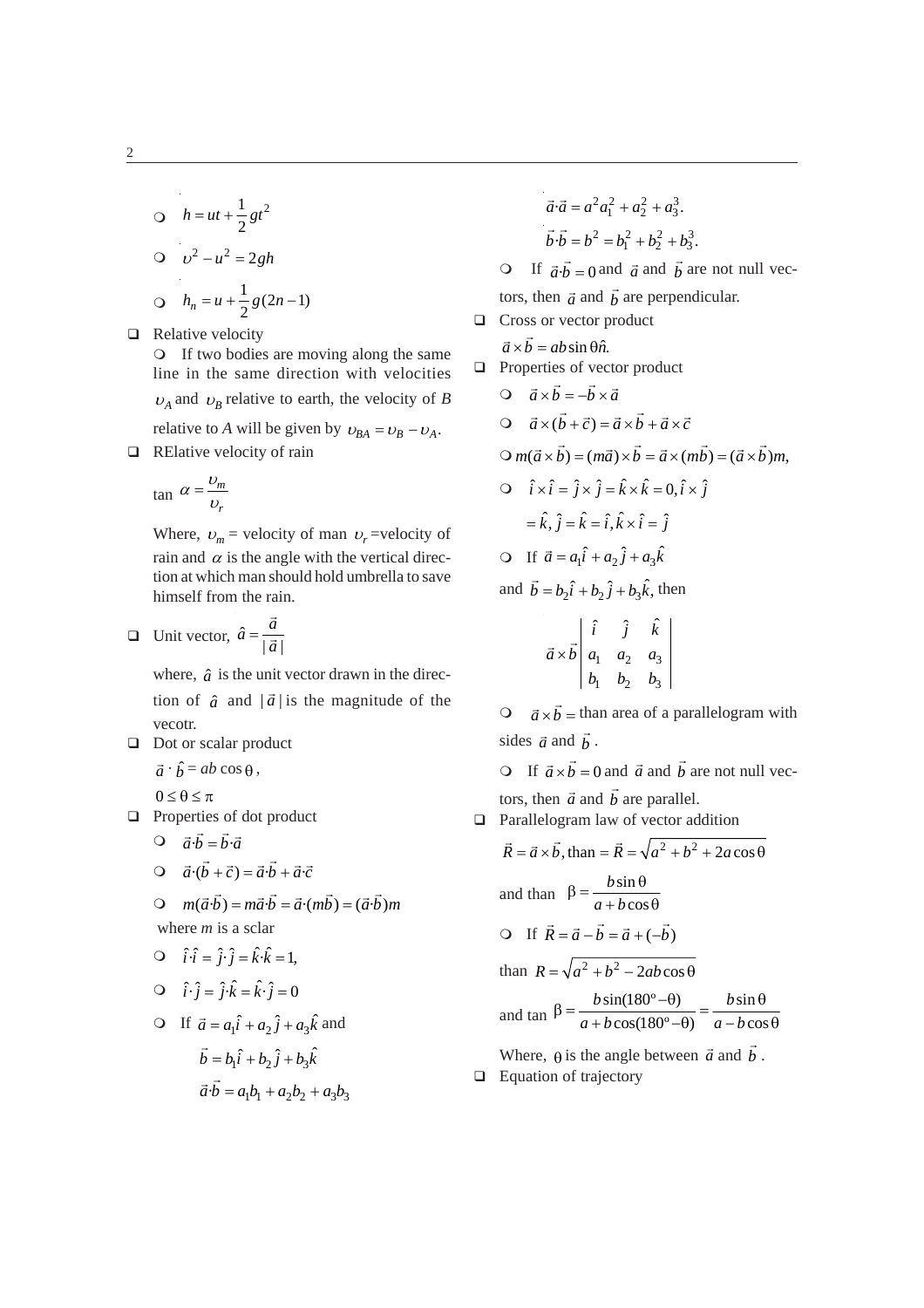$$
y = x \tan \theta - \frac{gx^2}{2u^2 \cos^2 \theta}
$$

Where  *is initial velocity markes an angle*  $\theta$  with the horizontal.

# $\Box$  Time of flight

 $\bar{z}$ 

$$
T = \frac{2u\sin\theta}{g}
$$

□ Horizontal range

$$
R = \frac{u^2 \sin 2\theta}{g}
$$

Range will be maximum. if  $\theta = 45^\circ$ 

$$
R_{\text{max}} = \frac{u^2}{g}
$$

 $\circ$  If angle of projection is changed from  $\theta$  to  $\theta = (90^{\circ} - \theta)$  than range

$$
R'\frac{u^2\sin 2\theta}{g} = \frac{u^2\sin[2(90^\circ - \theta)]}{g}
$$

$$
= \frac{u^2\sin 2\theta}{g} = R
$$

**D** Maximum Height

$$
H = \frac{u^2 \sin^2 \theta}{2g}
$$

Height attained by projectile is maximum if  $\theta = 90^\circ$ 

$$
H_{\text{max}} = \frac{u^2}{2g} = \frac{R_{\text{max}}}{2}
$$

Here, range of projectile

$$
R = \frac{u^2 \sin 2 \times 90^\circ}{g} = 0
$$

O When the range is maximum,  $(\theta = 45^{\circ})$ 

$$
H = \frac{u^2 \sin^2 45^\circ}{2g} = \frac{u^2}{4g} = \frac{R_{\text{max}}}{4}
$$

 $\Box$  Projectile on an inclined plane (Motion up the Plane)

$$
ext{Q} \quad \text{Time of flight } T = \frac{2u\sin(\theta - \beta)}{g\cos\beta}
$$

Range

$$
R = \frac{u^2[\sin(2\theta - \beta) - \sin\beta]}{g\cos^2\beta}
$$

R will be maximum when  $sin(2\theta - \beta)$  is maximum.

*i.e.* 
$$
\sin(2\theta - \beta) = 1
$$
  

$$
R_{\text{max}} = \frac{u^2}{g(1 + \sin \beta)}
$$
 up the plane

 $\Box$  Motion down the plane

$$
\text{Q} \quad \text{Time of flight } T = \frac{2u\sin(\theta + \beta)}{g\cos\beta}
$$

$$
\text{Q Range, } R = \frac{u^2}{g} \left[ \frac{\sin(2\theta + \beta) + \sin\beta}{1\sin^2\beta} \right]
$$

*R* will be maximum, if  $sin(2\theta + \beta) = 1$ 

$$
R_{\text{max}} = \frac{u^2}{g} \left[ \frac{1 + \sin \beta}{1 - \sin^2 \beta} \right] = \frac{u^2}{g(1 - \sin \beta)} \quad \text{down}
$$

the plane

 $\Box$  At the highest point of a projectile motion given angular projection, the angular momentum of projectile.

$$
L = mu\cos\theta \times \frac{u^2\sin^2\theta}{2g}
$$

- $\Box$  In case of angular projection, the angle between velocity and acceleration varies from  $0^{\circ} < \theta < 180^{\circ}$ .
- **Angular acceleration**

$$
\alpha = \frac{d\omega}{dt} = \frac{d^2\theta}{dt^2}
$$

- $\Box$  When a body moves in a circular path with increasing angular velocity, it has two linear acceleration.
	- Centripetal accleration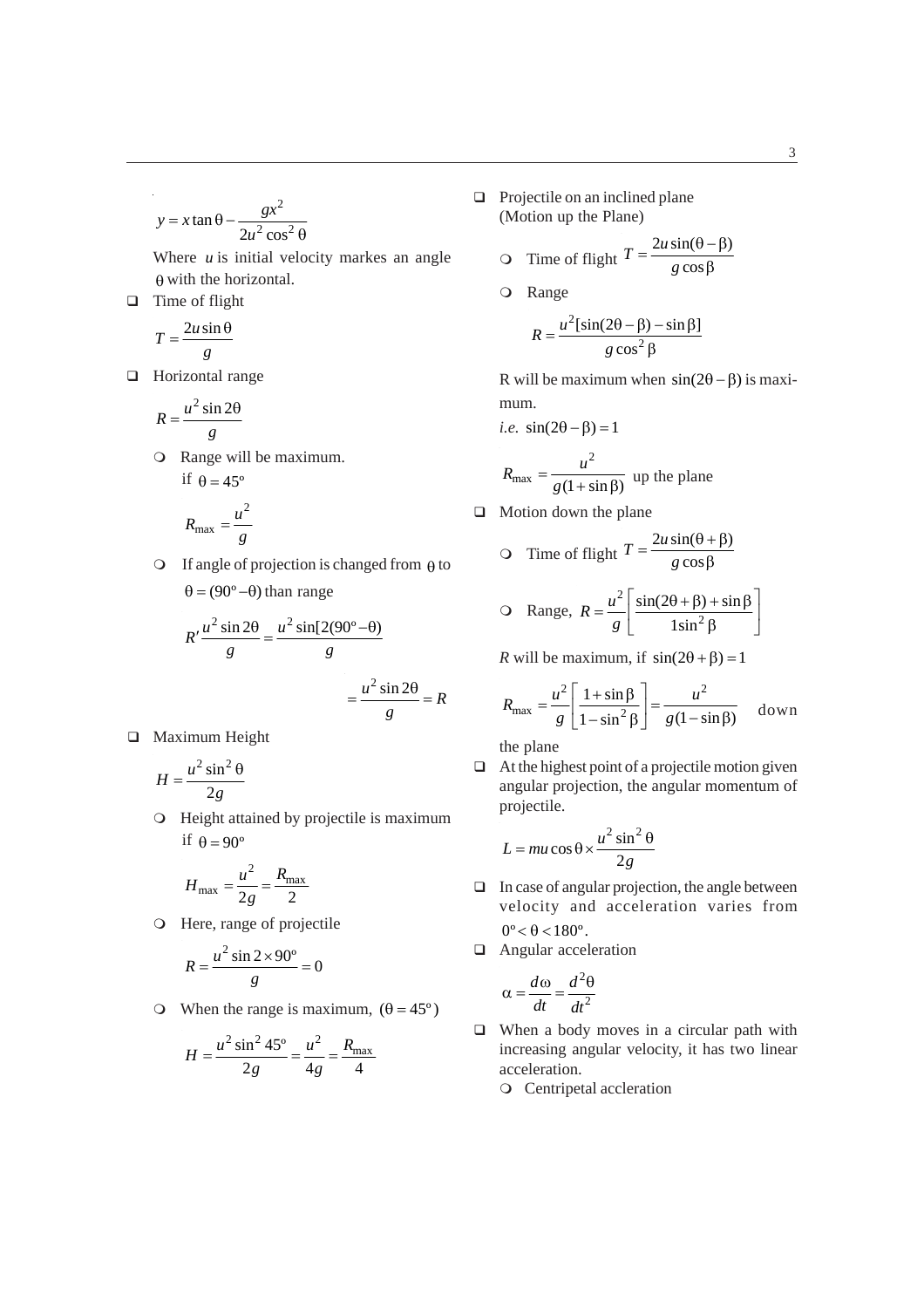$$
a_c = \frac{v^2}{r} = e\omega^2 = v\omega = v(2\pi v)^2
$$

Tangential acceleration

$$
a_t = r\alpha
$$

Resultant acceleration

$$
a = \sqrt{a_c^2 + a_t^2}
$$

$$
\tan \beta = \frac{a_t}{a_c}.
$$

 $\Box$  Centripeta l force

$$
F=\frac{mv^2}{r}.
$$

# **LAWS OF MOTION**

□ Linear momentum

 $p = m\overline{v}$ 

Where, m is mass of a body moving with velocity  $\overline{v}$ .

□ Newton's second law

Force,  $\vec{F}$  = rate of change of linear momentum

$$
= \frac{d\vec{p}}{dt} = m\vec{a}.
$$

Where  $\vec{a}$  is acceleration produced in the body.

- $\Box$  Impulse = chanhe in linear momentum  $F = F \times t = m(v - u)$
- □ Equilibrium of concurrent forces :

$$
\overrightarrow{F_1} + \overrightarrow{F_2} + \overrightarrow{F_3} + \dots \overrightarrow{F_n} = 0
$$

□ Lamit's theorem :

$$
\frac{F_1}{\sin \alpha} = \frac{F_2}{\sin \beta} = \frac{F_3}{\sin \gamma}
$$

Where,  $\alpha$  = angle between  $\overrightarrow{F_2}$  and  $\overrightarrow{F_3}$  $\beta$  = angle between  $\overrightarrow{F_3}$  $\overline{\phantom{a}}$ and  $\overline{F_2}$  $\overline{\phantom{a}}$  $\gamma$  = angle between  $\overrightarrow{F_1}$ and  $F_2$  $\overline{\phantom{a}}$ 

 $\Box$  Apparent weight of a man a lift :

- When the lift is at rest or moving with constant velocity, the apparent weight  $=$ *mg*. Thus appare nt weight  $=$  true weight.
- When the lift is accelerating upwards with acceleration a, then apparent weight  $= m (g + a).$
- Thus apparent weight is more than the true weight.
- When the lift is accelerating downwards with acceleration a, then apparent weight  $= m (g - a)$

Thus apparent weight is less than the true weight of man.

 $\Box$  In the cable supporting the lift breaks, the lift falls freely with  $a = g$ , then apparent wight

$$
=m(g-g)=0.
$$

- When a person of mass m climbs up a rope with acceleration a, the tension in the rope is  $T = m(g + a)$ .
- $\Box$  When the person climbs down the rolpe with uniform speed, the te nsion in the rope is  $T = mg$ .

□ Thrust on the rocket 
$$
F = -u \left( \frac{dm}{dt} \right)
$$

Where, *dm*  $\frac{d}{dt}$  is mass of burnt gases escaping per second and  $u =$  exhaust speed of the burnt gases.

Velocity of rocket at any time *t*.

$$
v = u \log_e \left( \frac{m_o}{m} \right)
$$

 $\Box$  Accleration of rocket at any instant

$$
a = \frac{\text{upthrust-weight}}{\text{mass}}
$$

- Laws of friction :
	- The mag nitude of the force of static fric tion between any two surfaces in contact can have the values

$$
f_s \leq \mu_s R \qquad \qquad \dots (i)
$$

where the dimensionless constant  $\mu$ <sub>s</sub> is called the coefficient of static friction, R is the mag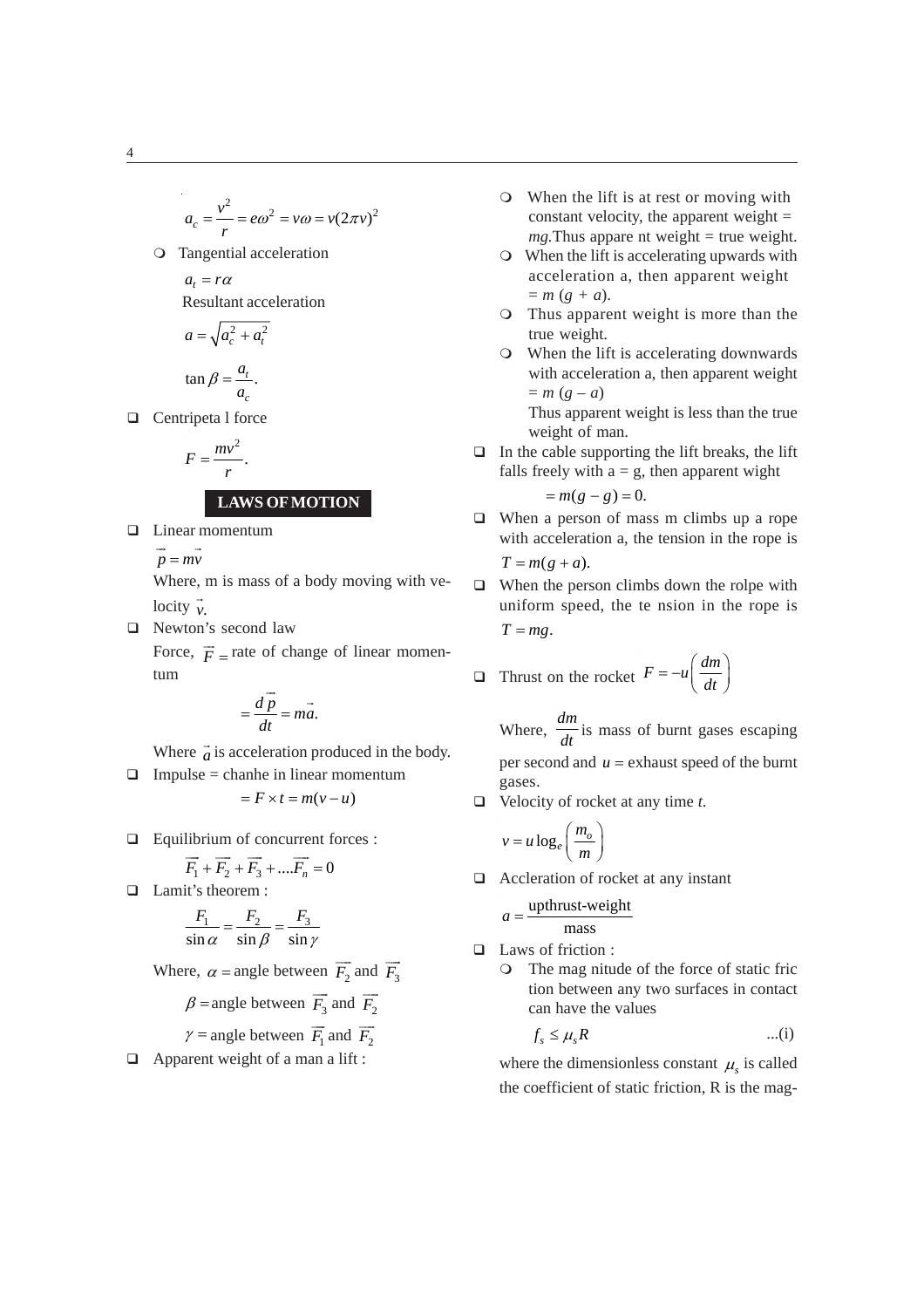nitude of normal reaction force. The equality in equation.

holds when the surface are on the verge of

slipping i.e.,  $f_s = (f_s)_{\text{max}} = (f_t) = \mu_s R$ .

The magnitude of the force of kinetic friction acting between two surface is

 $f_k = \mu_k R$ 

where  $\mu_k$  is coefficient of kinetic friction.

 $\Box$  Acceleration of a body down a rough inclined plane,  $a = g(\sin \theta - \mu \cos \theta)$ 

where,  $\theta$  is the ngle of inclination and  $\mu$  is the coefficient of friction.

□ Angle of repose

 $\mu = \tan \alpha$ 

Where,  $\alpha$  is angle of repose

 Work done in moving a body over a rough horizontal surface.

 $W = \mu R \times s = \mu mg \times s$ 

Where, R is normal reaction and s is distance moved by body.

□ Work done in moving a body up a rough inclined plane.

 $W = (mg \sin \theta + \mu R)s$ .

**Bending cyclist,** 

angle of bending tan 
$$
\tan \theta = \frac{v^2}{rg}
$$

 $\Box$  Circular turning of roads

The velocity with which a car can ta ke a cir can take a circular path of radius *r*

without slipping is given by  $v_{\text{max}} = \sqrt{\mu_s rg}$ 

The maximum permissible speed to avoid slipping,

$$
v_{\text{max}} = \left[\frac{rg(\mu_s + \tan \theta)}{1 - \mu_s \tan \theta}\right]^{1/2}
$$
  

$$
v_0^2 = rg \tan \theta \text{ or } \tan \theta = \frac{v_0^2}{rg}
$$
  

$$
v_0 = \tan \theta = \frac{h}{\sqrt{b^2 - h^2}} = \frac{v_0^2}{rg}
$$

- $\Box$  Motion in a vertical circle
	- Tension at any position of angular displacement,  $(\theta)$  along a vertical circle is given by

$$
T = \frac{mv^2}{r} + mg\cos\theta
$$

 $\bigcirc$  At the lowest point of vertical circle,  $\rho = 0^\circ$ Tension at the lowest point is given by

$$
T_L = \frac{mv_L^2}{r} + mg
$$

At the highest point of the vertical circle,  $\theta = 180^\circ$ . Tension at the highest point is given by

$$
T_H \frac{mv_H^2}{r} - mg
$$

Minimum velocity at the highest point,

$$
v_H = \sqrt{gr}
$$

- Minimum ve locity at the lowest point for looping the loop,  $v_l = \sqrt{5 gr}$
- O When the string is horizonta l,  $\theta = 90^\circ$ , minimum velocity,  $v = \sqrt{3gr}$ .
- Height through which a body should fall for looping the vertical loop  $h = 5r/2$ .

### **WORK, ENERGY AND POWER**

- $W = \vec{F} \cdot \vec{S} = FS \cos \theta$ Where  $\theta$  is angle between  $\vec{F}$  and  $\vec{S}$
- $\Box$  Work done by a variable force,  $W = \int_{x_1}^{\alpha} F(x)$ *xf*  $W = \int_{x_1} F(x) dx$
- $\Box$  Kinetic energy :  $K = \frac{1}{2}mv^2$ .
- $\Box$  Relation between kinetic (K) and linear momentum (*p*)

$$
K = \frac{p^2}{2m} \text{ or } p = \sqrt{2mK}
$$

Work done by a spring force

$$
W = \int \vec{F}_{\text{spring}} \cdot \vec{ds}
$$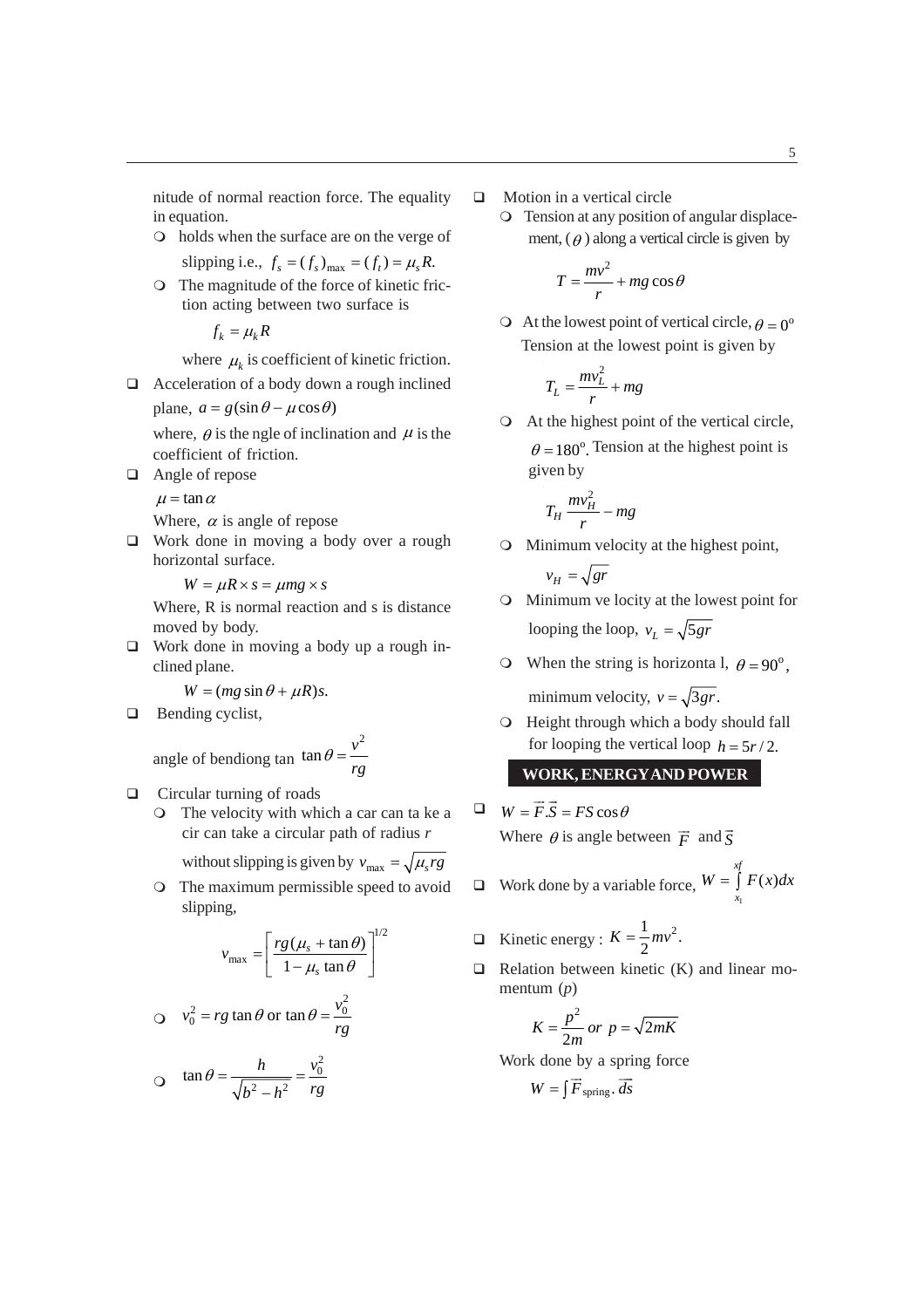6

- $\Box$  Work energy theorem :  $W = K_f K_i$
- **E** Elastic potential energy :  $U = \frac{1}{2}kx^2$ 2  $U = -kx$
- Gravitational potential energy :  $U = mgh$

$$
\Box \quad \text{Power,} \ \ P = \frac{W_{\text{total}}}{t}
$$

- $\Box$  Instantaneous power,  $P = \frac{dW}{dt} = \vec{F} \cdot \frac{ds}{dt} = \vec{F} \cdot \vec{v}$  $\vec{ds}$   $\rightarrow$
- $\Box$  Elastic colision in one dimension

$$
\begin{array}{ccc}\nm_1 & m_2 & m_2 \\
\hline\n\end{array}\n\qquad\n\begin{array}{ccc}\n\text{m}_1 & m_2 & \text{m}_2 \\
\hline\n\end{array}\n\qquad\n\begin{array}{ccc}\n\text{m}_1 & \text{m}_2 & \text{m}_2 \\
\hline\n\end{array}\n\qquad\n\begin{array}{ccc}\n\text{m}_1 & \text{m}_2 & \text{m}_2 \\
\hline\n\end{array}\n\qquad\n\begin{array}{ccc}\n\text{After collision} \\
\hline\n\end{array}\n\end{array}
$$
\n
$$
v_1 = \frac{(m_1 - m_2)u_1}{(m_1 + m_2)} + \frac{2m_2u_2}{m_1 + m_2}
$$
\n
$$
v_2 = \frac{2m_1u_1}{m_1 + m_2} + \frac{(m_2 - m_1)}{m_1 + m_2}u_2
$$

 $\Box$  Perfectly inelastic collision in one dimension

$$
(A)m1
$$
  
\nBefore collision  
\n
$$
v = \frac{m_1 u_1 + m_2 u_2}{(m_1 + m_2)}
$$
  
\nAfter collision

 $\Box$  Loss in kinetic energy in elastic in elastic collision is

$$
\Delta K = \frac{1}{2} \frac{m_1 m_2}{(m_1 + m_2)} (u_1 - u_2)^2
$$

**Q** Coefficient of restitution

$$
e = \frac{v_2 - v_1}{u_1 - u_2}
$$

 $\Box$  Kinetic energy lost in inelastic collision is

$$
\Delta K = \frac{1}{2} \frac{m_1 m_2}{(m_1 + m_2)} (u_1 - u_2)^2 (1 - e^2)
$$

 $\Box$  A ball falls from a height h, it strikes the ground with a ve locity  $u = \sqrt{2gh}$ . Let it rebound with a velocity v and rise to a height  $h_1$ .

$$
e = \frac{v}{u} = \frac{\sqrt{2gh_1}}{\sqrt{2gh}} = \sqrt{\frac{h_1}{h}}
$$

or 
$$
\sqrt{h_1} = e\sqrt{h}
$$
 or  $h_1 = e^2h$ .

 A ball dropped from a heigh h and rebounding. The time taken by the ball in rising to height

$$
h_1
$$
 and coming back is  $2\sqrt{\frac{2h_1}{g}} = 2e\sqrt{\frac{2h}{g}}$ .  
ROTATIONAL MOTION

 $\Box$  The coordinates of centre of mass are given by

$$
X_{CM} = \frac{\sum_{i=1}^{N} m_i x_i}{\sum_{i=1}^{N} m_i} = \frac{\sum_{i=1}^{N} m_i x_i}{M}
$$

$$
Y_{CM} = \frac{\sum_{i=1}^{N} m_i y_i}{\sum_{i=1}^{N} m_i} = \frac{\sum_{i=1}^{N} m_i y_i}{M}
$$

$$
Z_{CM} = \frac{\sum_{i=1}^{N} m_i Z_i}{\sum_{i=1}^{N} m_i} = \frac{\sum_{i=1}^{N} m_i Z_i}{M}
$$

where  $M = m_1 + m_2 + m_3... m_N$  (total mass of system)

 $\Box$  For a continuous distribution of mass, the coordinates of centre of mass are given by

$$
X_{CM} = \frac{1}{M} \int a dm; Y_{CM} = \frac{1}{M} \int y dm; Z_{CM}
$$

$$
= \frac{1}{M} \int z dm
$$

 $\Box$  Velocity of centre of mass is given by

$$
\vec{v}_{CM} = \frac{\sum_{i=1}^{N} m_i \vec{v}_i}{\sum_{i=1}^{N} m_i} = \frac{\sum_{i=1}^{N} m_i \vec{v}_i}{M}
$$

 $\Box$  Acceleration of centre of mass is given by

$$
\vec{a}_{CM} = \frac{\sum\limits_{i=1}^{N} m_i \vec{a}_i}{\sum\limits_{i=1}^{N} m_i} = \frac{\sum\limits_{i=1}^{N} m_i \vec{a}_i}{M}
$$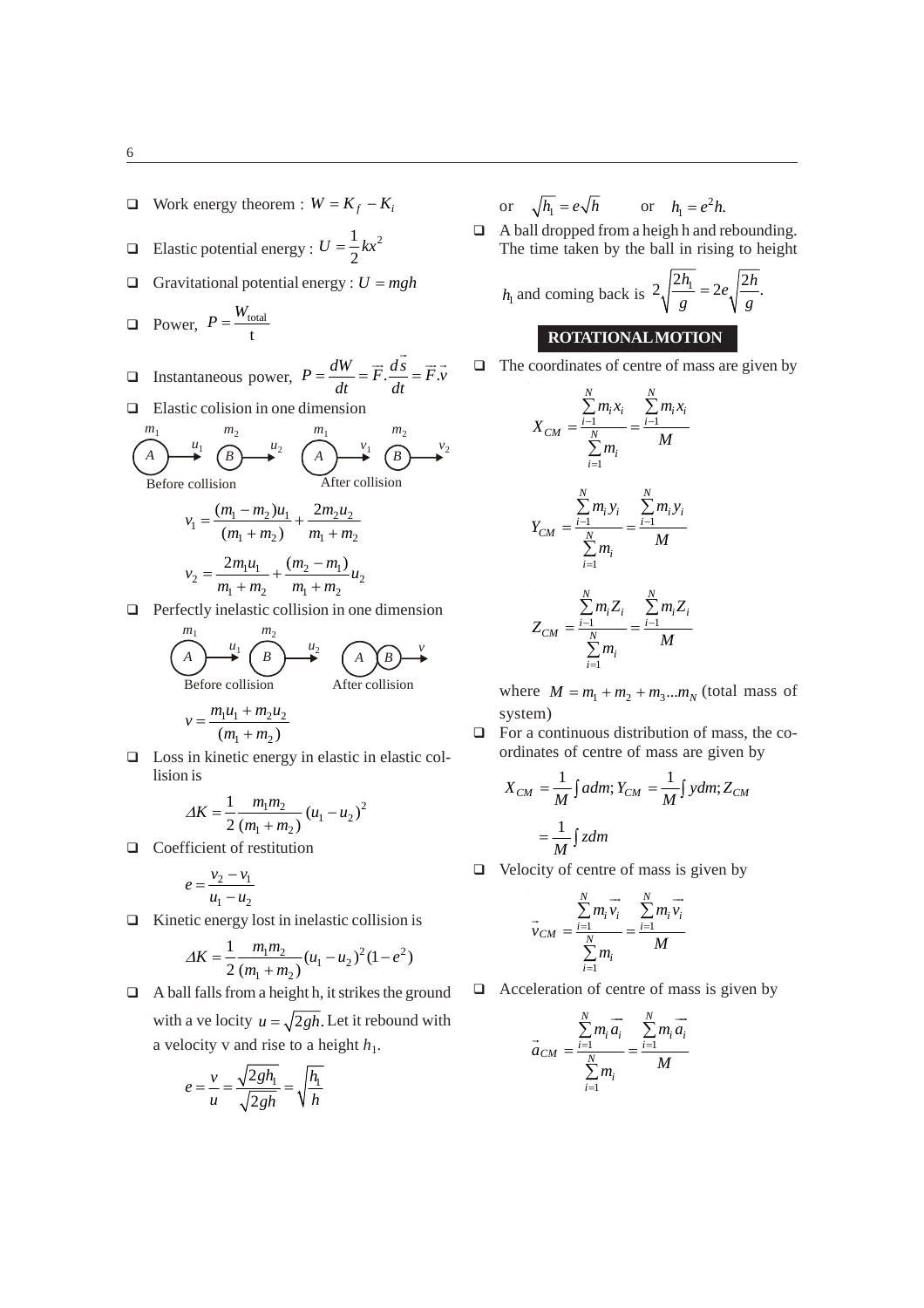- $\Box$  Angular ve locity : *d dt*  $\omega = \frac{d\theta}{dt}$
- **Angular acceleration :** *d dt*  $\alpha = \frac{d\theta}{dt}$
- **Equations of rotational motion**

$$
\begin{aligned}\n\text{O} \quad \omega &= \omega_0 + \alpha t \\
\text{O} \quad \theta &= \omega_0 t + \frac{1}{2} \alpha t^2\n\end{aligned}
$$

- $\omega^2 \omega_0^2 = 2\alpha\theta$ **D** Torque  $\vec{\tau} = \vec{r} \times \vec{F}$ In magnitude  $\tau = rF \sin \theta$
- **a** Angular momentum  $\vec{L} = \vec{r} \times \vec{p}$ In magnitude,  $L = rp \sin \theta$

 $\Box$  Relationship between torque and angular moment

$$
i.e., \vec{\tau}_{ext} = \frac{d\vec{L}}{dt}
$$

- **O** Moment of inerTIA :  $i = \sum_{i=1}^{N} m_i r_i^2$ 1 *N*  $\sum_{i=1}^{n_i} r_i$  $i = \sum m_i r_i$  $=\sum_{i=1}$
- $\Box$  Theorem of perpendicular axis :  $I_2 = I_x + I_y$ where, *x* and *y* are two perpendicumlar to axes in the plane and *z* axis is perpendicular to its plane.
- $\Box$  Theorem of parallel axes :  $I = I_{CM} + Md^2$

where,  $I_{CM}$  is the moment of ineratia of the body about an axis passing through the centre of mass and *d* is the perpendicular distance between two parallel axis.

| S.No. | <b>Body</b>                    | Axis of rotation                                                               | <b>Moment</b> of<br>inertia (I) | <b>Radius of</b><br>gyration (K) |
|-------|--------------------------------|--------------------------------------------------------------------------------|---------------------------------|----------------------------------|
|       |                                | (i) about an axis passing through its<br>centre and perpendicular to its plane | $MR^2$                          | $\boldsymbol{R}$                 |
|       | Uniform circular               | (ii) about a diameter                                                          | $\frac{1}{2}MR^2$               | $rac{R}{\sqrt{2}}$               |
| 1.    | ring of mass M<br>and radius R |                                                                                |                                 |                                  |
|       |                                | (iii) about a tangent in its own plane                                         | $\frac{3}{2}MR^2$               | $\sqrt{\frac{3}{2}}R$            |
|       |                                | (iv) about a tangent perpendicular to its<br>plane                             | $2MR^2$                         | $R\sqrt{2}$                      |
|       |                                | (i) abojut an axios passing through its                                        | $\frac{1}{2}MR^2$               | $rac{R}{\sqrt{2}}$               |
|       |                                | centre and perpendicular to its plane                                          |                                 |                                  |
|       |                                | (ii) about a diameter                                                          | $\frac{1}{4}MR^2$               | $rac{R}{2}$                      |
|       | Uniform circular               |                                                                                |                                 |                                  |
| 2.    | disc of mass M<br>and radius R |                                                                                |                                 |                                  |
|       |                                | (iii) about a tangent in its own plane                                         | $\frac{5}{4}MR^2$               |                                  |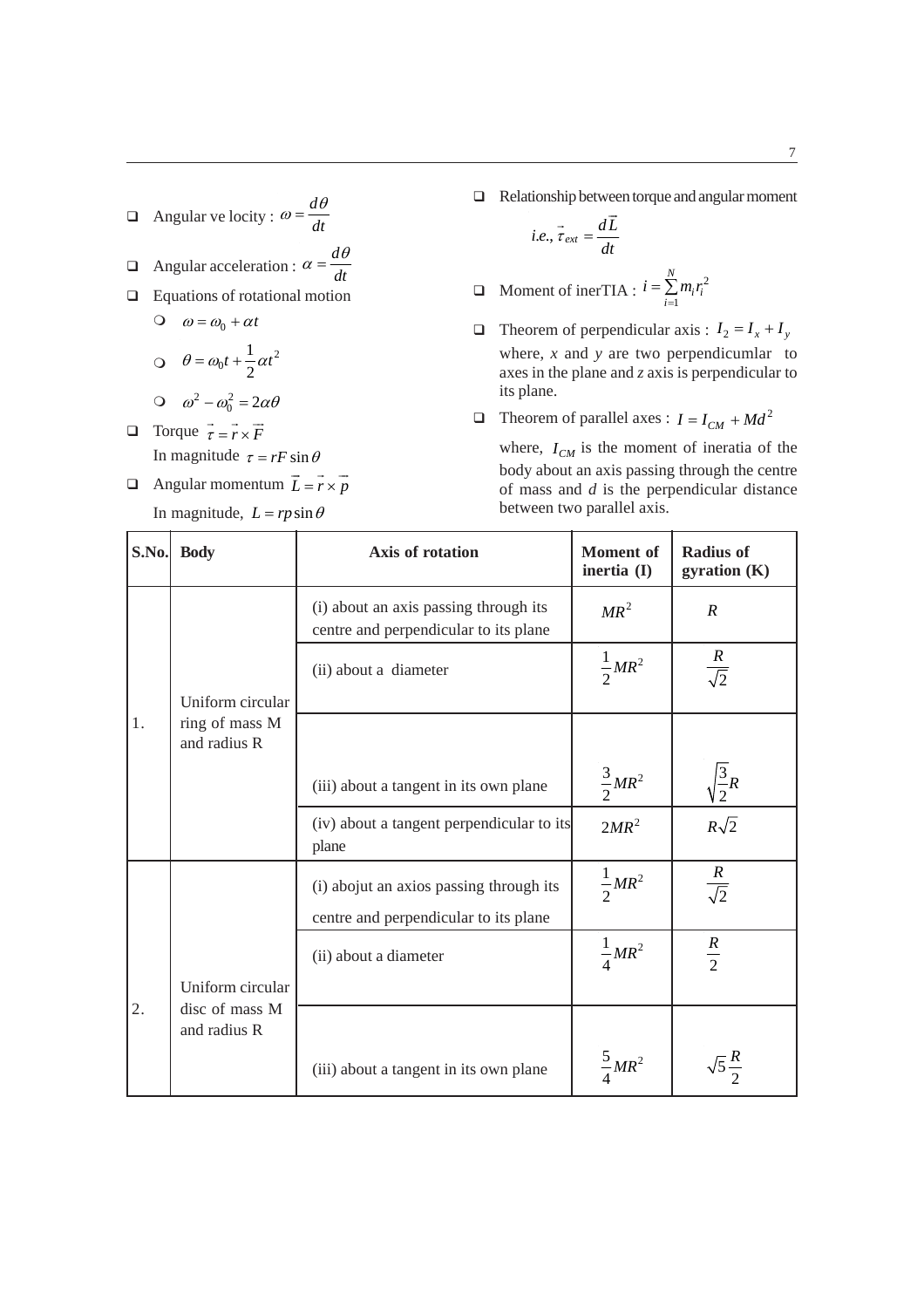|                  |                                                            | (iv) about a tangent perpendicular to<br>its own plane                             | $\frac{3}{2}MR^2$                              | $\frac{3}{2}R$             |
|------------------|------------------------------------------------------------|------------------------------------------------------------------------------------|------------------------------------------------|----------------------------|
|                  | Solid sphere of                                            | (i) about its diameter                                                             | $\frac{2}{5}MR^2$                              | $\frac{2}{5}R$             |
| 3.               | radius R and mass<br>$\cal M$                              | (ii) about a tangetial axis                                                        | $\frac{7}{5}MR^2$                              | $\frac{1}{5}R$             |
|                  | Hollow sphere of                                           | (i) about its diameter                                                             | $\frac{2}{3}MR^2$                              | $\sqrt{\frac{2}{3}}R$      |
| $\overline{4}$ . | radius Rand mass<br>M                                      | (ii) about a tangential axis                                                       | $\frac{5}{2}MR^2$                              | $\sqrt{\frac{5}{3}}R$      |
|                  |                                                            | (i) about its own axis                                                             | $\frac{1}{2}MR^2$                              | $rac{R}{\sqrt{2}}$         |
| 5.               | Solid cylinder of<br>length $l$ , radius $R$<br>and mass M | (ii) about an axis passing through its<br>centre and perpendicular to its own axis | $M\left[\frac{l^2}{12} + \frac{R^2}{4}\right]$ |                            |
|                  |                                                            | (iii) about the diameter of one of the<br>of cylinder                              | $M\left[\frac{l^2}{3}+\frac{R^2}{4}\right]$    | $R^2$                      |
|                  |                                                            | (i) about an axis through its centre and<br>perpendicular to the rod               | $ML^2$<br>12                                   | L<br>$\frac{E}{\sqrt{12}}$ |
| 6.               | Thin rod of length $L$                                     | (ii) about an axis through one and<br>perpendicular to the rod.                    | $ML^2$<br>$\overline{3}$                       | $rac{L}{\sqrt{3}}$         |

**Q** Relation between torque and moment of inertia Tprque  $\tau = I\alpha$ where  $\alpha$  is the angular acceleration.

 $(K_R)$ 

- 2  $1 I_{\infty^2} 1 M_{\infty^2}$   $\left[1 K^2\right]$  $\frac{1}{2}Mv^2 + \frac{1}{2}I\omega^2 = \frac{1}{2}Mv^2\left(1 + \frac{K^2}{R^2}\right)$  $2^{\sim}$  2<sup>2</sup> 2  $Mv^{2} + \frac{1}{2}I\omega^{2} = \frac{1}{2}Mv^{2}\left(1 + \frac{K}{2}\right)$  $=\frac{1}{2}Mv^2 + \frac{1}{2}I\omega^2 = \frac{1}{2}Mv^2\left[1 + \frac{K^2}{R^2}\right]$
- Relation between angular moment and moment of inertia,  $L = I\omega$
- Kinetic energy of rotatiobnal motion,  $1\frac{1}{10^2}$

$$
K_R = \frac{1}{2}I\omega^2.
$$

- $\Box$  Kinetic energy of a rolling body = translational kinetic energy  $(K_T)$  + rotational kinetic energy
- When a body rolls down an inclined plane opf inclination  $\theta$  without slipping its ve locity at

the bottom of incline is give n by 
$$
v = \sqrt{\frac{2gh}{1 + \frac{K^2}{R^2}}}
$$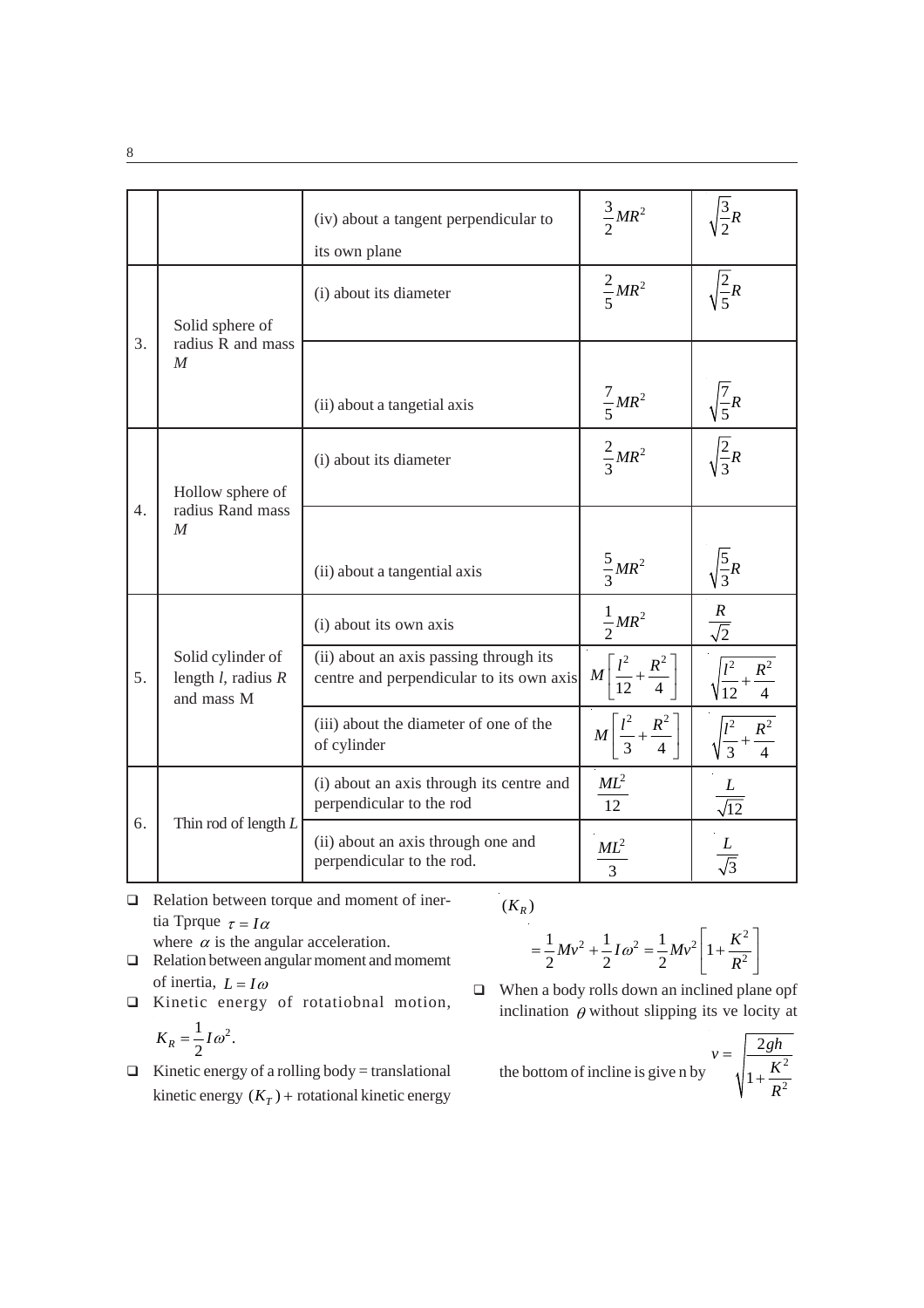where h is the height of the incline.

 $\Box$  When a body rolls down on an inclined plane without slipping, its acxceleration down the

inclined plane is given by  $a = \frac{g \sin \theta}{r^2}$ 2  $\frac{\sin \theta}{2}$ . 1  $a = \frac{g}{g}$ *K R*  $=\frac{g\sin\theta}{2}$  $^{+}$ 

□ When a body roll down on an inclined plane without slipping, time taken by the body to

reach the bottom is given by 2  $2l \left(1 + \frac{R}{R^2}\right)$ sin  $l\left(1+\frac{K}{l}\right)$  $t = \sqrt{\frac{R}{R}}$  $g \sin \theta$  $\left(1+\frac{K^2}{R^2}\right)$  $=\sqrt{\frac{R^2}{r^2}}$ 

where *I* is the length of thew inclined plane.

### **GRAVITATION**

 $\Box$  Newton's universal lae of gravitation

$$
F = \frac{Gm_1m_2}{r^2}
$$

Where, *r* is the separation between masses of objects  $m_1$  and  $m_2$ .

 $\Box$  Acceleration due to gravity

$$
g=\frac{GM}{R^2}.
$$

Where *M* and *R* are the mass and radius of Earth respecxtively.

Relationship between *g* and *G*

$$
g = \frac{GM_e}{R_e^2} = \frac{G\frac{4}{3}\pi R_e^3 \rho}{R_e^2} = \frac{4}{3}\pi GR_e \rho
$$

where  $M_e$  is the mass of the earth,  $R_e$  is the radius of the earth and  $\rho$  is the uniform density of the material of the earth.

 $\Box$  The acceleration due to gravity at height h above *h* above the surface of earth is given by

$$
g_h = \frac{GM_e}{(R+h)^2} = g \left(1 + \frac{h}{R_e}\right)^{-2} \left(\therefore g = \frac{GM_e}{R_e^2}\right)
$$
  
For  $h \ll R_e$ 

$$
\therefore g_h = g \left( 1 - \frac{2h}{R_e} \right)
$$

 $\Box$  The acceleration due to gravity at a depth d below the surface of earth given by

$$
g_d = \frac{GM_e}{R_e^3}(R_e - d) = g\left(\frac{R_e - d}{R_e}\right)
$$

$$
= g\left(1 - \frac{d}{R_e}\right)
$$

- At the centre,  $d = R_e$  :  $g_d = 0$ .
- $\Box$  Fravitational field intensity

$$
\vec{E}=-\frac{Gm}{r^2}
$$

Where, *m* is test mass.

- $\Box$  The gravitational field intensity due to spherical shell of radius *R* and *M* at a point distant r from the centre of shell is given as follows :
	- At a point outside the shell *i.e. r > R*

$$
E=-\frac{GM}{r^2}
$$

At a point on the surface of the shell *i.e.r =R*

$$
E=-\frac{GM}{R^2}
$$

 $\bigcirc$  At a point inside the shell *i.e.r.*  $\langle R, E = 0 \rangle$  $\Box$  For solid sphere gravitational field intensity change only at a point inside the sphere *i.e., r* < *R*.

$$
E = -\frac{GMr}{R^3}
$$
  
Q  
Gravitational potential :  $V = -\frac{GM}{r}$ 

- $\Box$  The gravitational potential due to a spherical shell of radius R and mass M at a point diostant r from the centre of the shell is give n as fol $lows$ .
	- At a point outside the shell *i.e.r. > R*

$$
V = -\frac{GM}{r}
$$

At a point on the surface of the shell *i.e.r =R*

$$
V = -\frac{GM}{R}
$$

At a point inside the shell *i.e.r. > R*

$$
V = -\frac{GM}{R}
$$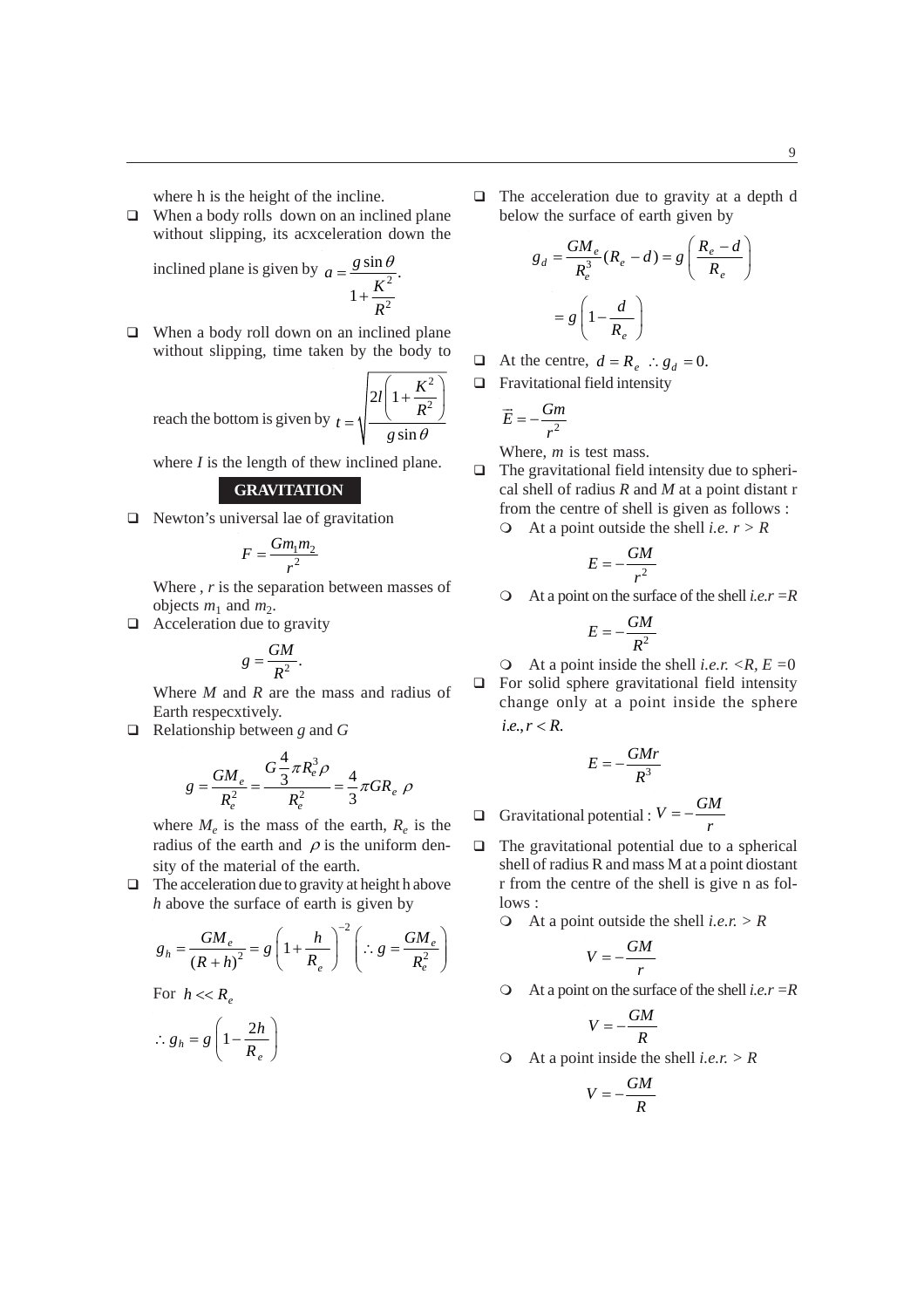$\Box$  The gravitational potential due to a solid sphere at a point inside the sphere *i.e.r. < R*

$$
V=-\frac{GM(3R^2-r^2)}{2R^3}
$$

Gravitational potential potential energy :

$$
U=-\frac{GMm}{r}
$$

 $\Box$  Gravitational potential energy of a body of mass m at height h above the surface of the earth is given by

$$
U_h = \frac{-GM_e m}{(R_e + h)}
$$

 $\Box$  Gravitational potential energy of a body of mass m on the surface of the earth is given by

$$
U_s = \frac{-GM_e m}{R_e}
$$

 $\Box$  Orbital speed of satellite, when it is revoluing around earth at a height *h* is given by

$$
v_0 = \sqrt{\frac{GM_e}{R_e + h}} = R_e \sqrt{\frac{g}{R_e + h}} \quad \left( \text{As } g = \frac{GM_e}{R_e^2} \right)
$$

 $\Box$  Time period of a satellite :

$$
T = 2\pi \sqrt{\frac{(R_e + h)^3}{GM_e}} = \frac{2\pi}{R_e} \sqrt{\frac{(R_e + h)^3}{g}}
$$

Angular momentum of a satellite

$$
L = mv_0 r = mr \sqrt{\frac{GM}{r}} = [m^2 GMr]^{1/2}
$$

 $\Box$  Kinetic energy of a satellite,

$$
K = \frac{1}{2}mv_0^2 = \frac{1}{2}\frac{GM_e m}{(R_e + h)} = \frac{|U|}{2}
$$

Potential energy of a satellite,  $U = \frac{-Gm_e}{R_e + R_e}$  $U = \frac{-GM_e m}{r}$  $=\frac{-GM_e n}{R_e + h}$ 

 $\Box$  Total energy (mechanical) of a satellite

$$
E = K + U = -\frac{GM_e m}{2(R_e + h)}
$$

**Excape speed :**  $v_e = \sqrt{\frac{R_e}{R_e}}$ 2 R  $e_e = \sqrt{\frac{2GM_e}{R}}$  $v_e = \frac{2GM}{\sigma}$ 

**PROPERTIES OF SOLIDS**

\n□ Stress = 
$$
\frac{\text{restoring}}{\text{area}}
$$

\n□ Longitudianal stress =  $\frac{F_V}{A}$ 

\n□ Volumetric stress =  $\frac{F_T}{A}$ 

\n□ Tangential stress =  $\frac{F_T}{A}$ 

\n□ Longitudinal strain =  $\frac{\text{change in length}}{\text{original length}} = \frac{\Delta L}{L}$ 

\n□ Volumetric strain =  $\frac{\text{change in volume}}{\text{original volume}} = \frac{\Delta V}{V}$ 

\n□ Hooke's law : =  $E \times \text{Strain}$  or  $\frac{\text{Stress}}{\text{Strain}} = E$ 

 $\bigcirc$  Young's modulus,  $Y = \frac{\text{normal stress}}{\ }$ longitudinal strain *Y*

$$
= \frac{F/A}{\Delta L/L} = \frac{FL}{\Delta AL} = \frac{FL}{\pi r^2 \Delta L}
$$

O Bulk modulus, 
$$
B = \frac{\text{normal stress}}{\text{volume} \cdot \text{train}}
$$

$$
=\frac{-F/A}{\Delta V/V}=-\frac{PV}{\Delta V}.
$$

 $-$ ve sign shows that volume is decreasing when force id applied.

O Modulus of rigidity (
$$
\eta
$$
) =  $\frac{\text{tangential stress}}{\text{shearing strain}}$ 

$$
=\frac{F/A}{\theta}=\frac{F}{A\theta}.
$$

- $\Box$  In case of a solids and liquids bulk modulus is almost constant.
- $\Box$  In case of a gas, it is process dependent
	- O In isothermal process,  $K = K_i = P$
	- **O** In adiabatic process  $K = K_a = \gamma P$

$$
\overline{\phantom{0}}
$$

**Q** Compressiblity  $=\frac{1}{\text{Bulk modulus } (B)}$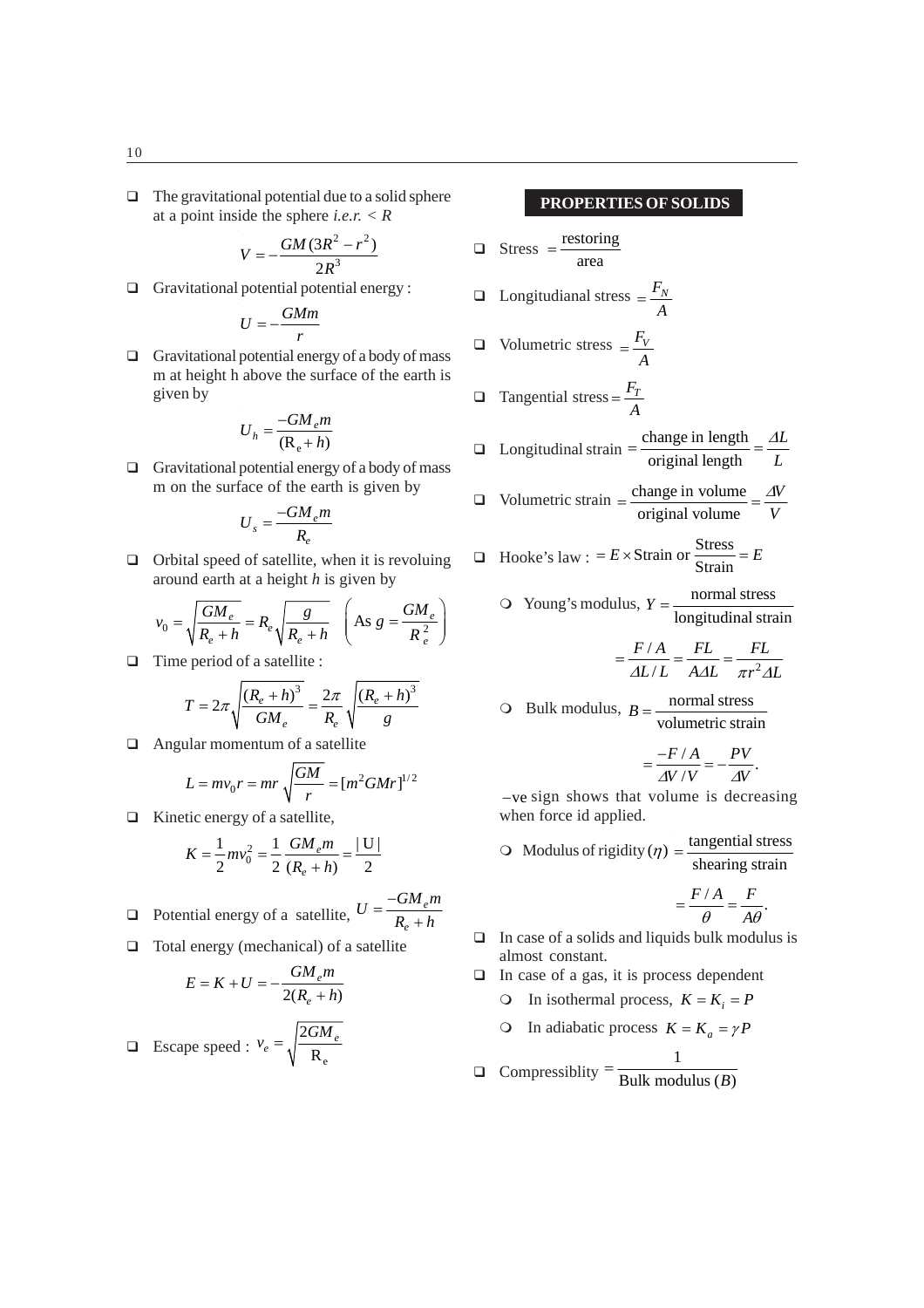when pressure is applied on a substance, its volume decreses while mass remains constant. Hence , its density will increases,

$$
\rho' = \frac{\rho}{1 - AP/B} \text{ or } \rho' = \rho \left( 1 + \frac{\Delta P}{B} \right) \text{ if } \frac{\Delta P}{B} << 1
$$

□ Poisson's ratio

$$
(P): \frac{\text{lateral strain}}{\text{longitudinal strain}} = -\frac{\Delta e/r}{\Delta L/L}
$$

- Relations among eleastic constants  $(Y, B, \eta \text{ and } \sigma)$ 
	- $Y = 3B(1 2\sigma)$  $\bigcirc Y = 2\eta(1 + \sigma),$  $\sigma = \frac{3B - 2\eta}{2\eta + 6B}$ *B*  $\sigma = \frac{3B - 2\eta}{\eta}$  $=\frac{3B-}{2\eta +}$  $\bullet$ 913  $Y$  *B*  $\eta$  $= \frac{1}{x} +$
- $\Box$  Breaking force = Breaking stress ×Area of cross section of the wire.
- $\Box$  Every wire is like a spring whose force constant is equal to

$$
K = \frac{YA}{L} \text{ or } K \propto \frac{1}{L}
$$

□ Work done in a stretched wire,

$$
W = \frac{1}{2} \times \text{stress} \times \text{strain} \times \text{column}
$$

$$
= \frac{1}{2} \frac{F}{A} \times \frac{\Delta L}{L} \times AL = \frac{1}{2} F \times \Delta L
$$

$$
= \frac{1}{2} \times \text{load} \times \text{elongation}
$$

 $\Box$  Elastic potential energy per unit volume of a stretched wire,

$$
u = \frac{1}{2} \times \text{stress} \times \text{strain} = \frac{1}{2} \times Y \times (\text{strain})
$$

In case of elongation by its own weight,  $F( = Mg)$  will act at centre of gravity of the wire, so that length of wire which is stretched is (L/2).

$$
\therefore \ \ \Delta L = \frac{Mg(L/2)}{AY} = \frac{MgL}{2AY} = \frac{\rho gL^2}{2Y}
$$

 $\left[ \therefore M = \rho A L \right]$ 

 $\Box$  In case kof twisting of a cylinder (or wire) of lenght L and radius r, elastic restoring couple per unit twist is given by

$$
C = \frac{\pi \eta r^4}{2L}
$$

where  $\eta$  is modulus of rigidity of the material of wire.

Interatomic force constant  $(k)$ 

$$
k = \frac{\text{interactionic force}}{\text{change in interatomic distance}} = \frac{F_0}{\Delta r} = Yr_0
$$

 $\Box$  Depression of a beam loaded at the middle by a load W and supported at the ends

$$
\delta = \frac{WL^3}{48YI_g}
$$

Depression of a cantilever at a free end

$$
\delta = \frac{WL^3}{3YI_g}
$$

#### **PROPERTIES OF FLUIDS**

$$
\Box \quad \text{Density, } \rho = \frac{m \, \text{(mass)}}{V \, \text{(volume)}}
$$

$$
t = \frac{\text{density of substance}}{1}
$$

$$
\Box \quad \text{Relative density} = \frac{}{\text{density of water at 4}^{\circ}\text{C}}
$$

$$
\Box \quad \text{Pressure} \quad P = \frac{\text{thrust}(F)}{\text{area}(A)} = \frac{F}{A}
$$

 $\Box$  For a point at a depth h below the surface of a liquid of density  $\rho$ , hydrostatic pressure P is given by  $P = P_0 + h \rho g$ 

where  $P_0$  represents the atmospheric pressure.

- $\Box$  When a body of density  $\rho_B$  (which may be different from the density of material of body) and volume V is completely immersed in a liwuid of debnsity  $\sigma$ , following two forces act on the body :
	- $\circ$  weight of body  $W = V \rho_B g$  acting verti cally downwards through the centre of gravity. Buoyant force or upward thrust  $W' = V \sigma g$  equal to weight of the liquid dis-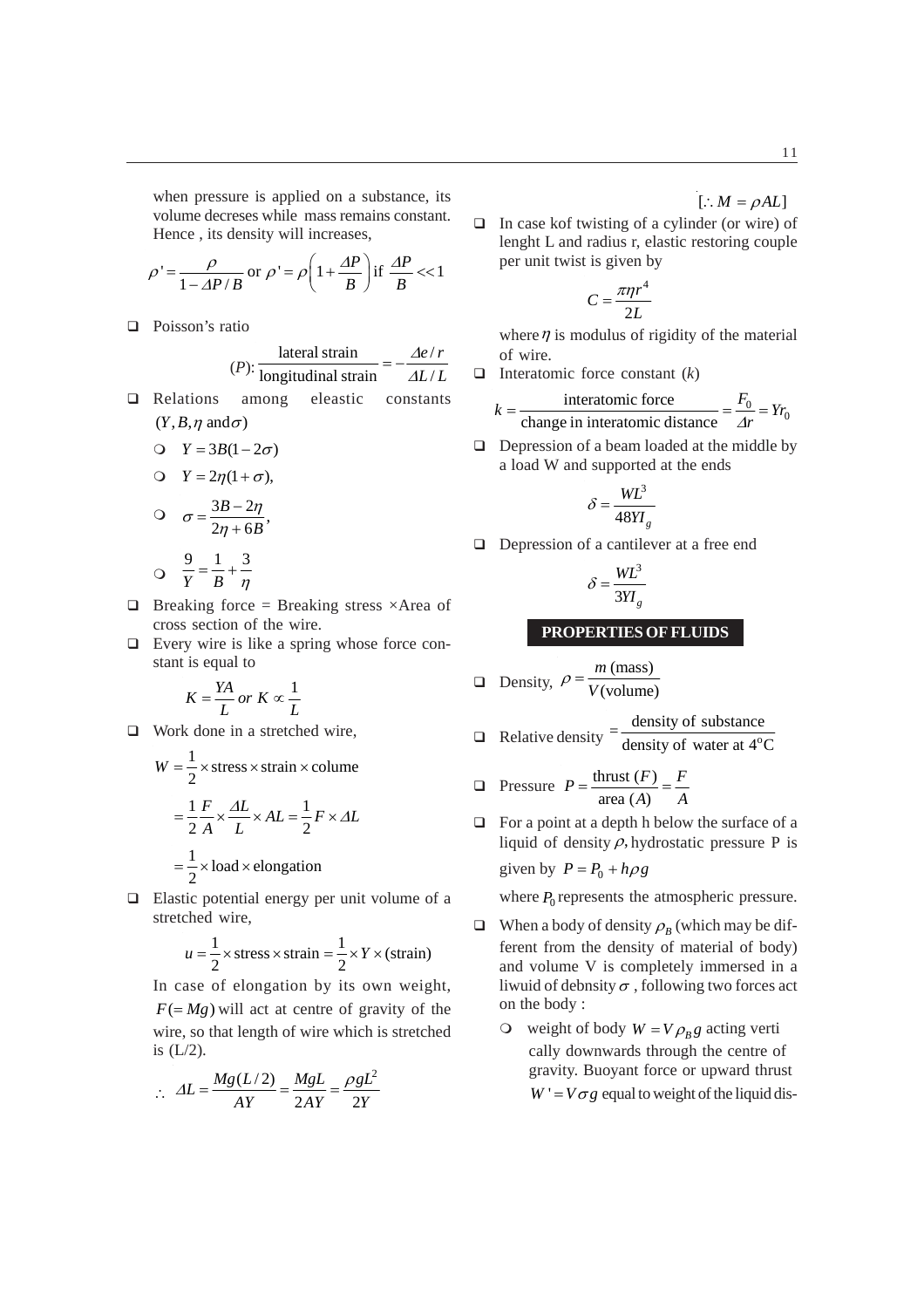placed, acting vertically upwards through the centre of buoyancy.

- $\Box$  Depending ukpon relative magnitudes of above two forces, following three cases are possible :
	- Thedensity of body is greater than that of liquid (*i.e.*,  $\rho_B > \sigma$ ). In this situation as weight wil be more than ukpthrust, the body will sink.
	- The density of body is equal to the density of liquid (*i.e.*,  $\rho_B > \sigma$ ). In this situation W =W' so the body wil move upwards and in equilibrium will float partially immersed in the liquid such that

$$
W = V_{in} \sigma g \text{ or } V \rho_B g \text{ or } V \rho_B = V_{in} \sigma
$$

- **Equation of continuity**  $A_1v_1 = A_2v_2$
- $\Box$  Surface tension,  $S = \frac{\text{Force}}{\Box}$ Length  $S = \frac{\text{Force}}{\text{Length}} = \frac{F}{L}$
- $\Box$  Work done oin forming a liquid drop of radius r, surface tension S is,

$$
W = 2 \times 4\pi r^2 S = 8\pi r^2 S.
$$

□ Work done in increasing the radius of a liquid drop from  $r_1$  to  $r_2$  is

$$
W=4\pi S(r_2^2-r_1^2).
$$

 $\Box$  Work done in increasiong the radius of a soap bubble from  $r_1$  to  $r_2$  is

$$
W=8\pi S\left(r_2^2-r_1^2\right).
$$

□ When n number of smaller drops of a liquid, each of radius r, surface tenion S are combined to form a bigger drop of radius R , then

$$
R = n^{1/3}r
$$
  
 
$$
\Box
$$
 The surface area of bigger drop

 $=4\pi R^2=4\pi n^{2/3}r^2$ . It is less than the area of n smaller drops.

 $\Box$  Work done in breaking a l; quid drop of radius R into n equal small drops

$$
W = 4\pi R^2 (n^{1/3} - 1)S
$$

- where S is the surface tension.  $\Box$  Excess pressure inside a liquid drop is given by
	- $P = \frac{2S}{r}$ .

 $\Box$  Excess pressure inside a soap bubble is give n by

$$
P=\frac{4S}{r}.
$$

 $\Box$  Excess pressure inside an air bubble in a liquid is given by

$$
P=\frac{2S}{r}.
$$

 $\Box$  When an air bubble of radius r is at depth h below the free surface of liquid of density  $\rho$  and surface te nsion S, then the excess pressure inside the bubble,

$$
P = \frac{2S}{r} + h\rho g.
$$

If  $r_1$  and  $r_2$  are the radiii of curved liquid surface, then excess pressur inside the liquid surface is given by

$$
P = S\left(\frac{1}{r_1} + \frac{1}{r_2}\right).
$$

- When two soap bubbles of radii  $r_1$  and  $r_2$  coalesce to form a new soap bubble of radius r, under kisothermal conditions then  $r = \sqrt{r_1^2 + r_2^2}$ .
- When two soap bubbles of radii  $r_1$  and  $r_2$  are in conta ct with each other and r is the radius

of the interface, then 
$$
r = \frac{r_1 r_2}{r_2 - r_1}
$$
.

 $\Box$  The total pressure inside an air bubble of radius r at a depth h below the surface of liquid of density  $\rho$  is

$$
P = P_0 + h\rho g + \frac{2S}{r}
$$

 $\Box$  The rise or fall in a capillary tube is given by

$$
h = \frac{2S\cos\theta}{e\rho g} = \frac{2S}{R\rho g} \qquad \left(\therefore \cos\theta = \frac{r}{R}\right)
$$

where  $\theta$  is the angle of contact.

 $\Box$  According to Newton viscous force (F) of a liquid between two layers is given by

$$
F = -\eta A \frac{dv}{dx}
$$

where  $\eta$  = coefficient of ciscosity of the liquid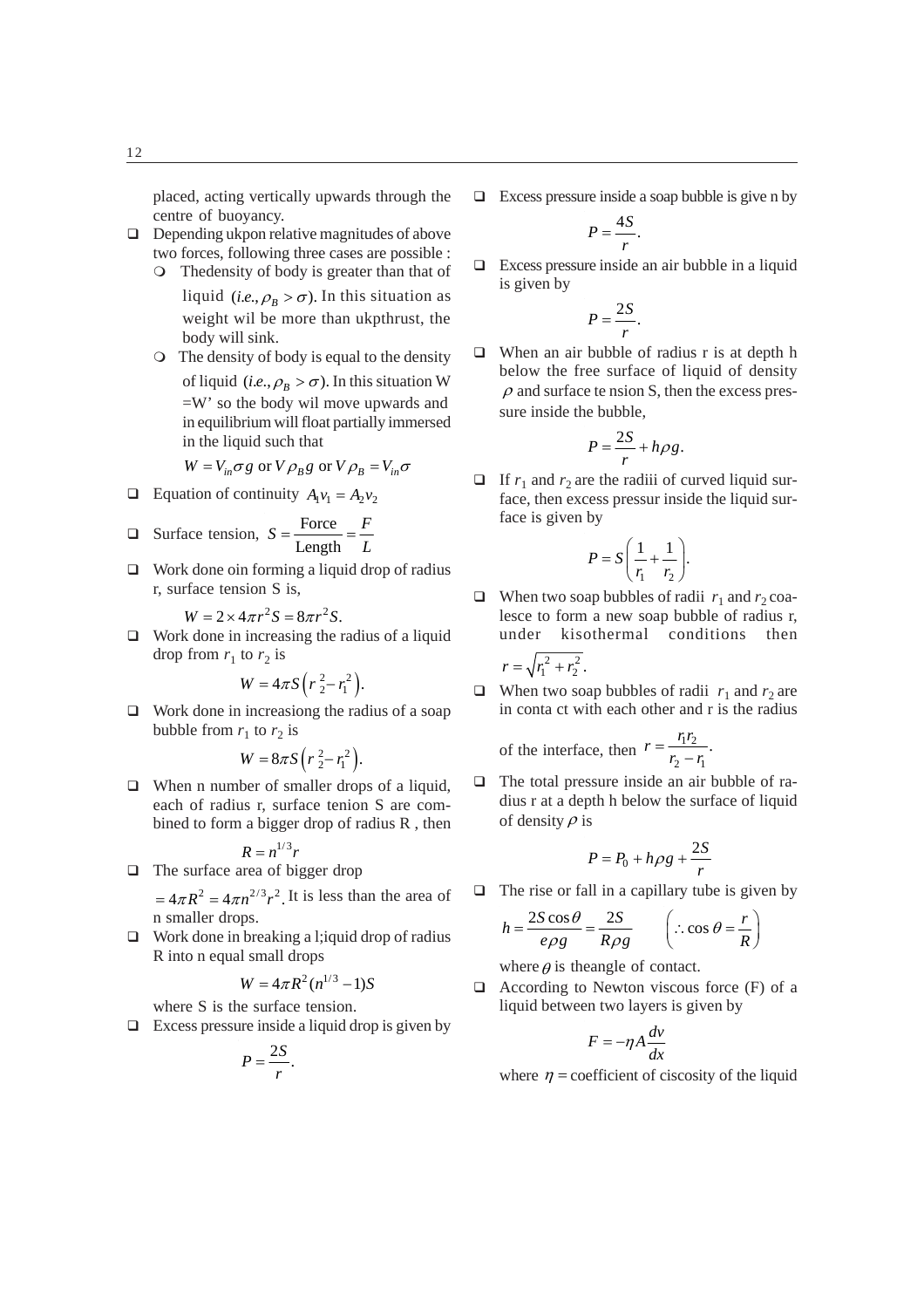$$
\Box \quad \text{Poiseuille's equation: } Q = \frac{\pi Pr^4}{8\eta l} = \frac{P}{R}
$$

$$
R = \frac{8\eta l}{\pi r^4}
$$
 is called liquid resistance.

 $\Box$  Stroke's law :  $F = 6\pi \eta r v$ .

$$
\Box \quad \text{Terminal velocity: } v_T = \frac{2r^2(\rho - \sigma)g}{9\eta}.
$$

$$
\Box \quad \text{Critical velocity: } v_c = \frac{K\eta}{\rho r}
$$

$$
\Box \quad \text{Reynold nu mber : } v_c = \frac{N_R \eta}{\rho D} \text{ or } N_R = \frac{\rho D v_c}{\eta}
$$

**Bernoulli's theorem :** 

$$
P + \rho g h + \frac{1}{2} \rho v^2 = \text{constant}
$$

$$
O \ P_1 + \rho g h_1 + \frac{1}{2} \rho v_1^2 = P_2 + \rho g h_2 + \frac{1}{2} \rho v_2^2
$$

- $\Box$  Velocity of efflux  $v = \sqrt{2gh}$
- $\Box$  Time after while liquid strikes the horiontal syrface

$$
O \t= \sqrt{\frac{2(H-h)}{g}}
$$

O Range = 
$$
R = vt = \sqrt{2gh} \times 2\sqrt{h(Hl-h)}
$$

$$
O \t R_{\text{max}} = H \t at \t h = \frac{H}{2}
$$

O If the hole is at the bottom of the tank, time t ta ken by the tank to emptied.

$$
t = \frac{A}{a} \sqrt{2H/g}
$$

where a is the are of the hole.

## **THERMAL, PROPERTIES OF MATTER**

Relationship between temperature scales :

$$
\frac{T_C - 0}{100} = \frac{T_F - 32}{180} = \frac{T_R - 0}{80}
$$

$$
= \frac{T_{Ra} - 460}{212} = \frac{T_K - 273.15}{100}
$$

 $\Box$  Coefficient of limnear expansiion of a solid,

$$
\alpha = \frac{\text{increase in area}}{\text{original length} \times \text{rise in temperature}}
$$
\n
$$
= \frac{\Delta L}{L \Delta T}
$$
\n1

\n1

\n1

\n1

\n1

\n1

\n2

\n2

\n3

\n3

\n4

\n4

\n5

\n5

\n6

\n6

\n7

\n8

\n9

\n10

\n11

\n12

\n13

\n14

\n15

\n16

\n17

\n18

\n19

\n10

\n10

\n11

\n12

\n14

\n15

\n16

\n17

\n18

\n19

\n10

\n10

\n11

\n12

\n13

\n14

\n15

\n16

\n17

\n18

\n19

\n10

\n11

\n11

\n12

\n13

\n14

\n15

\n16

\n16

\n17

\n18

\n19

\n10

\n11

\n11

\n12

\n13

\n14

\n15

\n16

\n16

\n17

\n18

\n19

\n10

\n11

\n11

\n12

\n13

\n14

\n15

\n16

\n17

\n18

\n19

\n10

\n11

\n11

\n12

\n13

\n14

\n

$$
= \frac{\Delta A}{V \Delta T}
$$

 $\Box$  Coefficint of volume expansion of a solid,

$$
\gamma = \frac{\text{increase in volume}}{\text{original are xrise in temperature}} = \frac{\Delta V}{V \Delta T}
$$

 $\Box$  Relation between  $\alpha$ ,  $\beta$  and  $\gamma$ 

$$
\alpha = \frac{\beta}{2} = \frac{\gamma}{3}.
$$

 $\Box$  The specific heat of a su bstance is given by

$$
s = \frac{1}{m} \frac{\Delta Q}{\Delta T}
$$

 $\Box$  The molar specific heat of a substance is given by

$$
C = \frac{1}{\mu} \frac{\Delta Q}{\Delta T}
$$

- $\Box$  Thermal capacity,  $S = s \times m$
- $\Box$  The latent heat of a substance's given by

$$
L=\frac{Q}{m}
$$

- $\Box$  Principal of calorimetry : Heat lost by one body  $=$  Heat ga ined by the other.
- When a bar of length L and uniform are of cross section A with its ends maintaned at temperatures  $T_1$  and  $T_2$ , the rate of flow of heat (or heat current) H is given by

$$
H = \frac{KA(T_1 - T_2)}{L}
$$

 $\Box$  Thermal resistance of the bar,  $R_H = \frac{1}{KA}$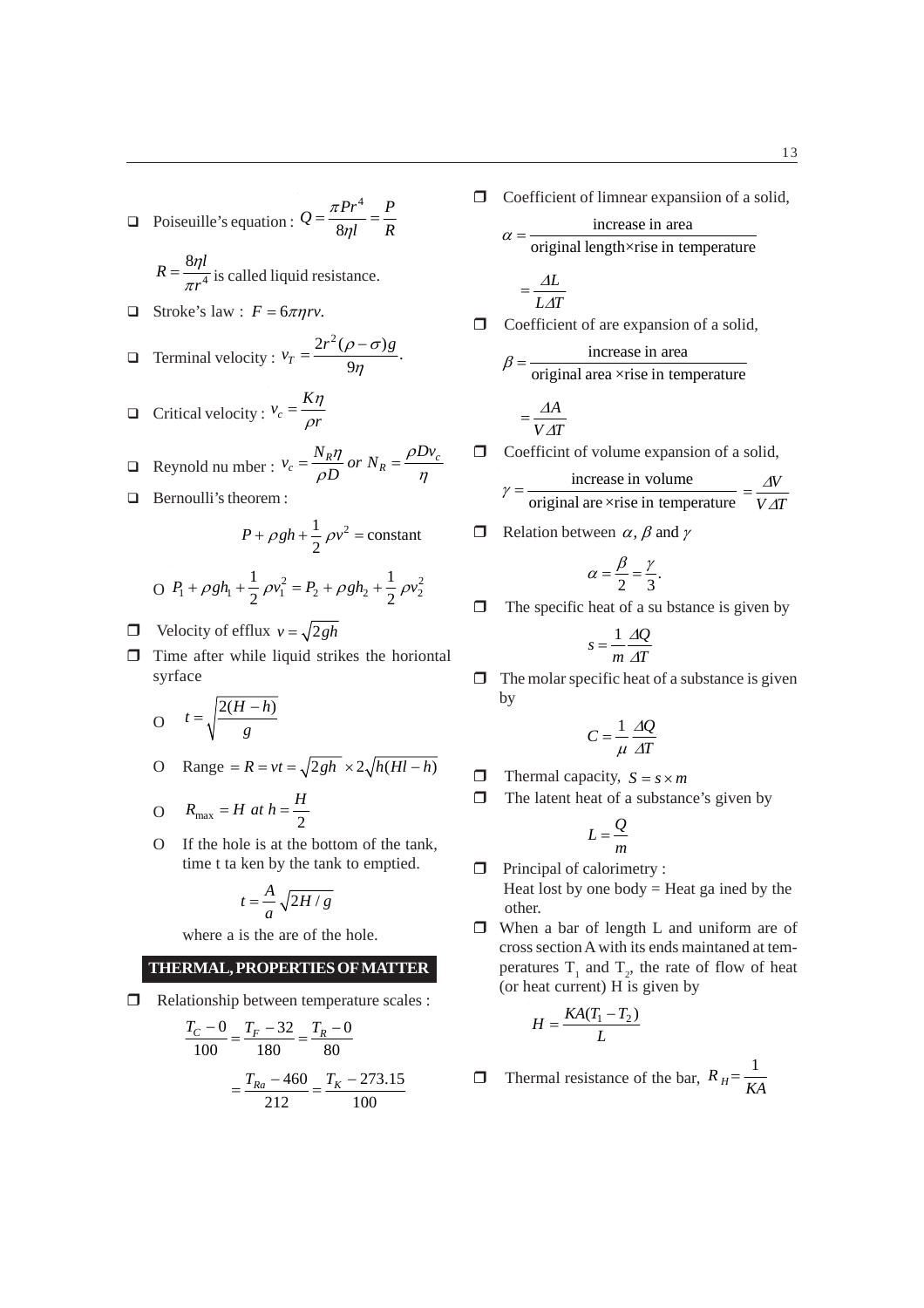14

- $\Box$  Stefan Boltzmann low :  $E = \sigma T^4$
- $\Box$  If the body is not a perfectly b lack body, then  $E = \sigma T^4$
- $\Box$  The energy radiated persecond by a body of area  $A = eA\sigma T^4$

$$
\Box \quad \text{Newton's law of cooling}: \frac{dQ}{dt} = -k(T - T_s)
$$

Wien's displacement law :  $\lambda_m T = constant$ 

**11** Temperature of sun is given by 
$$
T = \left(\frac{R^2 S}{R_s^2 \sigma}\right)^{1/4}
$$
**THERMODYNAMICS**

- $\Box$  The work done by a gas is *Vf*  $W = \int dW = \int_{Vi} PdV$ Where  $V_i$  and  $V_f$  are the i ntial and final volume
- of the gas.  $\Box$  First law of thermodynamics :
- $\Delta Q = \Delta U + \Delta W$
- $\Box$  Equation of istherma process,

$$
W = \mu RT \ln \left( \frac{V_f}{V_i} \right); W = mRT \ln \left( \frac{P_i}{P_f} \right)
$$

- **Equation of adiabatic process, PV**  $\gamma$  = constant where  $\gamma = C_p / V_v$ .
- $\Box$  Work done during adiabatic process,

$$
W = \frac{(P_i V_i - P_f V_f)}{(\gamma - 1)}; W = \frac{\mu R (T_i - T_f)}{\gamma - 1}
$$

- $\Box$  Equation of isobaric process  $\frac{V}{T}$  = constant.
	- O Work done during isobaric process,

$$
W = P(V_f - V_i) = \mu R (T_f - T_i).
$$

Efficient of a heat engine,

$$
\eta = \frac{work \; done}{heat \; absorbed} = \frac{W}{Q_1} = \frac{Q_1 - Q_2}{Q_1} = 1 - \frac{Q_2}{Q_1}
$$

 $\Box$  The coefficient of performance of refrigrator,

$$
\beta = \frac{\text{heat extracted from the reservoir at a temperature } T_2}{\text{work done to transfer the heat}}
$$

$$
=Q_2=\frac{Q_2}{Q_1-Q_2}
$$

 $\Box$  The efficiency of a carnot engine is given,

$$
\eta=1-\frac{T_2}{T_1}
$$

KineticTheory of Gases

Equation of an ideal gas :  $PV = \mu RT = kgNT$ Boltzmann constant

$$
k_B = \frac{R}{N_A}
$$

 $N_A$  is the Avogadro's number.

Here, 
$$
\mu = \frac{m}{M} = \frac{N}{N_A}
$$

Where, m isthe mass of the gas containing N molecules, M is the molar mass

 $\Box$  Equation of a real gas :

$$
\left(P + \frac{\mu^2 a}{V^2}\right)(V - \mu b) = \mu RT
$$

where, a and b are Va n der waals constants

$$
\Box \quad \text{Critical temperature : } T_C = \frac{8a}{27Rb}
$$

$$
\Box \quad \text{Critical te mperature : } P_C = \frac{a}{27b^2}
$$

- Critical volume :  $V_c = 3b$
- $\Box$  According to kinetic theory of an ideal gas pressure exerated by an ideal gas given by

$$
P = \frac{1}{3} \, mn \, \overline{v^2}
$$

**D** Root mean squre speed,

$$
V_{rms} = \sqrt{\frac{3RT}{M}} = \sqrt{\frac{3k_BT}{m}}
$$

$$
\Box \quad \text{Average speed} \ , \ v = \sqrt{\frac{8RT}{M}} = \sqrt{\frac{2k_BT}{m}}
$$

 $\Box$  Most probable speed,

$$
v_{mp} = \sqrt{\frac{2RT}{M}} = \sqrt{\frac{2k_B T}{m}}.
$$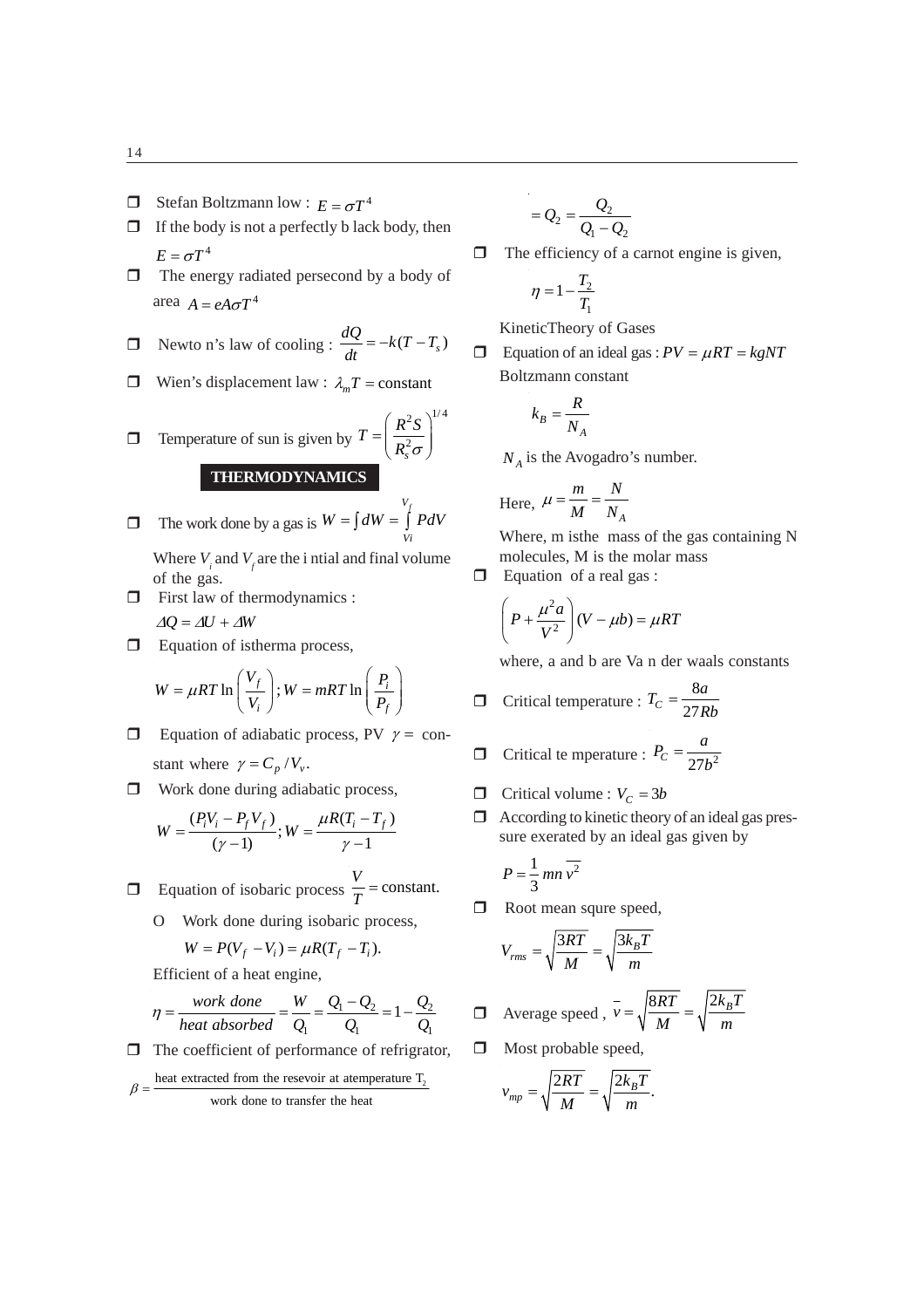- $v_{rms}$  *v v v v<sub>mp</sub>*
- $\Box$  Average translational kinetic energy of a gas molecule is 3  $E = \frac{3}{2} k_B T$
- $\Box$  The molar specific heats are given by
	- O  $C_V$  (rigid diatomic) =  $\frac{5}{2}R$ O  $C_p$  (rigid diatomic) =  $\frac{7}{2}R$

O 
$$
\gamma
$$
 (rigid diatomic) =  $\frac{7}{5}$ 

$$
\Box
$$
 The mean free path,  $\lambda = \frac{1}{\sqrt{2}n\pi d^2}$ 

### **OSCILLATIONS**

**1** Angular frequency  $\omega = 2\pi v = \frac{2}{5}$ *T*  $\omega = 2\pi v = \frac{2\pi}{\pi}$ 

- $\Box$  Velocity of a particle in S.H.M. is given by  $v = \omega \sqrt{A^2 - x^2}$
- $\Box$  Acceleration of a particle in S.H.M. is given by  $a = -\omega^2 x$
- $\Box$  The kinetic energy of a paraticle in S.H.M. is given by  $K = \frac{1}{2} m \omega^2 (A^2 - x^2)$
- $\Box$  The potential energy of a particle in S.H.M. is

given by, 
$$
=\frac{1}{2}m\omega^2 A^2 \sin^2(\omega t + \phi)
$$

 $\Box$  Total energy of a particle in S.H.M. is given by

$$
E = \frac{1}{2} m\omega^2 A^2
$$

 $\Box$  Spring pendulum

$$
T = 2\pi \sqrt{\frac{m}{k}}
$$

- $\Box$  The time period of a simple pendulum is given by  $T = 2\pi \sqrt{L/g}$ .
- $\Box$  If the length of a simple pend ulum is compa-

rable with the radius of earth  $(R_e)$ , thewn time period T is given by

$$
T = 2\pi \sqrt{\frac{1}{g\left(\frac{1}{L} + \frac{1}{R_e}\right)}}
$$

 $\Box$  If a simple pendulu m is suspended in a lift and lift is accelerting downwards with an acceleration a, then its time period is given by

$$
T = 2\pi \sqrt{\frac{L}{g - a}}
$$

$$
\Box \quad \text{For upwards motion, } T = 2\pi \sqrt{\frac{L}{g = a}}
$$

 $\Box$  For upwards or downwards with constant

velocity 
$$
v, T = 2\pi \sqrt{\frac{L}{g}}
$$

 $\Box$  If a simple pendulum is suspended in a lift and lift is freely falling with acceleration g, then its

time period is given by 
$$
T = 2\pi \sqrt{\frac{L}{g - g}} = \infty
$$

 $\Box$  If a simple pendulum is suspended in carriage which is acclerating horizontally with an acceleration a, then its time period is given by

$$
T = 2\pi \sqrt{\frac{L}{\sqrt{g^2 + a^2}}}
$$

 $\Box$  If a simple pendulum is suspended from the roof of a trollel which is moving down an inclined plane of inclination  $\theta$ , then the time period is given by

$$
T = 2\pi \sqrt{\frac{L}{g\cos\theta}}
$$

 $\Box$  If a simple pendulum whose bob is of density  $\rho$  oscillates in a non-visocous liqid of density  $\sigma(\sigma < \rho),$ 

$$
T = 2\pi \sqrt{\frac{L}{\left(1 - \frac{\sigma}{\rho}\right)g}}
$$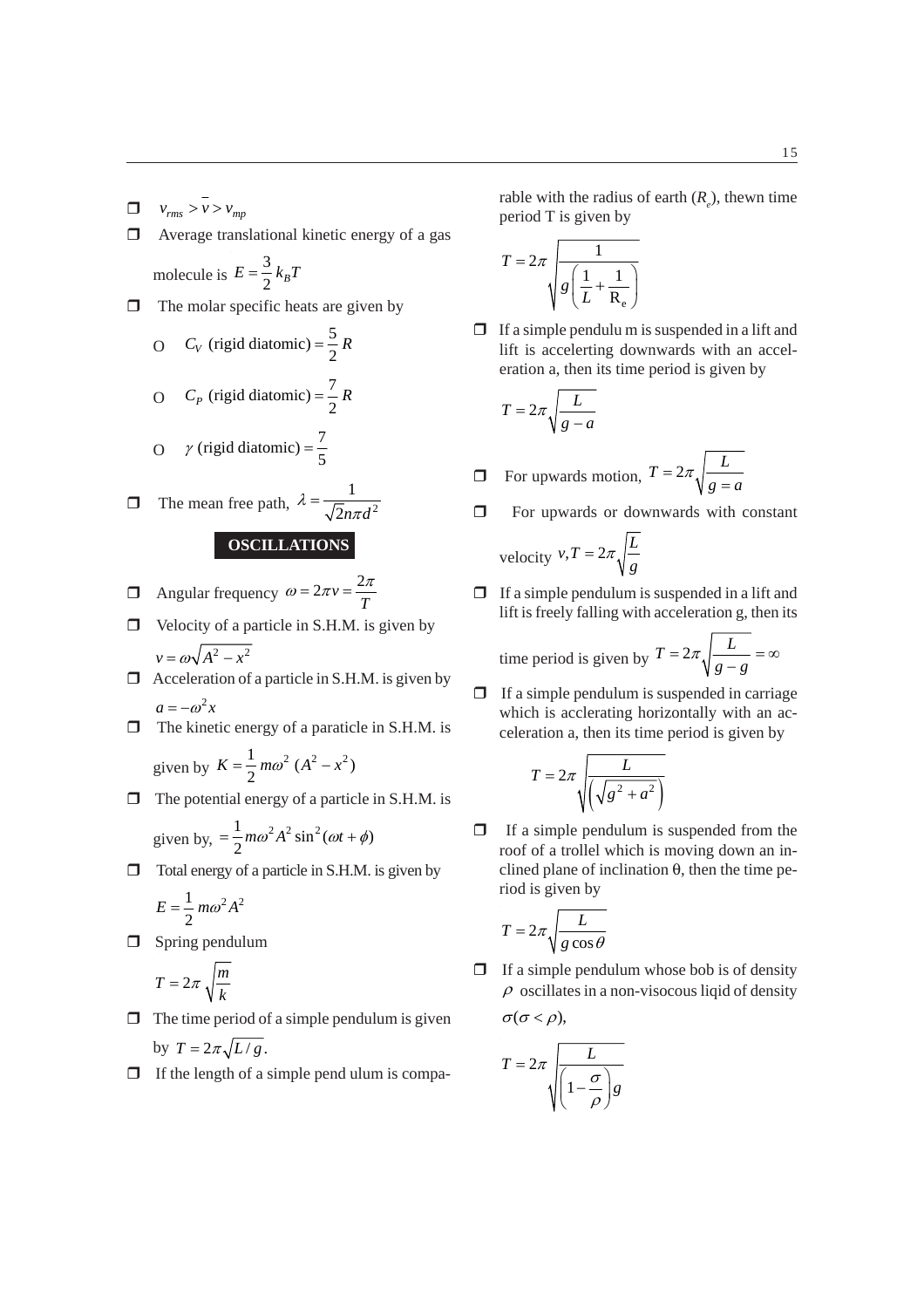$$
T = 2\pi \sqrt{\frac{I}{C}}
$$

where I is the moment of inertia of the disc about the suspension wire as axis of rotation and C is the restoring torque per unit twit.

$$
C = \frac{\pi \eta r^4}{2L}
$$

where r is the radius, L is the length and  $\eta$  is the modlus of rigidity of a wire resopectively.

 $\Box$  The time period of oscillation of a liquid in Utube, is given by

$$
T = 2\pi \sqrt{\frac{L}{2g}} = 2\pi \sqrt{\frac{h}{g}}
$$

where  $L=$  total length of liwuid column in a Utube,  $h =$  height of liquid column in each limb Also  $h = L/2$ 

 $\Box$  The time period of oscillation of floating cylin-

der in a liquid is given by 
$$
T = 2\pi \sqrt{\frac{m}{A \sigma g}}
$$

where m is the mass of a cylinder, A is the are of cross section of a cylinder,  $\sigma$  is the density of a liquid

or 
$$
T = 2\pi \sqrt{\frac{h\rho}{\sigma g}} = 2\pi \sqrt{\frac{h'}{g}}
$$

where h is height of cylinder of density  $\rho$  and  $\sigma$  is the density of a liquid in which cylinder is floating, h' is the of the cylinder inside the liquid.

 $\Box$  Time period of LC oscillations of a circuit containing capacitance C and inductance L is given by

$$
T=2\pi\sqrt{LC}
$$

 $\bar{z}$ 

 $\Box$  If a wire of length L, are of cross-section A, young's modulus Y is streched by suspending a mass m, then the mass can oscillate with time period

$$
T = 2\pi \sqrt{\frac{mL}{YA}}
$$

 $\Box$  If gas is enclosed in a cylinder of volume V fitted with piston of cross section area A mass M and the piston is slightly depressed and released, the piston can oscillate with a time period

$$
T = 2\pi \sqrt{\frac{MV}{BA^2}}
$$

 $\Box$  Speed, frequency and wavelength relation  $v = \lambda v$ 

**WAVES**

- **I** Intensity of a wave :  $I = 2\pi^2 v^2 A^2 \rho v$
- where  $\nu$  is the frequency, A is the amplitude, v is the velocity of the wave,  $\rho$  is the density of the medium.

$$
\Box \quad \text{Wnergy density, } v = \frac{\omega}{k}
$$

 $\Box$  Particle velocity,

$$
v_{\text{particle}} = \frac{dy}{dt} = \omega A \cos(kx - \phi) = -\left(\frac{\omega}{k}\right) \frac{dy}{dx}
$$

- **D** Particle acceleration, <sup>2</sup> $y = x^2$  $a = \frac{d^2 y}{dt^2} = -\omega^2 y$
- $\Box$  Relationship between phase difference, path difference and toime difference

Phase discrete = 
$$
\frac{2\pi}{\lambda}
$$
 with difference  
Phase difference =  $\frac{2\pi}{T}$  times difference

**I** Speed of a transverse waves on a streched

string is given by 
$$
v = \sqrt{\frac{T}{\mu}}
$$

where T is the tension in the string,  $\mu$  is the mass per unit length of the string callel linear density.

 $\Box$  Speed of a transverse wave in a solid is given by

$$
v = \sqrt{\frac{\eta}{\rho}}
$$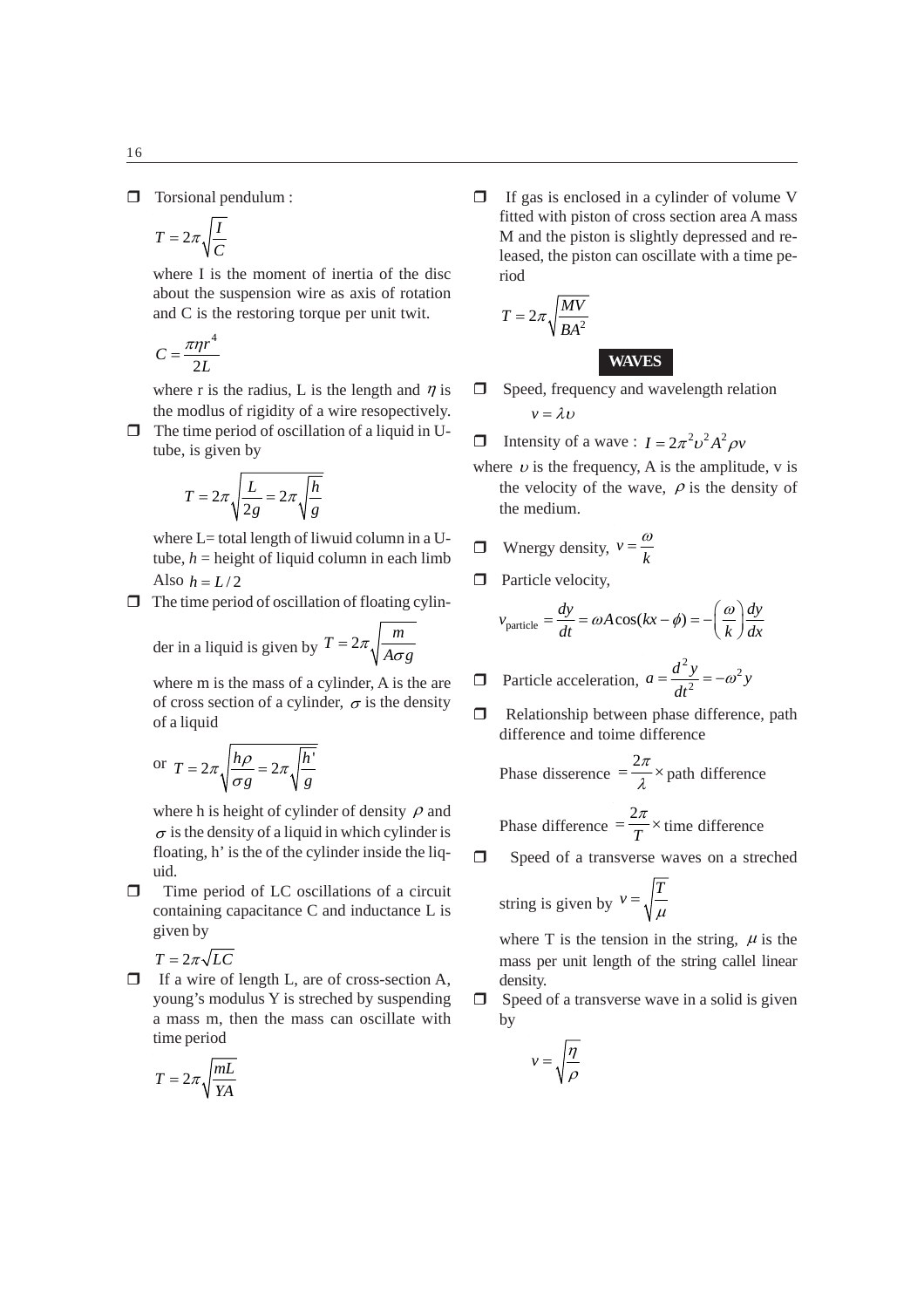where  $\eta$  is the modulus of rigidity,  $\rho$  is the density of a solid.

 $\Box$  Speed of a longitudinal wave in a meduim is

given by 
$$
v = \sqrt{\frac{E}{\rho}}
$$

where E is the modulus of eleasticity and  $\rho$  is the density of the medium.

 $\Box$  Speed of a longitudinal wave in a metallic bar

is given 
$$
v = \sqrt{\frac{Y}{\rho}}
$$

where Y is the Young's modulus and  $\rho$  is density of a fluld.

$$
\Box \quad \text{Newton's formula}: \ v = \sqrt{\frac{P}{\rho}}
$$

- **Speed** of sound in a gas,  $v = \sqrt{\frac{\gamma}{\rho}} v_{\text{rms}}$ 
	- **O** Effect of temperature :  $v_t = v_0 \left[ 1 + \frac{t}{546} \right]$  $v_t = v_0 \left[ 1 + \frac{t}{546} \right]$

where  $v_0$  is the speed of sound in the gas at  $0^{\circ}$ C.

 Effect of pressure : The speed of sound in a gas is given by

$$
v = \sqrt{\frac{\gamma P}{\rho}} = \sqrt{\frac{\gamma RT}{M}}
$$

Speed of sound in gas, provided tempera ture remains constant.

 Effect of humidity : With increase in hu midity, density of air decreases

$$
v = \sqrt{\frac{\gamma P}{\rho}}
$$

 Vibrations in a stretched stretched string of length L fixed at both ends. Fundamental frequency

$$
U_1 = \frac{v}{\lambda_1} = \frac{v}{2L} = \frac{1}{2L} \sqrt{\frac{T}{\mu}}
$$

 $\bigcirc$  For the nth mode,  $\lambda_n = 2L/n$ Frequency of *nth* mode

$$
\upsilon_n = \frac{\upsilon}{\lambda_n} = \frac{nv}{2L} = nv_1 = \frac{n}{32L} \sqrt{\frac{T}{\mu}}
$$
 where  $n = 1, 2, 3...$   

$$
\upsilon_p = \frac{p}{2L} \sqrt{\frac{T}{\mu}},
$$

where  $p =$  number of loops.

 $\Box$  Vibrations of a closed origan piple

$$
\text{O} \quad \text{For } n^{\text{th}} \text{ mode, } \lambda_n = \frac{4L}{(2n-1)}
$$

■ Frequency, 
$$
v_1 = \frac{v}{\lambda_n} = \frac{v(2n-1)}{4L} = (2n-1)v_1
$$
  
 $v_1 = \frac{v}{\lambda_1} = \frac{v}{4L}$ 

 $\Box$  Due to the end correction the fundamental frequency of a closed organ pipe is given by

$$
U_C = \frac{v}{4[L+e]} = \frac{v}{4[L+0.6r]}
$$

 $\Box$  Due to the end correction, the fundamental frequency of an open pipe is given by

$$
v_O = \frac{v}{2[L + 2e]} = \frac{v}{2[L + 1.2r]}
$$

□ Speed of sound in air at room temprature using resonance tube is given by

$$
v = 2v(L_2 - L_1)
$$

- $\Box$  Beat frequency = no. of beats/sec =  $(v_1 - v_2)$  =difference in frequencies.
- $\Box$  Tuning fork is a source of sound of single frequency and frequency of a tuning fork of arm length L and thickness d in the direction of vibration is given by

$$
U = \left[\frac{d}{L^2}\right]v = \frac{d}{L^2}\sqrt{\frac{Y}{\rho}} \qquad \left[\text{since } v = \sqrt{\frac{Y}{\rho}}\right]
$$

□ According to Doppler's effect the apparent frequency heard by the observer is given by